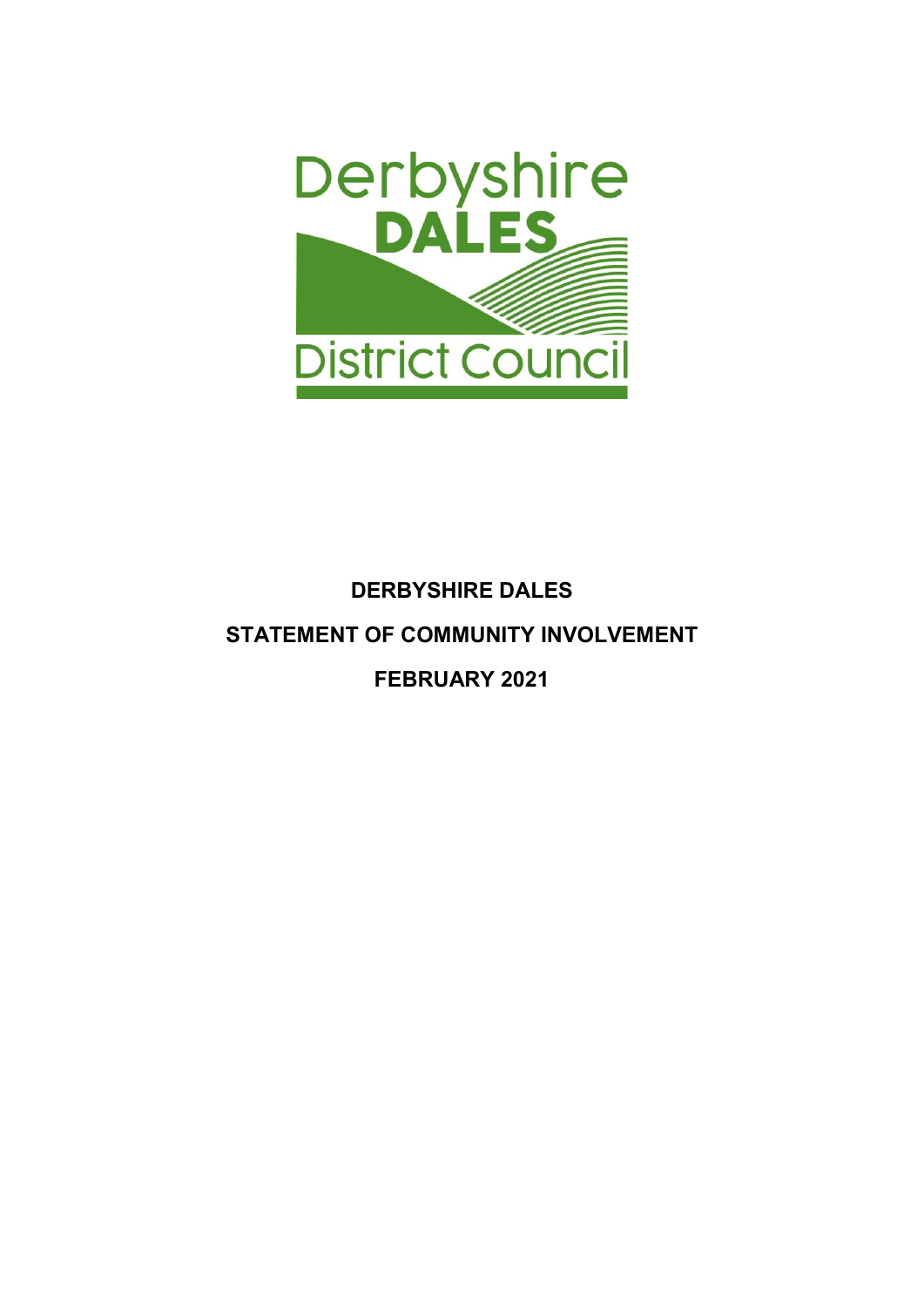# **CONTENTS**

| <b>Section</b>          |                                                                                    | Page           |
|-------------------------|------------------------------------------------------------------------------------|----------------|
|                         | <b>Executive Summary</b>                                                           | 1              |
| 1                       | <b>Introduction</b>                                                                | $\overline{7}$ |
| $\overline{2}$          | <b>Our Commitment to Community Involvement</b>                                     | 9              |
|                         | <b>Corporate Plan</b>                                                              | 9              |
|                         | <b>Consultation and Engagement Strategy 2014-</b><br>2019                          | 9              |
|                         | <b>Area Community Forums</b>                                                       | 10             |
|                         | <b>Communications and Marketing Strategy</b>                                       | 11             |
|                         | <b>Equality, Consultation and Engagement Plan</b><br>2020-2022                     | 12             |
|                         | <b>Data Protection</b>                                                             | 13             |
| $\overline{\mathbf{3}}$ | <b>Getting Involved In Planning</b>                                                | 14             |
|                         | <b>Information giving</b>                                                          | 14             |
|                         | <b>Consultation and Learning</b>                                                   | 14             |
|                         | <b>Involvement</b>                                                                 | 14             |
| 4                       | The Role of Community Involvement in Plan Making                                   | 15             |
|                         | <b>Consultation and the Local Plan Preparation</b><br><b>Process</b>               | 15             |
| 5                       | <b>Local Plan Documents</b>                                                        | 17             |
|                         | <b>Evidence Gathering</b>                                                          | 17             |
|                         | <b>Preparation of the Local Plan</b>                                               | 17             |
|                         | <b>Publication of Local Plan</b>                                                   | 18             |
|                         | Submission of Local Plan to Secretary of State<br>and Examination in Public        | 18             |
|                         | <b>Examination in Public (EIP)</b>                                                 | 19             |
|                         | <b>Report and Adoption</b>                                                         | 19             |
|                         | <b>Supplementary Planning Documents</b>                                            | 19             |
|                         | <b>Commencement of Preparation Process</b>                                         | 20             |
|                         | <b>Public Participation on Draft SPD</b>                                           | 20             |
|                         | <b>Consideration of Responses, Modification and</b><br><b>Adoption</b>             | 20             |
|                         | <b>Sustainability Appraisal and Habitat Regulations</b><br><b>Assessment</b>       | 21             |
|                         | <b>Duty to Cooperate</b>                                                           | 21             |
| 6                       | <b>Neighbourhood Planning</b>                                                      | 23             |
| $\overline{7}$          | <b>Planning Applications</b>                                                       | 25             |
|                         | <b>Consultation and Pre-Decision Matters</b>                                       | 25             |
|                         | <b>Current Practice-How the Council Publicises</b><br><b>Planning Applications</b> | 26             |
|                         | <b>Neighbourhood Notification</b>                                                  | 27             |
|                         | <b>Site Notices</b>                                                                | 28             |
|                         | <b>Press Advertisements</b>                                                        | 28             |
|                         | <b>Planning Website and Social Media</b>                                           | 28             |
|                         | <b>Representations Received</b>                                                    | 28             |
|                         | How the Council Consults on Planning<br><b>Applications</b>                        | 29             |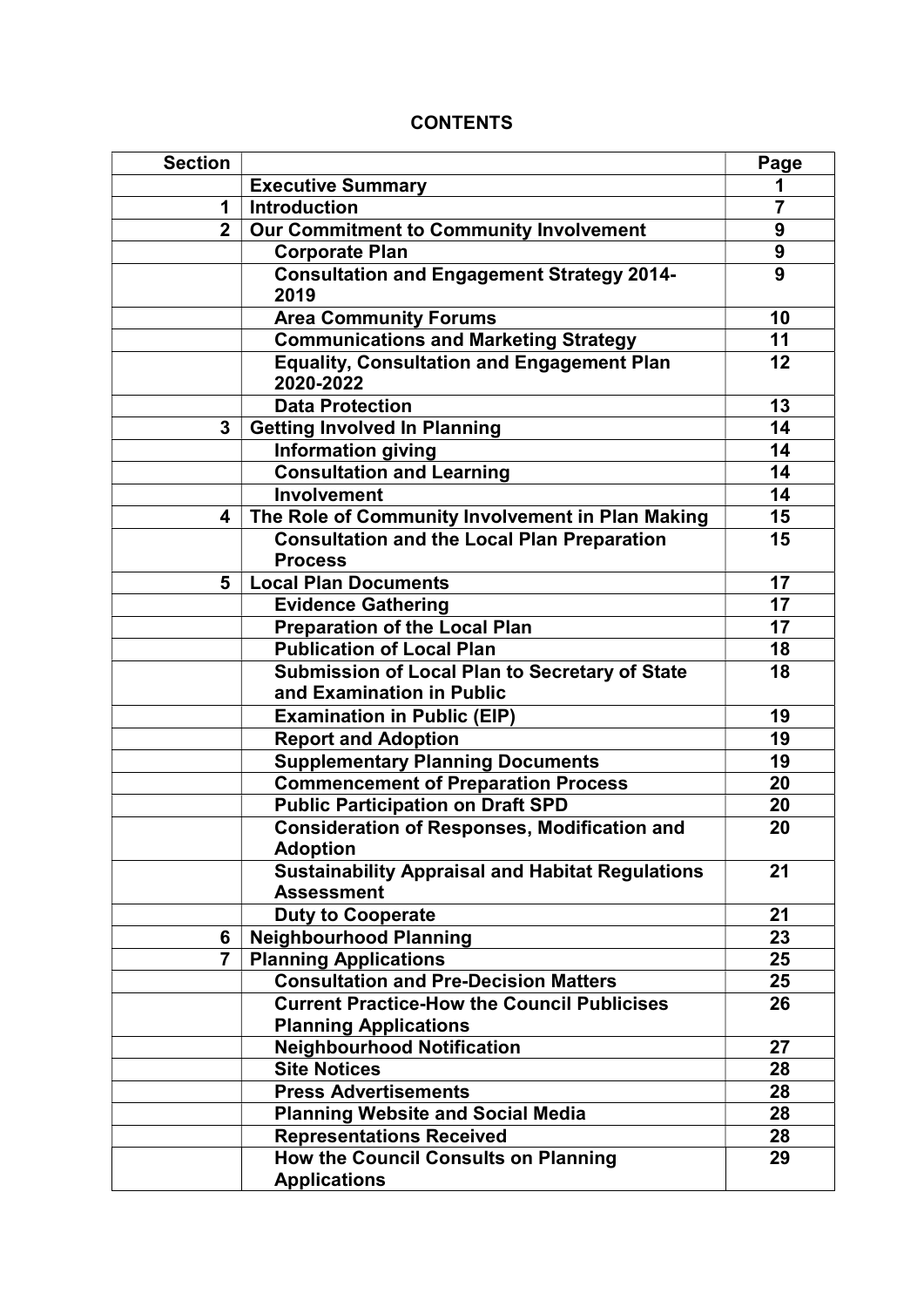|                   | <b>How to Comment on Planning Applications</b>         | 30 |
|-------------------|--------------------------------------------------------|----|
|                   | <b>The Decision Making Process</b>                     | 30 |
|                   | 31                                                     |    |
|                   | <b>Notification of the Decision</b>                    | 32 |
|                   | <b>Appeals Against Decisions</b>                       | 33 |
|                   | <b>Towards Good Practice in Community</b>              | 33 |
|                   | <b>Involvement and Development Management</b>          |    |
|                   | <b>Pre-Application Consultation and Discussion</b>     | 34 |
| 8                 | <b>Managing the Process</b>                            | 35 |
|                   | <b>Planning Aid</b>                                    | 36 |
| 9                 | <b>Monitoring and Review</b>                           | 38 |
| <b>Appendix 1</b> | <b>List of Consultees</b>                              |    |
| <b>Appendix 2</b> | <b>Methods of Community Involvement</b>                |    |
| <b>Appendix 3</b> | <b>Proposed consultation methods Development Plan</b>  |    |
|                   | <b>Documents and Supplementary Planning</b>            |    |
|                   | <b>Documents</b>                                       |    |
| <b>Appendix 4</b> | <b>Statutory Publicity Requirements and Derbyshire</b> |    |
|                   | <b>Dales Practice</b>                                  |    |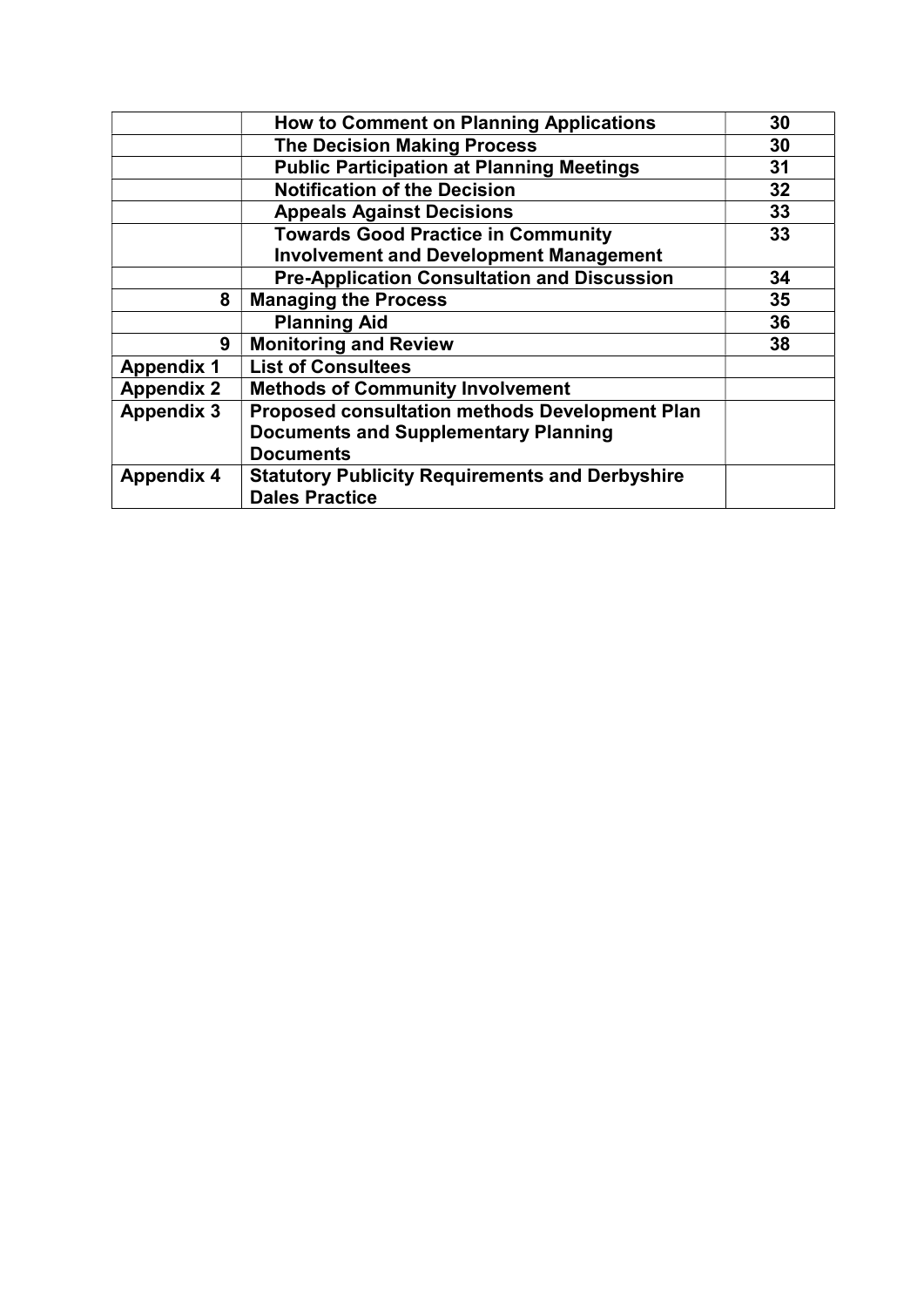## DERBYSHIRE DALES STATEMENT OF COMMUNITY INVOLVEMENT

## EXECUTIVE SUMMARY

## INTRODUCTION

Section 18 of the Planning and Compulsory Purchase Act 2004 (as amended by the Planning Act 2008, the Localism Act 2011 and the Neighbourhood Planning Act 2017) requires that local planning authorities prepare a Statement of Community Involvement (SCI).

The purpose of the SCI is to explain to local communities and stakeholders how they will be involved in the preparation, alteration and review of Local Plans and also in the determination of planning applications. The SCI defines the standards to be met by the District Council in terms of community involvement and stakeholder engagement.

 The National Planning Policy Framework (NPPF) emphasises the role of community engagement in the planning system, setting out that "Plans should be prepared with the objective of contributing to the achievement of sustainable development… be shaped by early, proportionate and effective engagement between plan makers and communities, local organisations, businesses, infrastructure providers and operators and statutory consultees." (Paragraph 16 NPPF). In respect of decision making, the NPPF further emphasises that "early engagement has significant potential to improve the efficiency and effectiveness of the planning application system for all parties" (Paragraph 39 NPPF).

The previous SCI was adopted in 2019 following the adoption of the Derbyshire Dales Local Plan on 7<sup>th</sup> December 2017 and sets out up to 2033 the overall vision, objectives and policies for the future development of those parts of the Derbyshire Dales that lie outside the Peak District National Park.

Whilst the majority of the previous SCI continues to remain up to date and does not require significant revisions, some modifications have been made to ensure that the District Councils practices reflect current statutory requirements and best practice

During the current unprecedented times associated with the COVID-19 pandemic, temporary changes in respect of publicity on planning policy documents and planning applications have been made by Government, indicating that Local Planning Authorities should adapt their consultation arrangements to enable public consultation to be undertaken, making documents available as digital by default. The revised Statement of Community Involvement seeks to address these changes to publicity and involvement in planning matters.

## OUR COMMITMENT TO COMMUNITY INVOLVEMENT

The District Council has considerable experience of engaging with the local community and has been successful in working with the community and its partners in the Peak District Partnership (PDP) and Derbyshire Community Engagement Group. The District Council has a number of plans and strategies in place which relate to community involvement. This SCI builds upon approaches set out in such plans and strategies including the Council's Corporate Plan 2020-2024, Derbyshire Dales Consultation and Engagement Strategy 2014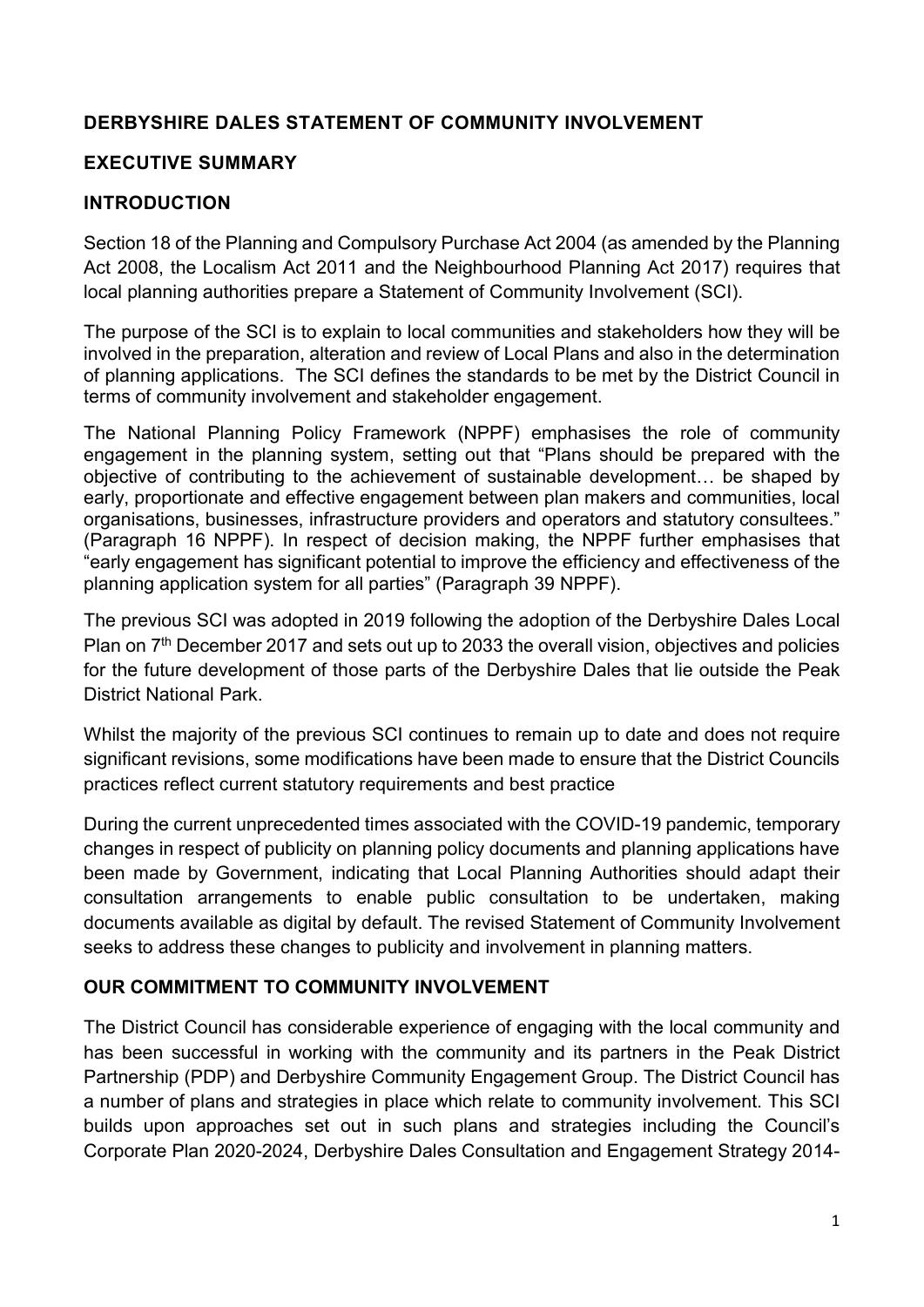2019, Derbyshire Dales Equality, Consultation and Engagement Plan 2020-2022 and the Derbyshire Dales Communications and Marketing Strategy (updated September 2019).

## GETTING INVOLVED IN PLANNING

This section of the Statement of Community Involvement describes how to get involved in the planning process. It identifies the documents, plans and policies upon which the District Council will be seeking community involvement upon and establishes when community involvement will be sought and who will be involved.

# THE ROLE OF COMMUNITY INVOLVEMENT IN PLAN MAKING

Various planning policy documents are prepared by the District Council, all with requirements for preparation, public involvement and consultation. The National Planning Policy Framework (NPPF) commits the Government to the principle of a plan-led system where decisions on planning applications are made in accordance with the development plan unless material considerations indicate otherwise.

Local Plans should be shaped by early, proportionate and effective engagement between plan makers and communities, local organisations, businesses, infrastructure providers/operators and statutory consultees. Local Plans should reflect the collective vision and priorities of the community and therefore a wide selection of the community should be involved in the preparation process. Community involvement and engagement will therefore be sought throughout the process of the development of the Derbyshire Dales Local Plan and Supplementary Planning Documents.

The District Council will seek to involve people at an early stage in the Local Plan preparation process. Several distinct stages are involved in the preparation of a Local Plan as specified by the Town and Country Planning (Local Planning) (England) Regulations 2012. These are:

- Evidence Gathering
- Preparation of Local Plan (Regulation 18)
- Publication of Local Plan (Regulation 19 and 20)
- Submission of Local Plan to Secretary of State and Examination (Regulation 22)

In line with current Government advice during the Covid-19 pandemic the District Council will adopt a 'digital by default' approach to consultation and engagement throughout the preparation and review the Derbyshire Dales Local Plan. Only in circumstances when it is considered that "Covid-Safe" arrangements can be put in place will the District Council promote community consultation that involves the inspection of documents at our Offices and other places. This approach will be kept under review during the continuation of the pandemic, and adjusted accordingly to reflect the circumstances in existence at that time.

The District Council's database of organisations will be used as a starting point for contacting those with an interest in the Local Plan. Additional members of the public will also be contacted and appropriate publicity undertaken. A long list of the groups the District Council proposes to involve in plan making is set out in Appendix 1 to the SCI. This is not a definitive list and the District Council will seek to ensure that organisation contact details are kept up to date.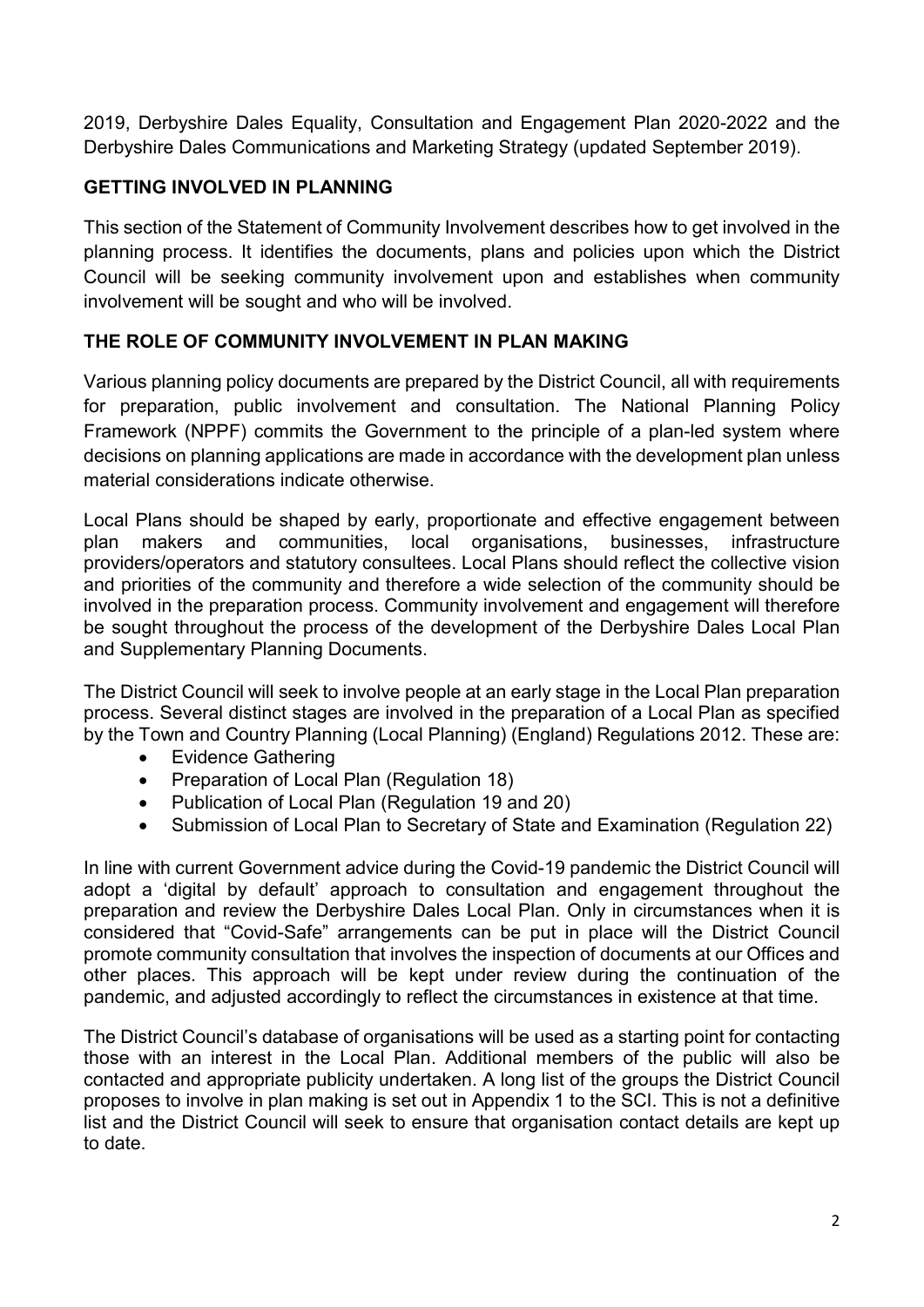The District Council will employ a range of methods at each stage of the preparation and revision of the Local Plan. Further details of each method, along with the relevant merits of each of the methods are set out in Appendix 2 of the SCI.

In line with Government advice during the Covid-19 pandemic the District Council will adopt a 'digital by default' approach to consultation and engagement throughout the preparation and review the Derbyshire Dales Local Plan. At this stage (and only where safe and appropriate to do so), will the District Council use the following consultation methods in order to engage effectively with the public and consultation bodies:

- Documents made available for review at Council Offices and Libraries and on the website
- Newsletters and Leaflets published which detail and provide an opportunity to comment on the issues and options
- Public Meetings/Surgeries Including online seminars, workshops and public meetings
- Workshops with representatives of range of issue or interest areas Including online sessions

Appendix 3 of the SCI sets out which consultation methods the District Council will use at the various stages of the preparation of the Derbyshire Dales Local Plan and any Supplementary Planning Documents.

Local planning authorities have a statutory requirement to cooperate with other planning authorities, County Councils and prescribed bodies on development plan documents including Local Plans under section 110 of the Localism Act 2011. In doing so local planning authorities are required to engage with one another "constructively, actively and on an ongoing basis" and have regard to activities of people of specified bodies or of a prescribed description so far as they are relevant.

# NEIGHBOURHOOD PLANNING

Under the provisions of the Town and Country Planning Act 1990 (as amended) the District Council has a statutory duty to assist communities in the preparation of Neighbourhood Development Plans and Orders and take such documents through a process of examination and referendum. The District Council will assist with neighbourhood planning in the following ways:

- Initial advice regarding the suitability of preparing a neighbourhood plan or order, including attendance at suitable meetings or providing briefings.
- On-going advice, including technical input into each key stage. The focus of any advice will be on the conformity of the Neighbourhood Plan/Order with the existing national and local planning framework but guidance will also be provided to ensure that the plan is fit for purpose and deliverable.
- Provision of quidance on key issues including timetabling, the role of the qualifying body, community engagement and undertaking consultation and relevant legislation including SEA
- Practical assistance such as mapping, IT advice and printing where appropriate.
- Relevant contact information for consultation including statutory consultees and local interest groups and bodies. Advice on undertaking consultation, publicity and engagement.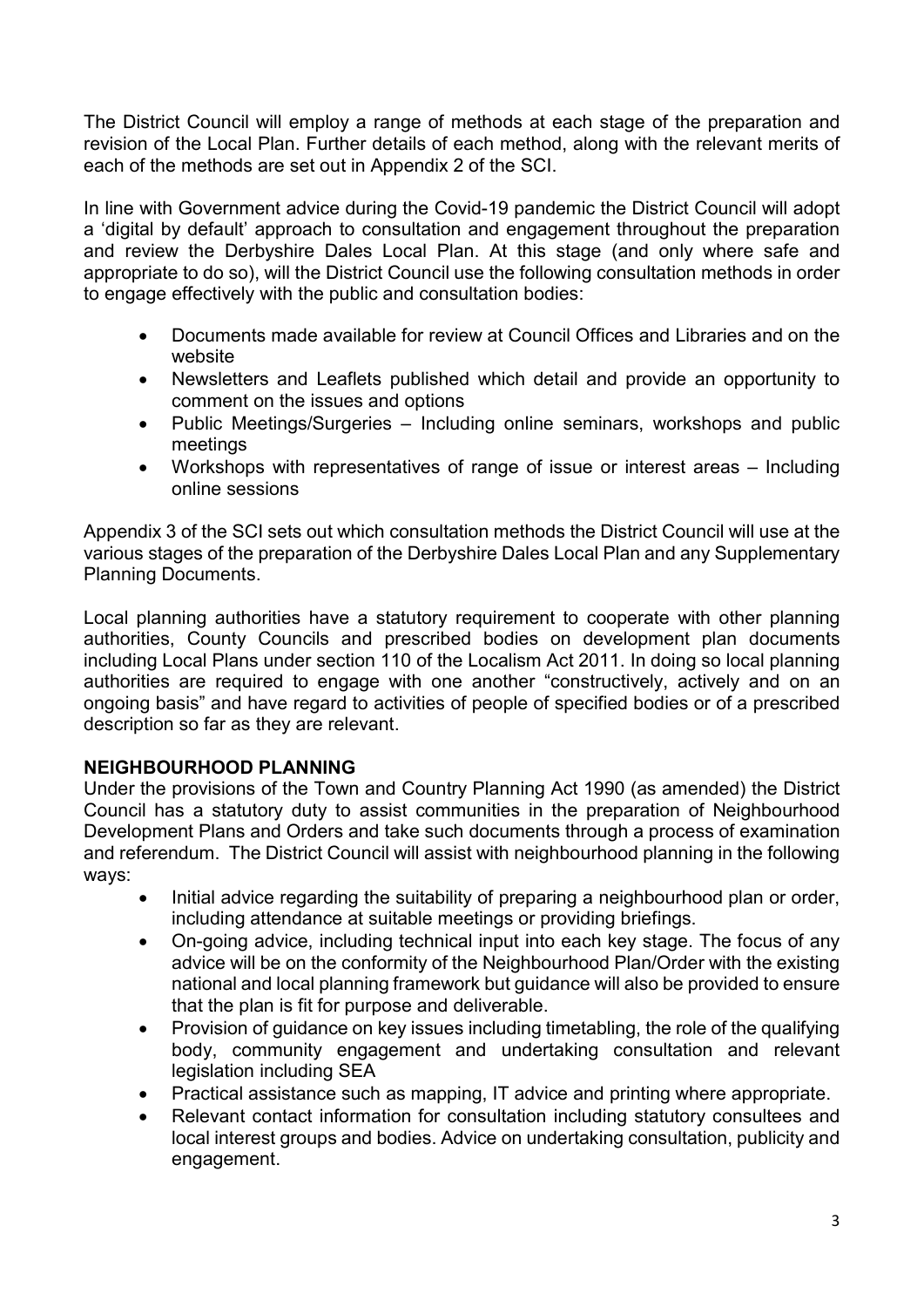Ensuring the suitable involvement of local Councillors and other interested parties to enable timely decision making at key stages

## PLANNING APPLICATIONS

The Council encourages the community to be involved in all the different types, and scale of applications for planning permission for which it is the local planning authority. Any comments and representations received on an individual planning application are taken into account in its determination. The District Council's Development Management Section seeks to exercise planning control in the public interest and is committed to publicising and consulting more widely on planning applications than the statutory minimum.

## Consultation and Pre-Decision Matters

When the District Council receives a valid planning application, it will undertake a period of consultation where views on the proposed development can be expressed. The formal consultation period will normally last for 21 days, and the local planning authority will identify and consult a number of different groups. The District Council will seek to undertake this electronically with statutory consultees and will publicise applications using the District Council's Social Media platforms. The main types of consultation are:

- Public Consultation involving notifying neighbours of receipt of an application;
- Statutory Consultees those which there is a legal requirement to consult a specific body who are then under a duty to respond;
- Consultation required by a direction where further, locally specific statutory consultation is required, and;
- Non-statutory Consultees those where although there are no legal requirements circumstances warrants the engagement of other consultees who are likely to have an interest in the proposed development.

## Current Practice- How the Council Publicises Planning Applications

Article 15 of the Town and Country Planning (Development Management Procedure) (England) Order 2015 specifies the requirements for the publicity of applications for planning permission. A summary of how the District Council currently undertakes publicity for the differing type and scale of planning applications is set out in Appendix 4 of the SCI. Within the Derbyshire Dales, all planning applications are publicised either by using the District Council's Social Media platforms, by means of press advertisement, site notices or individual neighbour notification (subject to exceptions).

The SCI sets out the District Councils approach to neighbour notifications on planning applications, the display of site notices, use of press advertisement's and use of the District Council's planning website and social media.

## Representations Received

All neighbour notification letters will give a minimum period of 21 days (30 days in the case of EIA applications) for representations to be submitted to the Case Officer. All representations received by the District Council will be identified in the Officers report in respect of decisions made under delegated authority and where appropriate brought to the attention of the Planning Committee. Persons making representations are able to view their comments (to note that they have been received) and monitor the progress of applications online, using the District Councils Public Access module on its website.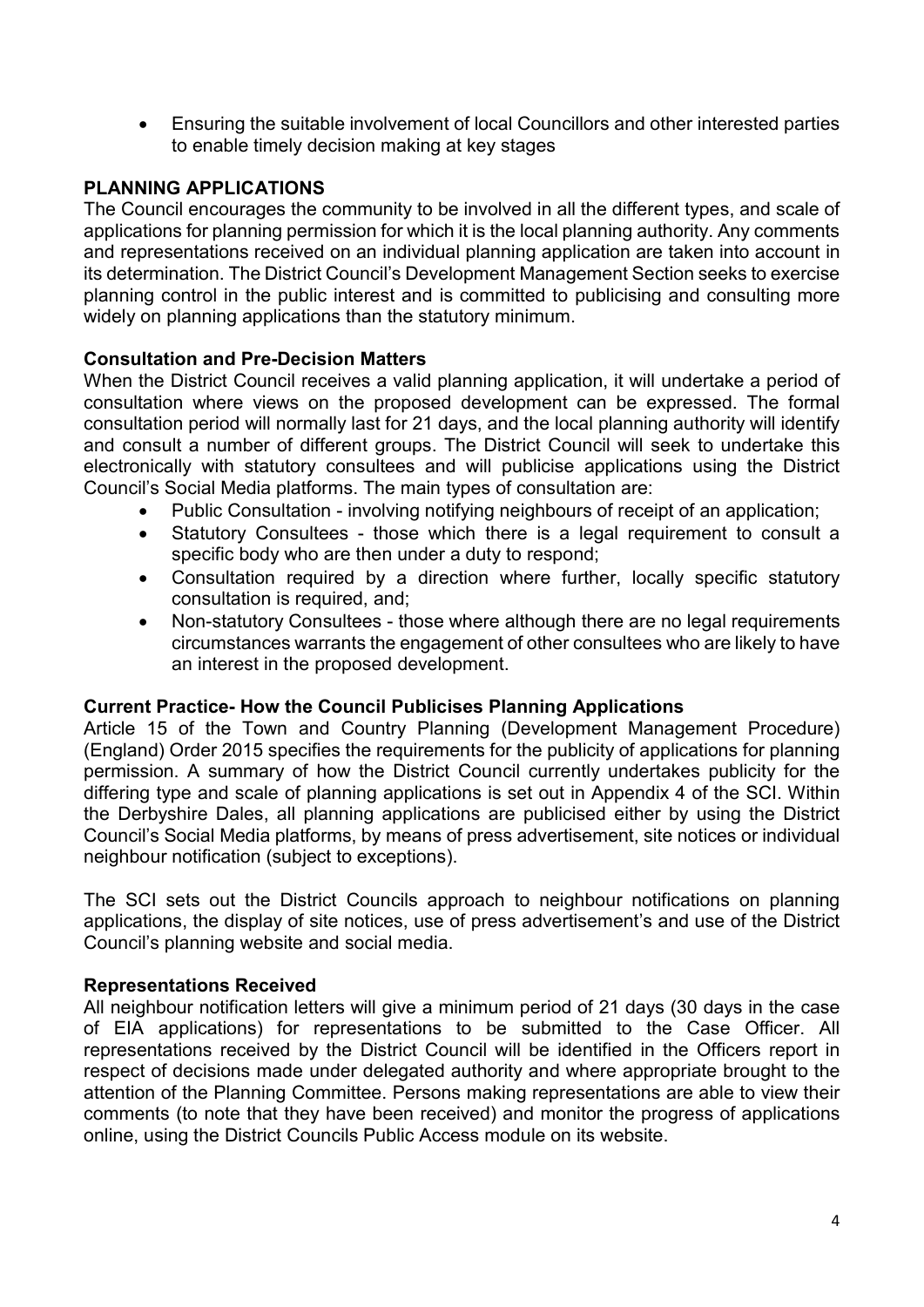#### How the District Council Consults on Planning Applications

During the 21 days (30 days in the case of EIA applications) following the registration of the planning application the views of other statutory consultees or interested organisations will also be sought. The register of planning applications can be inspected online and, via the Self-Serve PC at the Town Hall, Matlock when open.

The published weekly list of planning applications is sent electronically to all relevant Town/Parish Councils and local Ward Members for information. Application documentation is also made available for public inspection online or via the self-serve PC at the Town Hall, Matlock when open.

#### How to Comment on Planning Applications

Comments may be submitted by anyone, regardless of whether they were formally consulted by us. We welcome any comments, either in support of, or objecting to proposals. Any representations of objection will however, need to be based upon valid planning considerations if they are to influence the decision making process. Comments should be submitted in writing and the Council accepts comments/representations by email, through the Council's website or by letter.

#### The Decision Making Process

The District Council normally has 8 weeks from the date of validation in which to make a decision in the case of minor applications, 13 weeks for major applications and 16 weeks for Environmental Impact Assessment development, unless an extension of time has been agreed with the applicant. The vast majority of planning applications are determined by the District Council's Development Manager in accordance with the Council's scheme of delegation, which was adopted in 2015.

#### Public Participation at Planning Meetings

The Coronavirus pandemic has had implications for public participation at planning meetings. In October 2020 the District Council resolved to re-introduce public participation at Planning and Other Committees, both at virtual meetings and those where attendance occurs in person. The provisions of the Council's Constitution require the public to give notice by midday on the working day prior to the meeting of their intention to participate. At this time they will be asked to indicate to which item of business their representation relates, whether they are supporting or opposing the proposal and whether they are representing a town or parish council, a local resident or interested party. When such notice is given, the Committee Team will provide members of the public with instructions on how to join a virtual meeting through Zoom.

#### Notification of the Decision

Only the applicant (or agent if they have appointed one) will be notified and issued with a paper copy of the final decision. Anyone else wishing to be notified of the decision should use the tracking facility on our online application system. Lists of decisions and appeals are published and a register of planning decisions and can be inspected (during opening hours) via the Self-Serve PC at the Town Hall, Matlock, the Leisure Centre, Ashbourne or via our Online Planning Register.

#### Pre-application Consultation & Discussion

Good practice suggests that local planning authorities should actively encourage developers of major schemes to inform and involve the community in shaping their proposals. The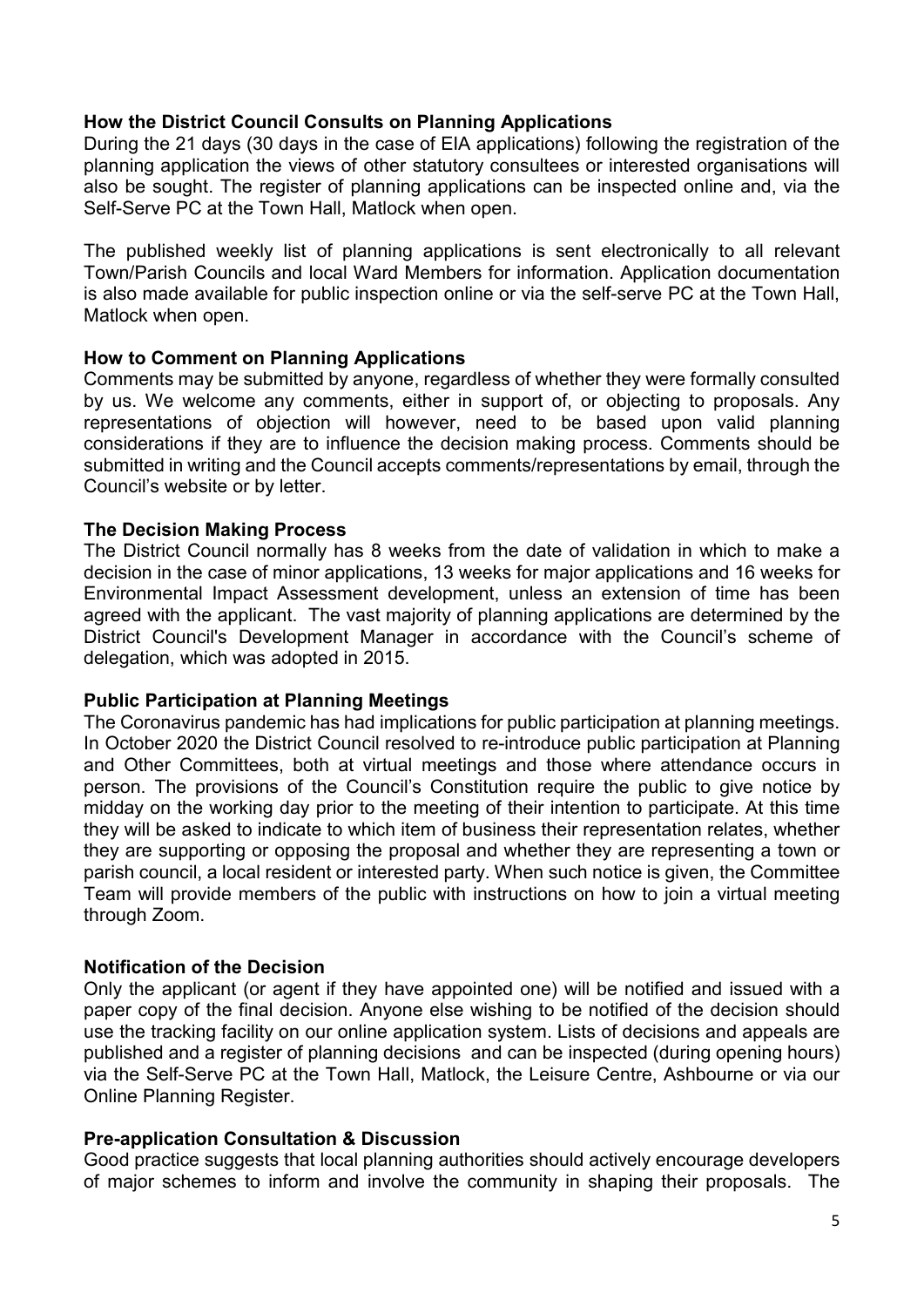Council will therefore encourage developers to undertake this type of engagement prior to the submission of planning applications. Similarly for smaller applications, such as residential extensions, the District Council will actively encourage applicants to discuss their plans with neighbours prior to submitting their application.

## MANAGING THE PROCESS

The information obtained through community involvement will be collated and used to inform the decision-making process and/or shape the contents of any documents being prepared. The link between responses received and the District Council's decision or action will be made transparent. The District Council is committed to enhanced community engagement and in this regard, budgetary provision has been made to ensure that sufficient resources are available to meet our obligations.

Council Officers are not always best placed to work with community groups, particularly where individuals seek independent advice. The District Council therefore supports the Planning Aid England service. This service provides free, independent and professional advice to communities and individuals who cannot afford to pay fees to a planning consultants.

## MONITORING AND REVIEW

To ensure the effectiveness of this SCI, the District Council must monitor its value both in informing and shaping the Local Plan and providing people in the Derbyshire Dales with the opportunity to be more effectively involved in the planning process. Progress on the development and implementation of the Local Plan and other policy documents will be set out in the Authority Monitoring Report and Local Development Scheme.

A review of the Statement of Community Involvement will be completed every five years, starting from the date of adoption, in accordance with s23 of the Act and the Town and County Planning (Local Planning) (England)(Amendment) Regulations 2017.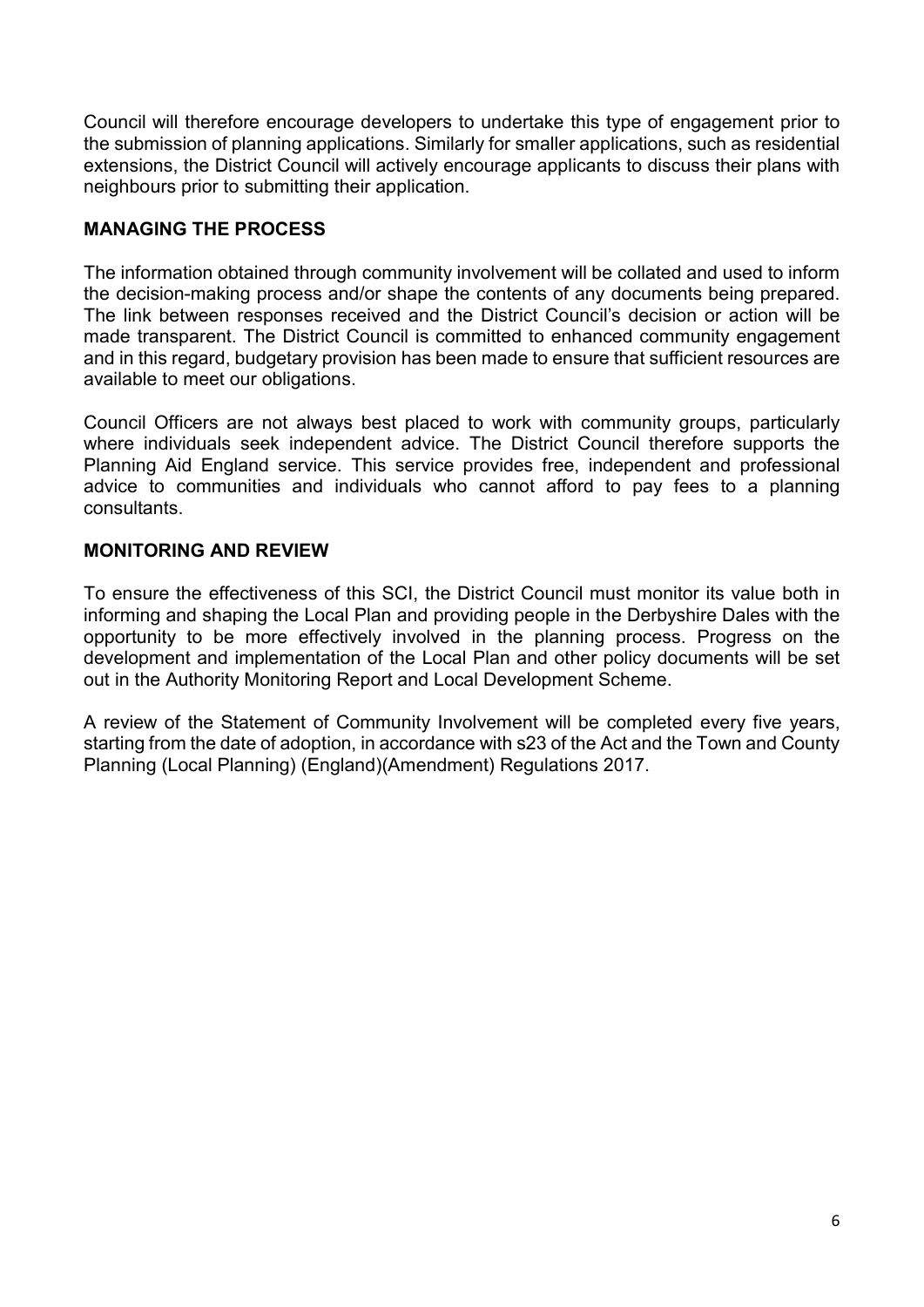#### DERBYSHIRE DALES

#### STATEMENT OF COMMUNITY INVOLVEMENT

#### 1.0 INTRODUCTION

- 1.1 Section 18 (Part 2) of the Planning and Compulsory Purchase Act 2004 (as amended by the Planning Act 2008, the Localism Act 2011 and Neighbourhood Planning Act 2017) requires Local Authorities to produce a Statement of Community Involvement (SCI) which sets out the authority's policy on the involvement of those who have an interest in matters relating to development in their area.
- 1.2 The Town and Country Planning (Local Planning) (England) Regulations 2012 set out the minimum requirements for Local Authorities in terms of community involvement when preparing Local Plans. These statutory requirements underpin the SCI, which itself sets out the wider steps that the District Council will take to involve and engage the community in all elements of plan making and the determination of planning applications.
- 1.3 The Localism Act 2011 also places greater emphasis upon community involvement by empowering local communities to get involved in the plan making process in their area. The Localism Act also updates the Planning and Compulsory Purchase Act 2004 requirement that local planning authorities should produce a Local Development Scheme (LDS). An updated LDS was adopted by the District Council at a meeting of Community and Environment Committee on the 13th September 2018. The LDS sets out the Council's programme for the preparation and review of Local Development Documents over a three year period. A copy of the revised LDS can be downloaded from the Council's website at: www.derbyshiredales.gov.uk/LDS
- 1.4 There is a clear emphasis through national planning policy on encouraging early and consistent community involvement. The National Planning Policy Framework emphasises the role of community engagement in the planning system, setting out that "Plans should be prepared with the objective of contributing to the achievement of sustainable development, be shaped by early, proportionate and effective engagement between plan makers and communities, local organisations, business, infrastructure providers and operators and statutory consultees" (Paragraph 16 NPPF). Furthermore the NPPF states "plans should be accessible through the use of digital tools to assist public involvement and policy presentation" (Paragraph 16 NPPF). In respect of decisions making the NPPF further emphasises that "early engagement has significant potential to improve the efficiency and effectiveness of the planning application system for all parties" (Paragraph 39 NPPF).
- 1.5 It is therefore of great importance to involve the community within the planning process and the SCI outlines the District Council's process of doing so. The SCI not only sets out how the District Council will seek to engage with the community in all stages of plan making, but also how the District Council will engage with the community in the determination of planning applications. It is designed to ensure that members of the public have a clear understanding of when and how they can participate in both the plan making process and within the decision making process in regard to planning applications.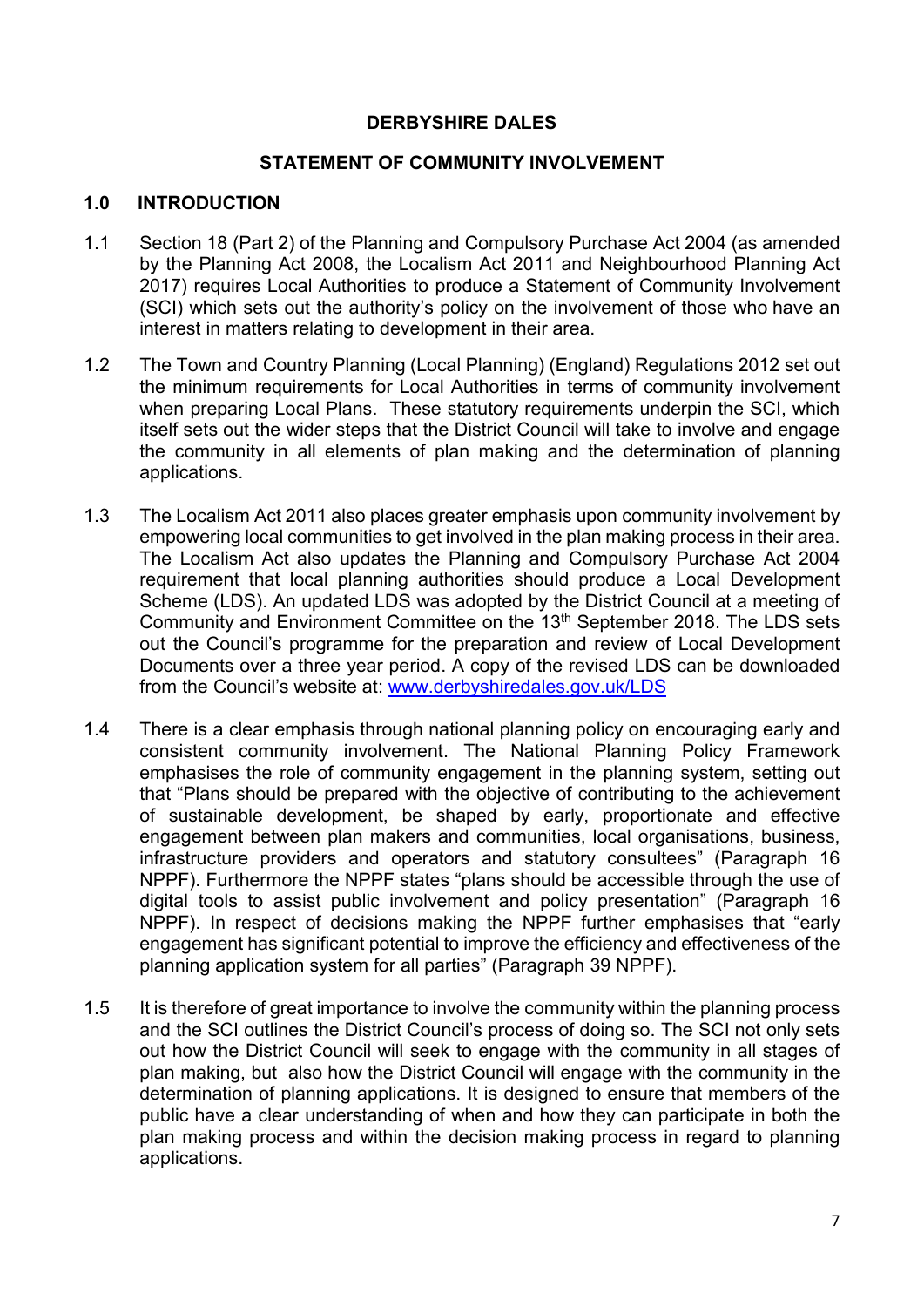- 1.6 The previous SCI was adopted in 2016 at a time when the District Council was preparing the now adopted Derbyshire Dales Local Plan. The Derbyshire Dales Local Plan was adopted on  $7<sup>th</sup>$  December 2017 and sets out up to 2033 the overall vision, objectives and policies for the future development of those parts of the Derbyshire Dales that lie outside the Peak District National Park. The Local Plan provides a strategy for the spatial development of Derbyshire Dales and provides a framework for promoting and controlling development. The Plan allocates sites for housing and employment development and provides development management policies for the use in the determination of planning applications. The Adopted Local Plan can be viewed here: www.derbyshiredales.gov.uk/Localplan
- 1.7 Whilst the majority of the previous SCI continues to remain up to date and does not require significant revisions, some modifications have been made to ensure that the District Councils practices reflect current statutory requirements and best practice.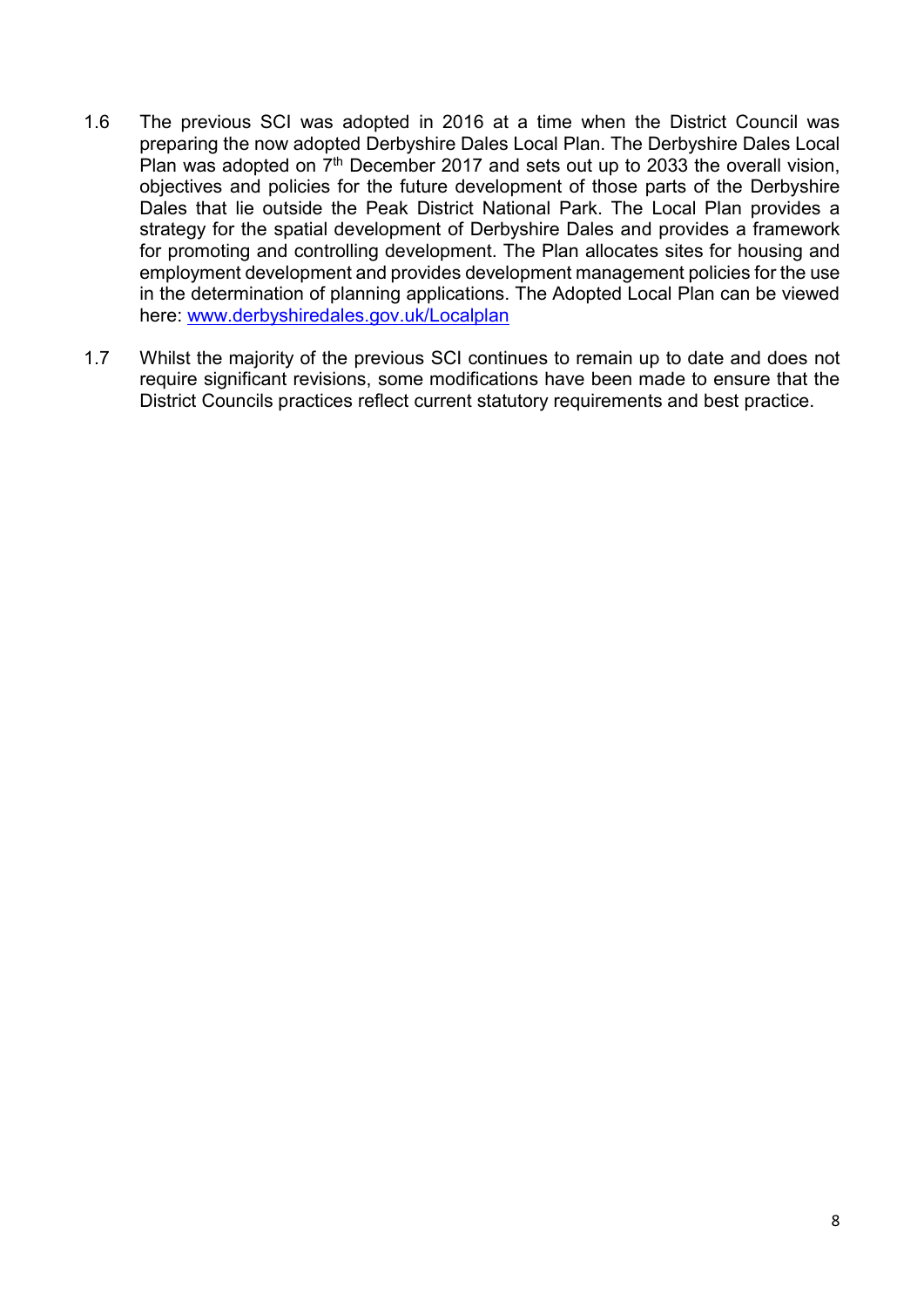## 2.0 OUR COMMITMENT TO COMMUNITY INVOLVEMENT

- 2.1 The District Council already has considerable experience of engaging with the local community and has been successful in working with the community and its partners in the Peak District Partnership (PDP). This partnership draws together organisations working in the Derbyshire Dales and High Peak from the statutory, voluntary and business sectors. The work of the PDP is now focused on the delivery of an annual 'think tank', horizon scanning event to consider the impact of strategic issues e.g. the ageing demographic of the area in the short, medium and longer term and what action can be taken collectively by partners to help address these issues
- 2.2 The District Council is also an active participant in the Derbyshire Community Engagement Group. The group comprises public sector organisations in Derbyshire that have statutory responsibilities for carrying out consultation with the public. Its membership includes; Derbyshire County Council, Derbyshire Fire and Rescue Service, and Derbyshire Constabulary. The aim of the Group is to share resources and expertise and develop best practice in research and consultation across the public sector.
- 2.3 The District Council has a number of plans and strategies in place which relate to community involvement. This SCI builds upon approaches set out in such plans and strategies including the Council's Corporate Plan 2020-2024, Derbyshire Dales Consultation and Engagement Strategy 2014-2019, Derbyshire Dales Equality, Consultation and Engagement Plan 2020-2022 and the Derbyshire Dales Communications and Marketing Strategy (updated September 2019).

#### Corporate Plan 2020-2024

- 2.4 The Corporate Plan 2020-2024 sets out the vision and improvement priorities for Derbyshire Dales District over the next four years. It is the key strategy from which the District Council's Budget and Service Plans cascade. It sets out three broad priority areas:
	- People providing you with a high quality customer experience
	- Place keeping the Derbyshire Dales Clean, Green and Safe; and
	- Place supporting better homes and jobs for you.
- 2.5 A copy of the Corporate Plan can be found at: https://www.derbyshiredales.gov.uk/images/C/Corporate\_Plan\_2020-24\_for\_web.pdf

## Consultation and Engagement Strategy 2014-2019

2.6 The District Council's Consultation and Engagement Strategy 2014-2019 recognises that policies have a more lasting impact and services are more responsive to local need if influenced directly by those whom they affect. It also sets out other benefits of involving people including improving customer perceptions and satisfaction, to reduce inequalities, to strengthen local democracy and to enhance community cohesion.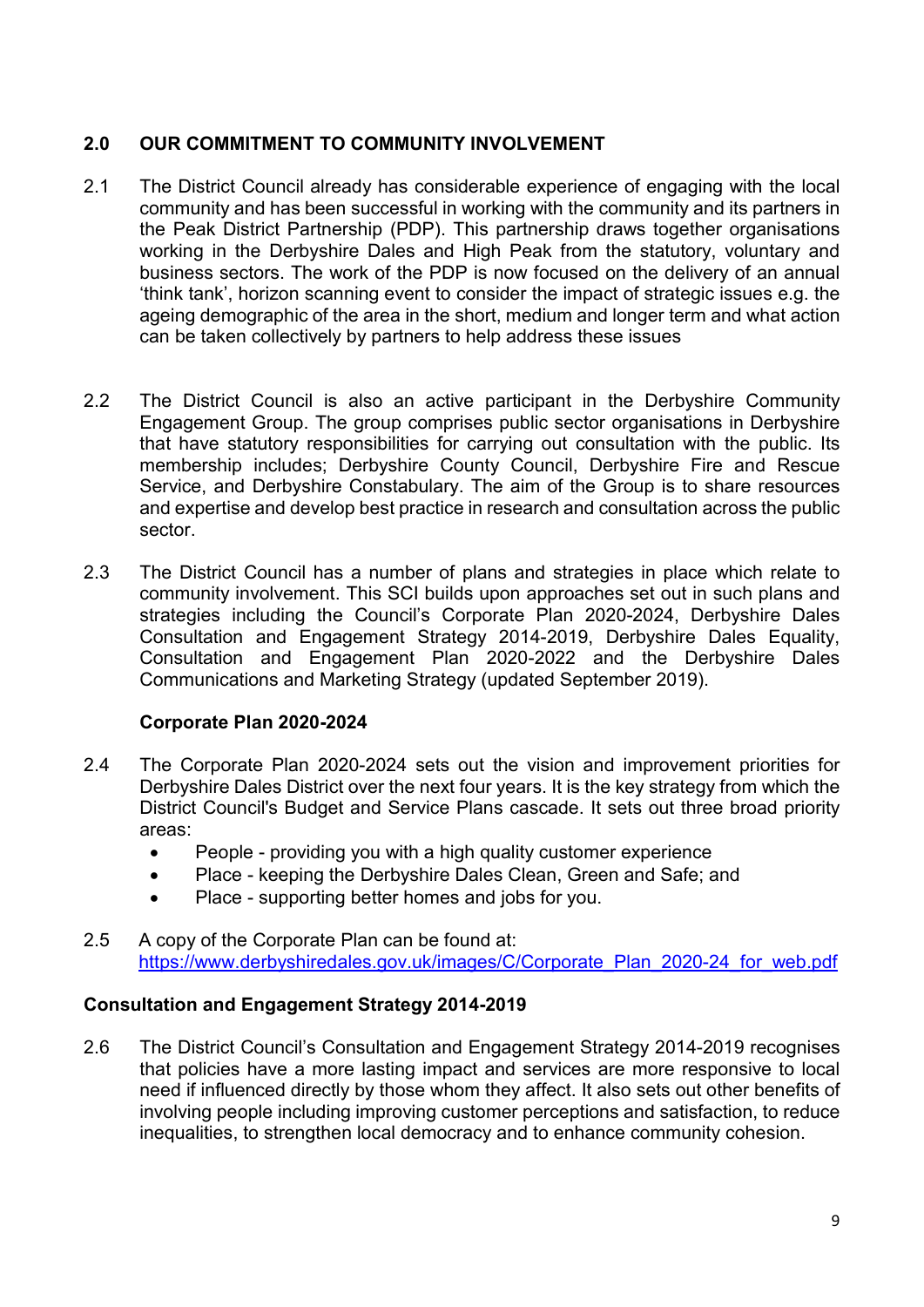- 2.7 For consultation and engagement to be effective the views of residents, service users, local businesses, voluntary and community sector organisations, partners and other stakeholders will be sought and listened to with the results used to improve the Council's decisions. The Council is committed to working with these different stakeholder groups to ensure the priorities of the Council, the policies it makes and services it provides are shaped through local engagement. This strategy also supports one of the core values of the District Council, listening to people.
- 2.8 The District Council uses a range of methods in order to access a range of people. This involves:
	- Website surveys and polls
	- Residents' surveys
	- Area Community Forums
	- Public meetings, exhibitions and 'drop-in' sessions
	- Focus Groups
	- Business breakfasts and evening meetings
	- Parish and town council conferences
	- Attending meetings and events with representatives of hard to reach groups and holding engagement events in venues used by these groups.
- 2.9 Where possible the District Council will work with partners, including those on the Peak District Partnership, to enhance the District Council's capacity to engage using existing networks. The District Council also continuously strives to improve on their approach by developing alternative methods of engagement, increasing local area working and developing a better understanding of its customers.
- 2.10 The strategy identifies people with disabilities, young people and businesses as the main hard to reach groups which will be particularly targeted. Countywide representative bodies such as Derbyshire LGBT, BME forum, Derbyshire Gypsy Liaison Group, 3D Voluntary and Community Sector Infrastructure Consortium, Learning Disabilities Partnership Board and Derbyshire and Nottinghamshire Chamber of Commerce will also be engaged as appropriate to seek the views of their members.

2.11 The District Council's Equality, Consultation and Engagement Plan can be found at: http://www.derbyshiredales.gov.uk/images/documents/C/Consultation\_and\_Engage ment Strategy 2014-2019.pdf

#### Area Community Forums

2.12 Local communities can also be involved in planning matters through the District Council's Area Community Forums. The Area Community Forums are an opportunity for members of the public, representatives from community groups and the voluntary and business sector to meet with Officers and Councillors from the District Council and partner organisations such as the Peak District National Park Authority, Derbyshire County Council and Fire, Police and Health Authorities. The Forums are held annually in public venues across the Derbyshire Dales. Planning matters are generally included on the agenda of such forums along with wider issues. Each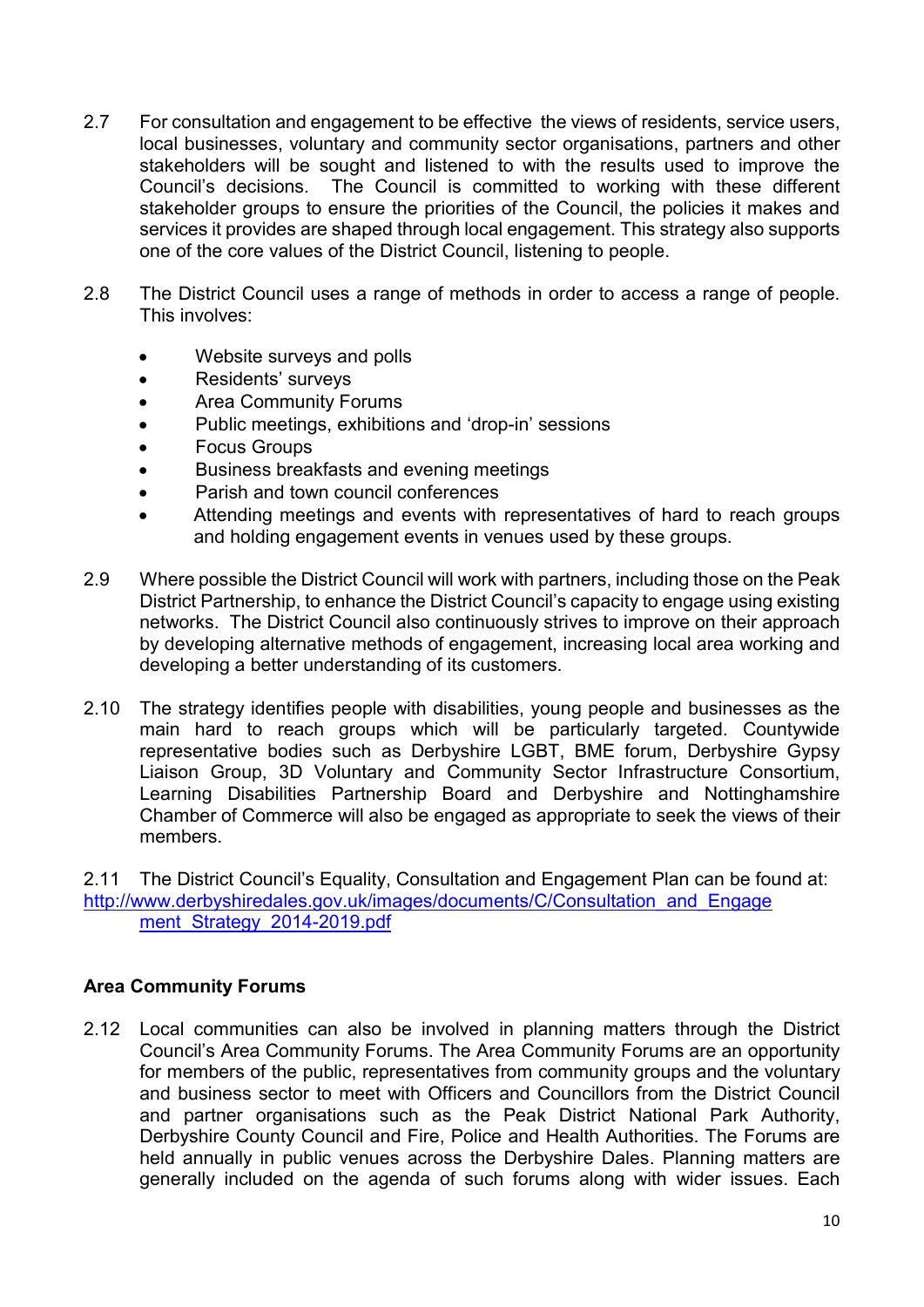session normally covers 2 or 3 subjects plus an allocated session for general questions.

2.13 The forums are open to anyone to attend and they are publicised to Community Groups, Town and Parish Councils and more widely through the District Council's website and social media and through the use of a database of interested parties.

## Communications and Marketing Strategy

- 2.14 The District Council approved an update to the Communications and Marketing Strategy in September 2019. Its aim is to provide a clear understanding and a positive perception of the District Council's visions, aims, values, services and achievements to all staff, residents, partners and everyone who deals with the Council in order to achieve higher levels of satisfaction and engagement. The focus of the strategy is to support and enhance the activities of Derbyshire Dales District Council through effective communications.
- 2.15 The Objectives of the Communications and Marketing Strategy are;
	- Secure and strengthen the reputation of the council in the community as an effective and efficient provider of high quality outcomes – focused on our values and priorities
	- Build and maintain a professional corporate identity for consistent and coordinated use throughout the organisation
	- Promote the image of the council as an effective, efficient and listening organisation focused on the public and their needs
	- Ensure that communications are consistent and co-ordinated across all channels to give maximum support to the council's strategic priorities.
	- Ensure all staff understand the priorities of the council and feel valued and able to contribute to major changes affecting services they provide
	- Ensure that communications activities reflect the full diversity of the community and help ensure equality of access to our services.
- 2.16 The District Council will also increase its efforts to understand what local communities are saying and aims to help communities to help themselves by:
	- Giving individuals more say about the services and support they receive
	- Empowering communities to do more for themselves and giving them the tools they need for community actions
	- Recognising that some areas need more help than others and that, with a little support they can get their ideas off the ground.
	- Supporting the transfer of buildings and other assets to community ownership so that they can become hubs for local activity which are flexible and responsive to local needs.
- 2.17 The Communications and Marketing Strategy can be found at: https://www.derbyshiredales.gov.uk/images/documents/C/Communications\_\_Marketi ng\_Strategy\_updated\_September\_2019.pdf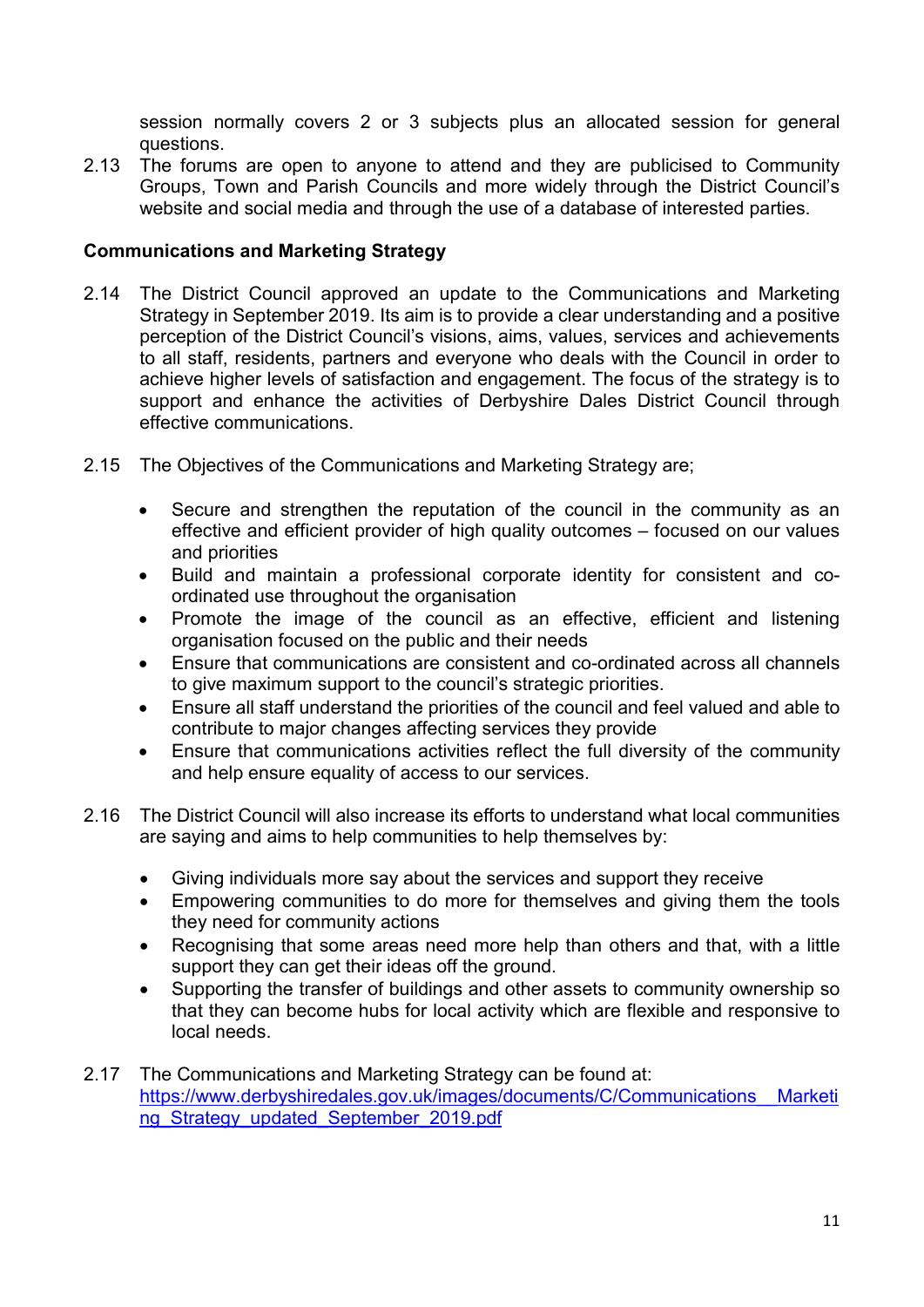## Equality, Consultation and Engagement Plan 2020-2022

- 2.18 The District Council has statutory duties under the Equality Act 2010 which should be considered across all the District Council's Public Functions. Three broad aims which the District Council must have due regard to under the Equality Act 2010 S.149 are
	- the need to eliminate discrimination, victimisation and harassment,
	- advance equality of opportunity and
	- foster good relations between different groups.
- 2.19 The Equality Act 2010 (Specific Duties) Regulations 2011 sets out further specific duties which support the delivery of the above aims. These require the District Council to
	- publish annually equality information about its workforce and service users,
	- set equality objectives and specify the steps it will take to achieve them, at least every four years.

The Equality, Consultation and Engagement Plan 2020-2022, therefore supports the delivery of the District Council's equality duties.

- 2.20 The Equality, Consultation and Engagement Plan 2020-2022 sets five new Equality Objectives:
	- Objective 1: Maintain high customer satisfaction about the quality of services we deliver
	- Objective 2: Implement the Derbyshire Dales Climate Change Strategy and make improvements to the operational aspects of the Clean & Green services
	- Objective 3: Promote housing development that meets the needs of the present and future population of the District
	- Objective 4: Seek to attract investment that supports the local economy including the provision of jobs for younger people
	- Objective 5: One team, working together as one Council with one purpose
- 2.21 The District Council is therefore committed to the implementation of the Equality, Consultation and Engagement Plan. The associated action plan sets out the equality improvements identified for 2020-2022 as:
	- Undertaking an annual online survey of residents to establish customer satisfaction and priorities
	- Maintain other customer access channels: during opening hours, you will still be able to phone us or drop by at the Town Hall in Matlock
	- Deliver a high quality waste/recycling service to residents
	- Work with partners and communities to maintain high levels of community safety
	- Implement the Council's Climate Change Strategy and ensure that the benefits derive to vulnerable households across the District
	- Helping disabled people adapt their homes so they can continue to live there
	- Continue to provide debt and welfare advice to vulnerable households
	- Building new Council homes to rent and continuing to build social rented homes in partnership with Housing Associations
	- Delivering a permanent site to meet identified traveller needs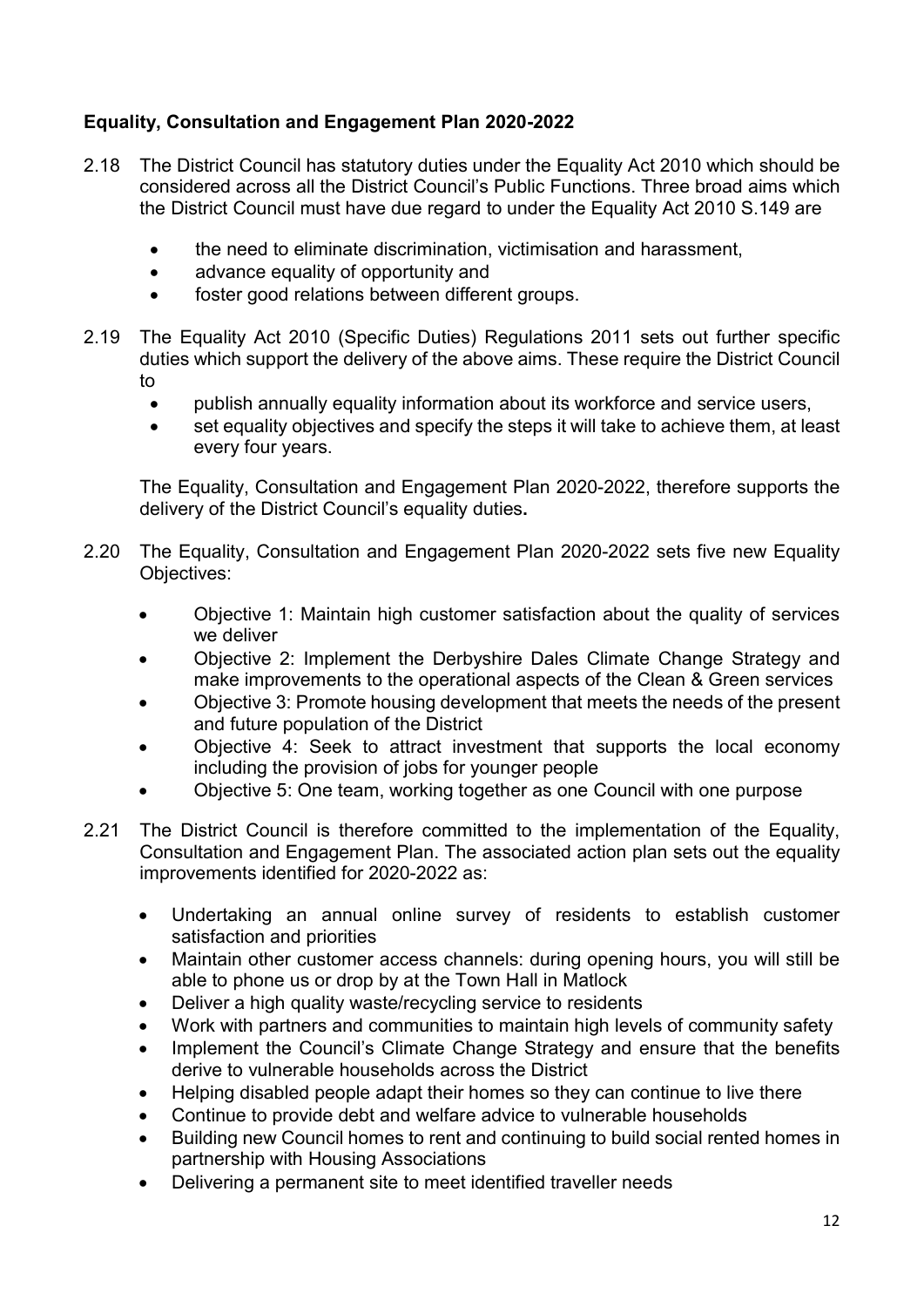- Ensure a One Team approach to the Council's statutory equality duties
- Retain the Disability Confident standard
- Support the Derbyshire Careers Enterprise Co, to strengthen links between education and employers
- Agree and progress the corporate programme of priority Equality Impact **Assessments**
- Service Reviews of any potential equality impacts to be identified through EIA's
- 2.22 Equalities data will continue to be monitored in order to understand the customers of council services in order to make relevant improvements.
- 2.23 The Equality, Consultation and Engagement Plan 2020-22022 can be found at: https://www.derbyshiredales.gov.uk/your-council/equalities/equality-consultationengagement-plan

## Data Protection

- 2.24 The District Council understands the value of an individual's personal data and is committed to keeping it safe by fulfilling its obligations under, the Data Protection Act 2018 (DPA) and the General Data Protection Regulations GDPR.
- 2.25 In order to assist the District Council with meeting its obligations it has created full suite of supplemental documents including a Data Protection Policy, Privacy Notice, Retention Guidelines & Lawful Basis of Processing. These documents can be found on the District Councils website (http://www.derbyshiredales.gov.uk/your-council/datainformation/data-protection )
- 2.26 The District Council has also appointed a Data Protection Officer (DPO) to handle any queries or requests. Should you have any queries or would like to access your rights as a data subject please contact the DPO at dataprotection@derbyshiredales.gov.uk or write to them at Derbyshire Dales District Council, Town Hall, Bank Road, Matlock, DE4 3NN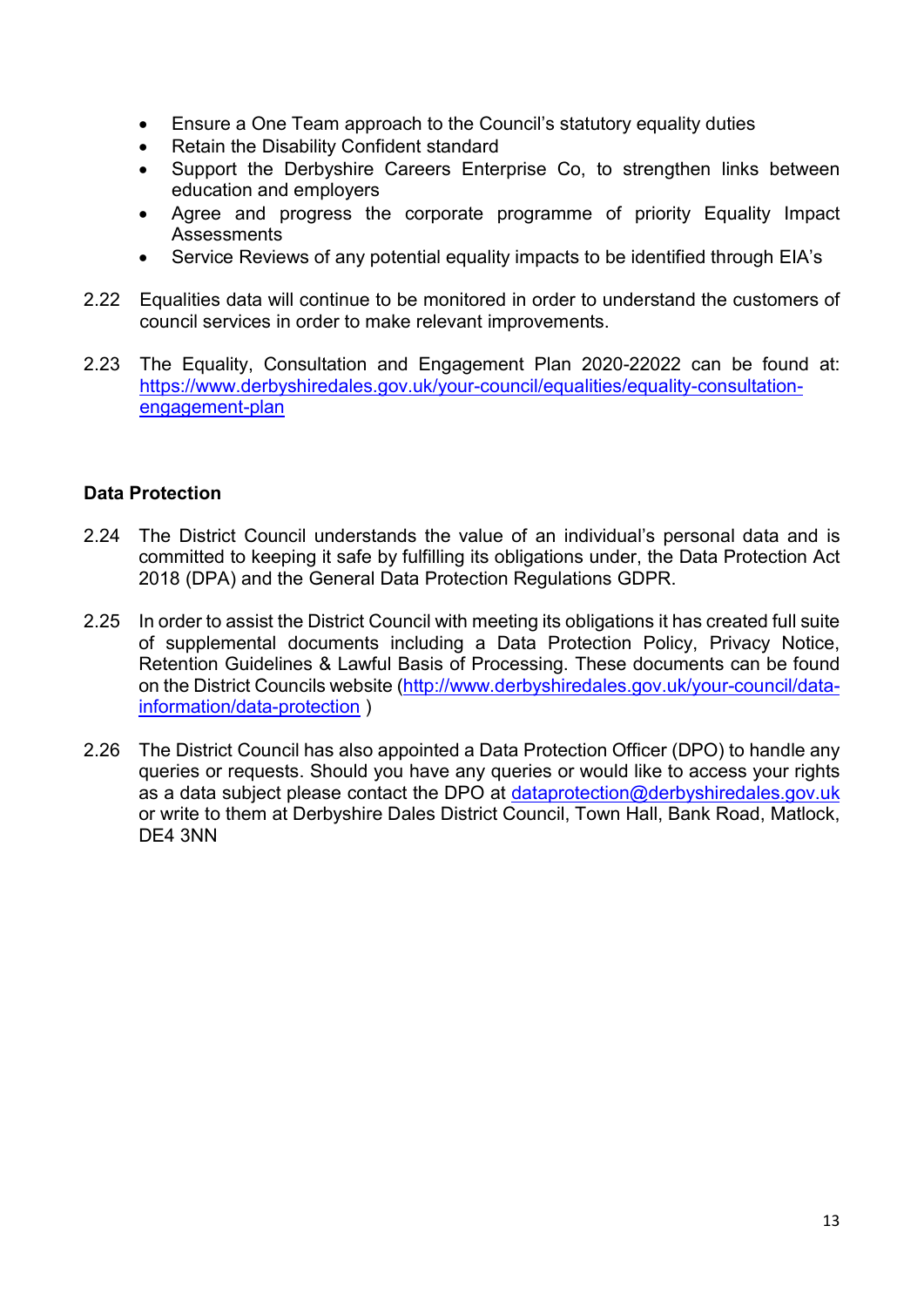## 3.0 GETTING INVOLVED IN PLANNING

3.1 This section of the Statement describes how to get involved in the planning process. It identifies the documents, plans and policies upon which the District Council will be seeking community involvement upon and establishes when community involvement will be sought and who will be involved. Throughout this document the following definitions for community involvement will be used.

## Information Giving

3.2 This is the simplest level of engagement and is simply about providing information to stakeholders. Although it is a form of engagement in itself, information-giving underpins all other levels of engagement as it is essential that participants are provided information (in varying detail and formats) about the issues upon which they are being engaged so that they are able to make informed and considered choices. Participants should also receive feedback after engagement has been completed and this is, in itself, an information-giving exercise.

## Consultation and Learning

3.3 Ensuring that consultation is undertaken which benefits both parties. Consultation exercises will enable the community to learn more about planning and for the council to learn more about the needs of communities.

#### Involvement

3.4 At this level the community and stakeholders are actually involved in decision making and deciding together on the future of their neighbourhoods and other decisions that affect their lives. This gives the community the power to choose, without fully sharing the responsibility for action.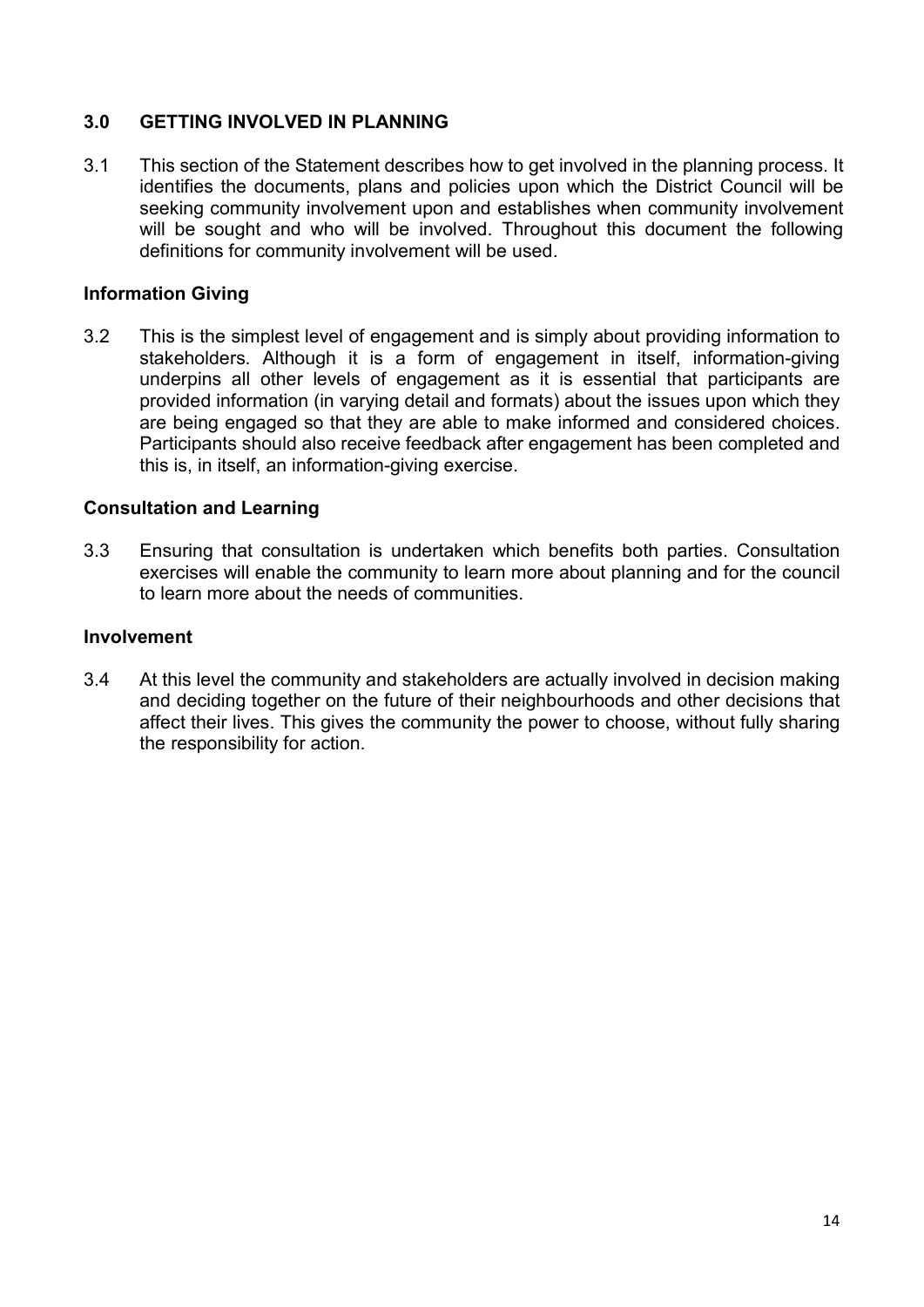## 4.0 THE ROLE OF COMMUNITY INVOLVEMENT IN PLAN MAKING

- 4.1 There are various planning policy documents prepared by the District Council, all with requirements for preparation, public involvement and consultation. Derbyshire Dales District Council is the Local Planning Authority for those parts of the Derbyshire Dales that lie outside the Peak District National Park. The National Planning Policy Framework (NPPF) commits the Government to the principle of a plan-led system where decisions on planning applications are made in accordance with the development plan unless material considerations indicate otherwise. The NPPF sets out the importance of Local Plans as being key to delivering sustainable development that reflects the vision and aspirations of local communities.
- 4.2 Local Plans should be shaped by early, proportionate and effective engagement between plan makers and communities, local organisations, businesses, infrastructure providers/operators and statutory consultees. Local Plans should reflect the collective vision and priorities of the community and therefore a wide selection of the community should be involved in the preparation process. Community involvement and engagement will therefore be sought throughout the process of the development of the Derbyshire Dales Local Plan. Furthermore the NPPF requires that Plans should contain policies that are clearly written, so it is evident how a decision maker should react to development proposals (Paragraph 16 NPPF).

#### Consultation and the Local Plan Preparation Process

- 4.4 The following sections set out the various elements of the Local Plan preparation process. Details are given of the consultation arrangements for each of the various stages in the preparation of documents and policies. The range of local groups that the District Council will seek to involve at each stage and how this involvement will be facilitated are also highlighted.
- 4.5 The District Council will seek to involve people at an early stage in the Local Plan preparation process. This will aim to seek consensus on essential issues early in the plan preparation process. By enabling individuals, organisations and the District Council to share knowledge and views at this initial stage about which options and proposals are being considered, there will be a genuine opportunity for people to influence plan content.
- 4.6 Local Plan and Supplementary Planning Documents vary in scope and scale and in the degree to which they impact on people's lives and the neighbourhoods in which they live. It is recognised that public interest in documents will vary according to the nature of their content, thus the style and scope of public consultation will be proportionate and tailored to the policy decision at issue.
- 4.7 There are numerous groups that the District Council already involves in the planning process. A long list of the groups the District Council proposes to involve in plan making is set out in Appendix 1. This is not a definitive list as many smaller groups are not included because they change more frequently. The District Council will maintain a database of organisations that make up this 'long list' and as part of the annual review of this SCI seek to ensure that the details of the organisations on the 'long list' as set out in Appendix 1 are kept up to date.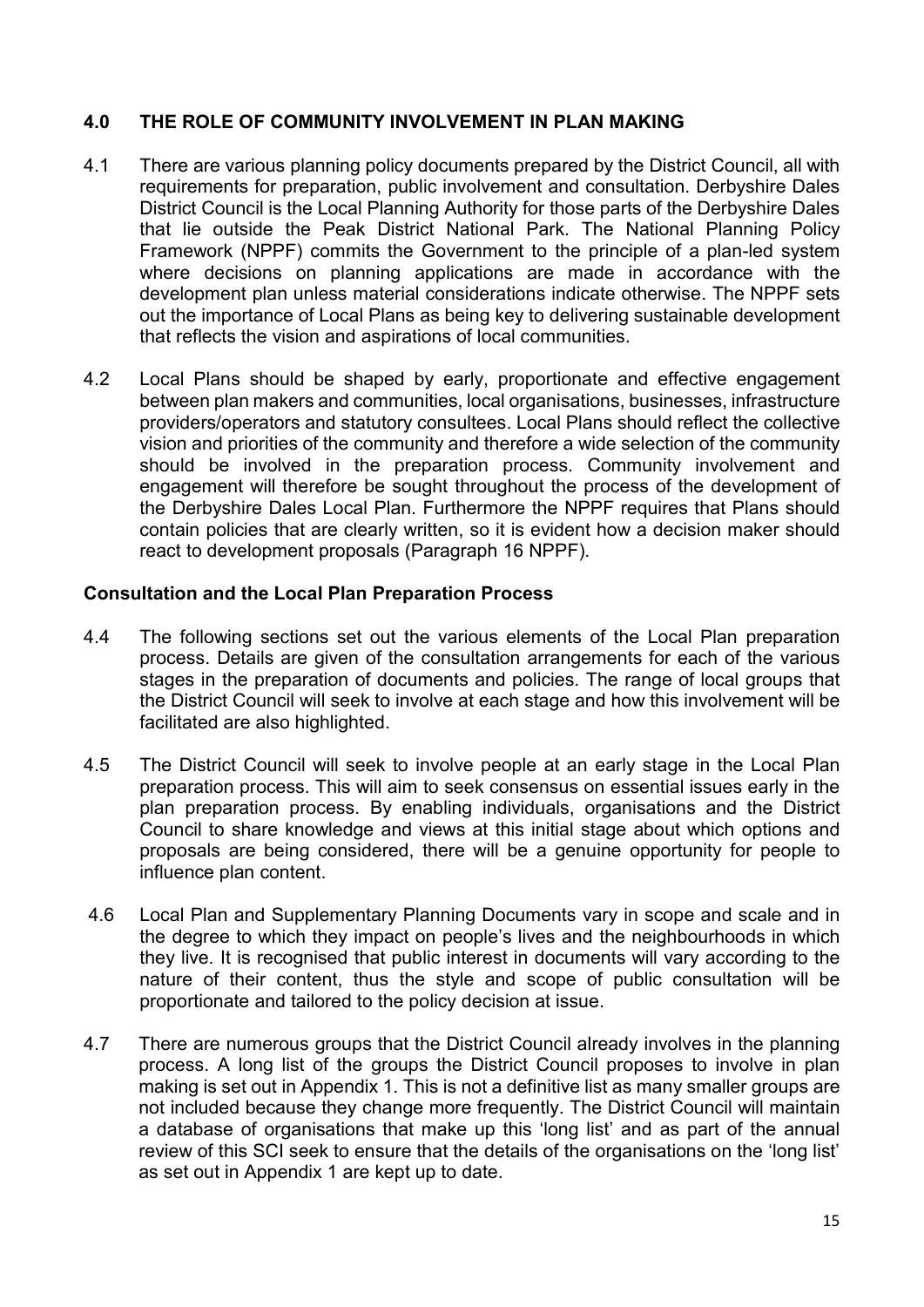- 4.8 The District Council will employ a range of methods at each stage of the preparation and revision of the Local Plan. Further details of each method, along with the relevant merits of each of the methods are set out in Appendix 2.
- 4.9 The Local Development Scheme (LDS) sets out the Council's key planning documents and the timetable for their preparation. A copy of the LDS can be downloaded from the District Council's website: www.derbyshiredales.gov.uk/LDS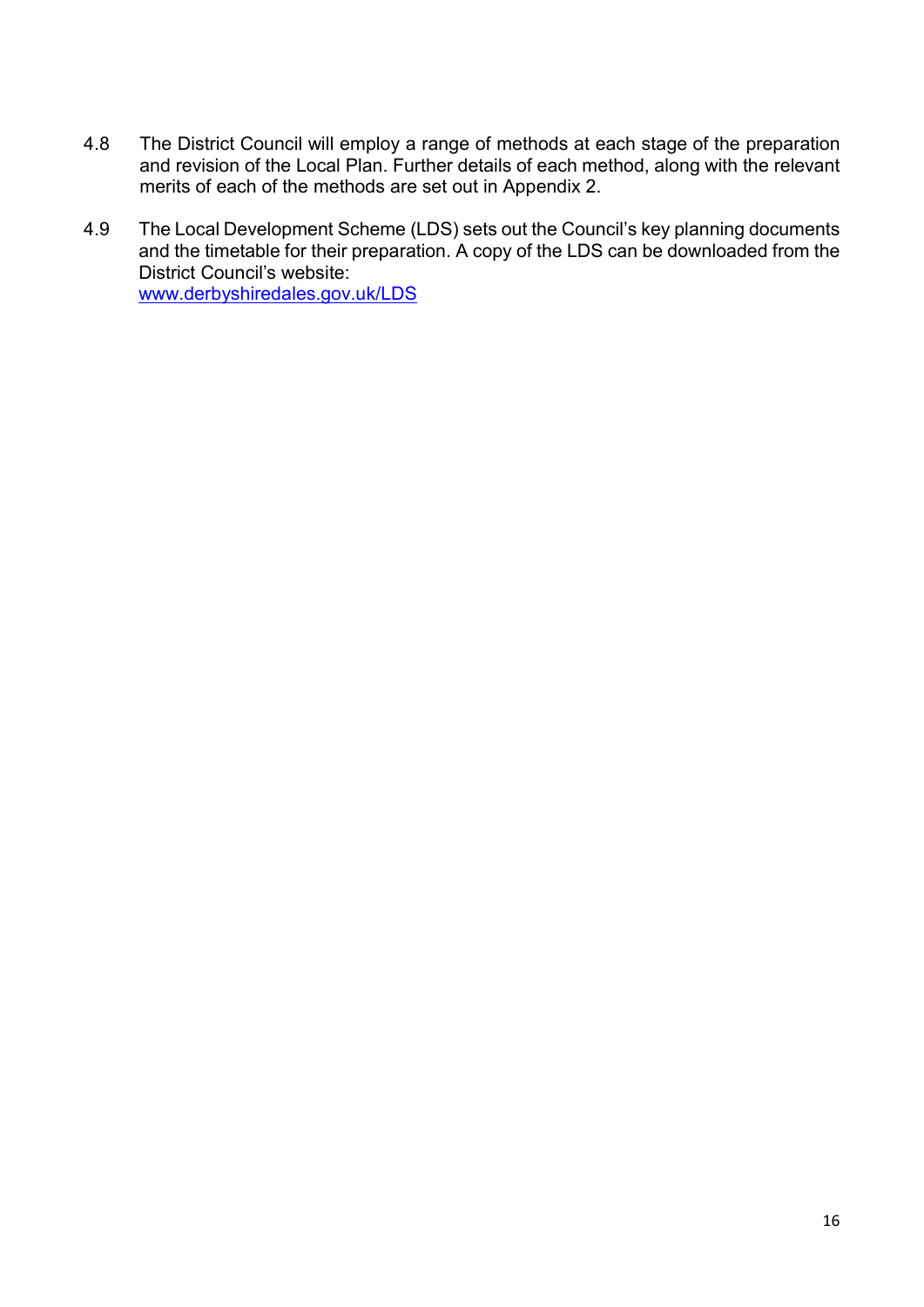## 5.0 LOCAL PLAN DOCUMENTS

- 5.1 Several distinct stages are involved in the preparation of a Local Plan as specified by the Town and Country Planning (Local Planning) (England) Regulations 2012. These are:
	- Evidence Gathering
	- Preparation of Local Plan (Regulation 18)
	- Publication of Local Plan (Regulation 19 and 20)
	- Submission of Local Plan to Secretary of State and Examination (Regulation 22)

Community involvement in the preparation of the Local Plan is a continuous process which is undertaken at each of the distinct stages.

5.2 In line with current Government advice during the Covid-19 pandemic the District Council will adopt a 'digital by default' approach to consultation and engagement throughout the preparation and review the Derbyshire Dales Local Plan. Only in circumstances when it is considered that "Covid-Safe" arrangements can be put in place will the District Council promote community consultation that involves the inspection of documents at our Offices and other places. This approach will be kept under review during the continuation of the pandemic, and adjusted accordingly to reflect the circumstances in existence at that time.

## Evidence Gathering

- 5.2 At this stage the District Council gathers relevant social, economic and environmental information to provide a comprehensive and robust evidence base for plan preparation. The evidence base consists of a wide range of studies, plans and strategies provided by a wide range of organisation, not just the District Council. The evidence base is updated as required to inform development plan preparation. The District Council will provide notification, where appropriate when new evidence is published to encourage involvement in the early and initial stages of plan making.
- 5.3 All new evidence prepared by the Government will be published on the District Council's website. Online workshops and events with the local community and key stakeholders may be held to disseminate and discuss the potential implications that the updated evidence has for the preparation and review of the Derbyshire Dales Local Plan.

#### Preparation of the Local Plan

- 5.4 Previous regulations specified that at this stage consultation on "Issues and Options" and "Preferred Options" document had to be published as a statutory aspect of the plan preparation process. The Town and Country Planning (Local Planning) (England) Regulations 2012 has, however, removed this requirement. There is now greater flexibility as to how the District Council undertakes consultation at this 'preparatory' stage.
- 5.5 The District Council is however required under Regulation 18 to notify consultation bodies whom they feel may have an interest in the subject of the Local Plan and other consultation bodies deemed appropriate. In addition residents or those carrying on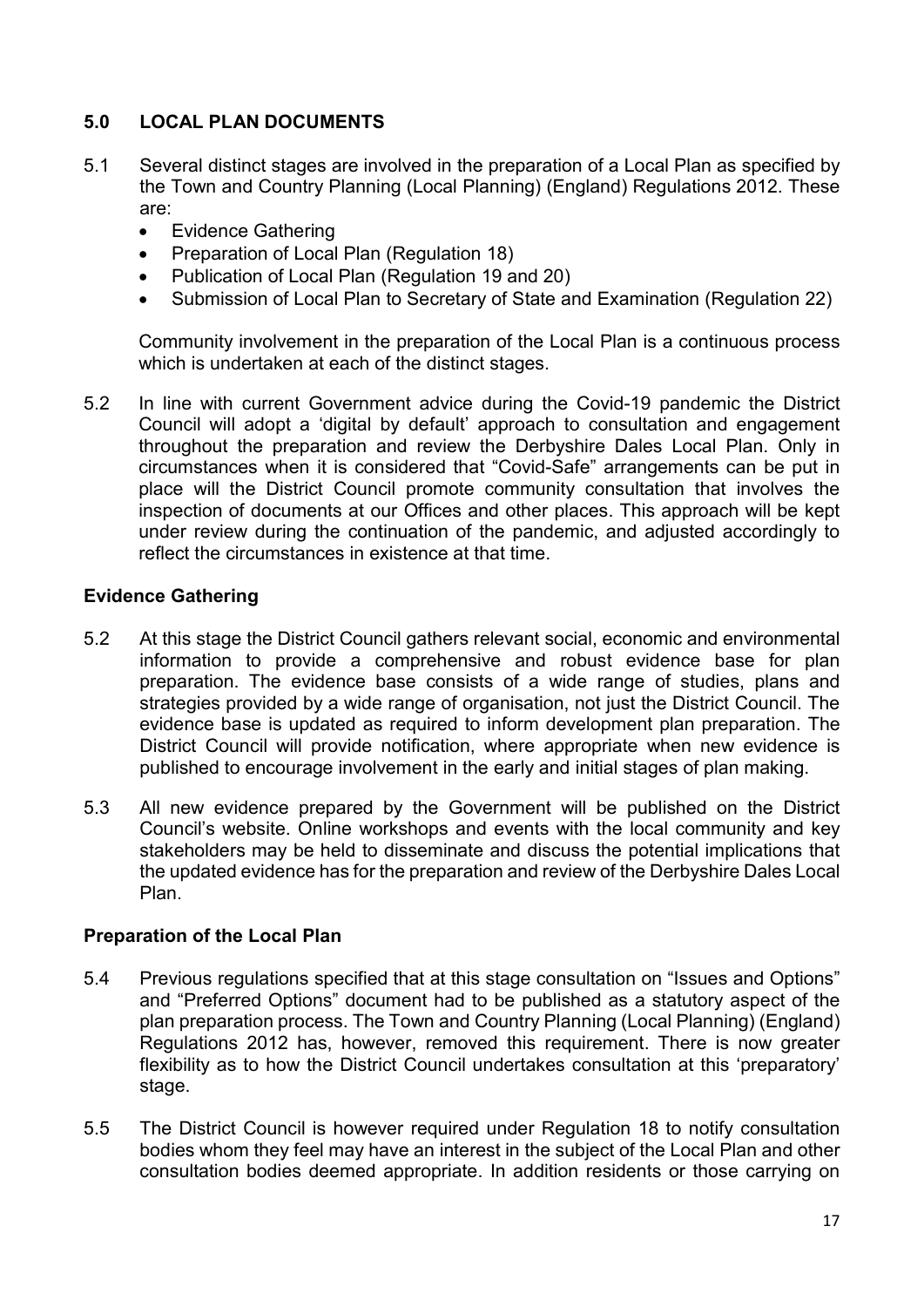business within the area will also be asked to make representations at this stage. The District Council will then take into account any comments made at this before moving forward to the next stage.

- 5.6 The District Council's database of organisations will be used as a starting point for contacting those with an interest in the Local Plan. Additional members of the public will also be contacted and appropriate publicity undertaken.
- 5.7 In line with Government advice during the Covid-19 pandemic the District Council will adopt a 'digital by default' approach to consultation and engagement throughout the preparation and review the Derbyshire Dales Local Plan. At this stage (and only where safe and appropriate to do so), will the District Council use the following consultation methods in order to engage effectively with the public and consultation bodies:
	- Documents made available for review at Council Offices and Libraries and on the website
	- Newsletters and Leaflets published which detail and provide an opportunity to comment on the issues and options
	- Public Meetings/Surgeries Including online seminars, workshops and public meetings
	- Workshops with representatives of range of issue or interest areas Including online sessions.

## Publication of Local Plan

- 5.8 Following the completion of the preparatory consultation the District Council will consider the contents of the comments made, and where appropriate seek to take them into account. At this stage the District Council will publish a Draft Local Plan, which it will assume is suitable to be able to be submitted to the Secretary of State for independent examination.
- 5.9 The Draft Local Plan will be subject to public consultation alongside a Statement of the Representations in accordance with Regulations 19 and 35 of the Town and Country Planning (Local Planning) (England) Regulations 2012. A statement of the fact that the Local Plan is available for inspection and the places and times at which it can be inspected will also be published. As in previous steps the District Council will adopt a 'digital by default' approach to the publication of documents.
- 5.10 This provides a formal opportunity for the local community and other stakeholders to reflect upon the policies and proposals in the Draft Local Plan which the District Council considers suitable for submission to the Secretary of State.

#### Submission of Local Plan to Secretary of State and Examination in Public

- 5.11 Having considered the representations made on the Draft Local Plan the District Council will consider whether it is necessary to make any appropriate changes to the Local Plan to address comments raised.
- 5.12 The Local Plan along with a schedule of proposed changes and any other documents set out in the Regulations such as the Statement of Consultation and the Sustainability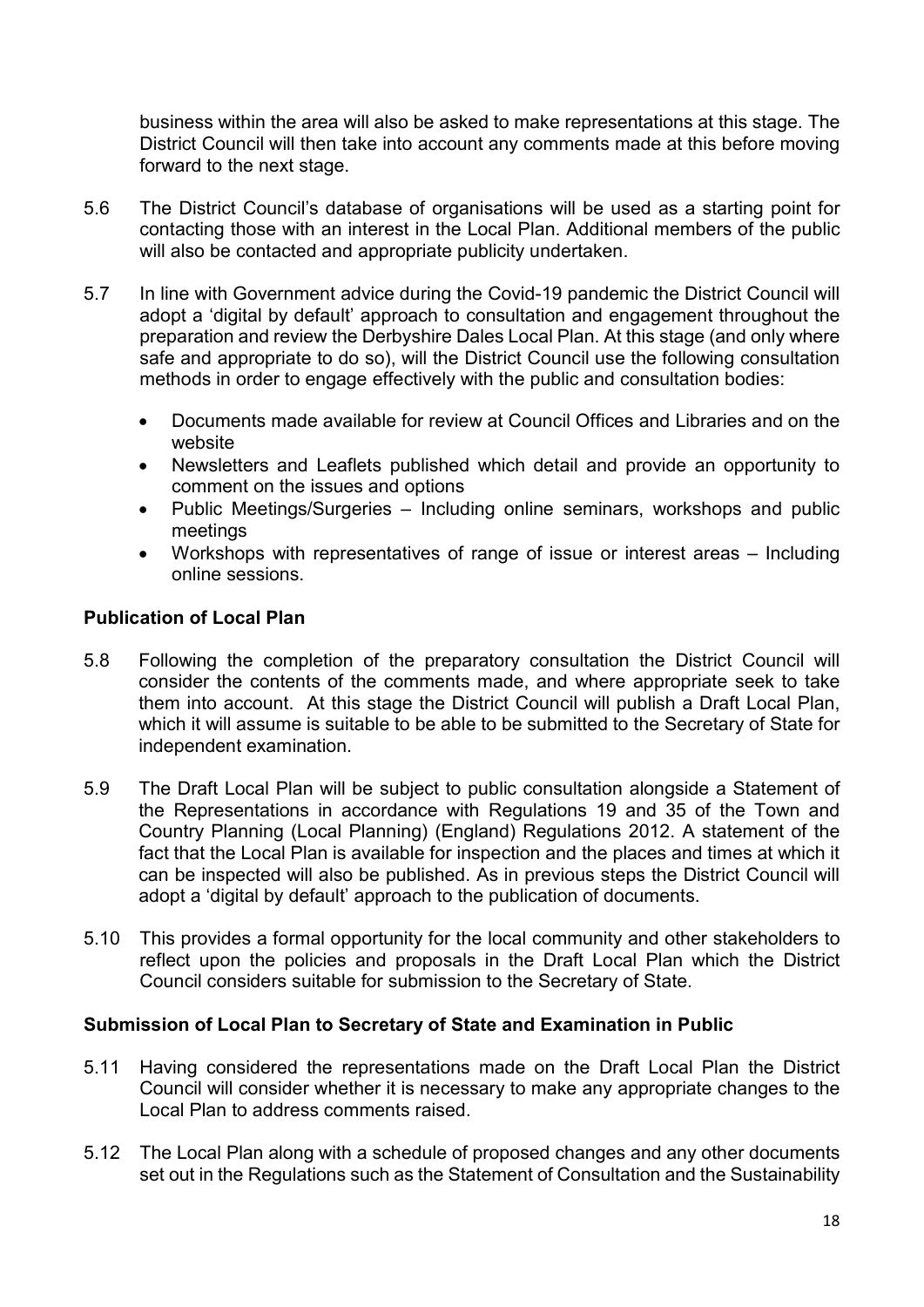Appraisal will then be submitted to the Secretary of State to be subject to Examination in Public by a Planning Inspector.

- 5.13 As soon as is practically possible after submitting the Local Plan to the Secretary of State those general and specific consultation bodies who were invited to make representations will be notified that the Plan is available for inspection alongside the time and place at which they can be inspected. Those who requested notification of the submission of the Local Plan will also be given notified at this time. Again a 'digital by default' approach will be taken to publicising the submission of the Derbyshire Dales Local Plan to the Secretary of State and the arrangements for any subsequent Examination in Public.
- 5.14 At this stage a Programme Officer will be appointed to ensure the smooth running of the Examination in Public. This will include ensuring that all interested parties are kept informed of the timing and progress of the examination.

## Examination in Public (EIP)

5.15 Once the Examination in Public is arranged the Inspector publishes a schedule of main matters, issues and questions which will form the basis of discussions at the EIP. The Programme Officer invites comments on the matters and coordinates who attends each session to make their views orally to the Inspector.

#### Report and Adoption

- 5.16 After the Examination in Public the Inspector will produce a report with recommendations for the District Council. This can include recommendations for 'main modifications' which should ensure that the Local Plan is sound and legally compliant. The District Council can also put forward 'additional modifications' of its own in order to deal with more minor matters. If major modifications are recommended the Inspector's report will only be published after public consultation on such modifications has been undertaken and the Inspector has had the opportunity to consider the representations on these.
- 5.17 Copies of the adopted Local Plan and other relevant documents will be made available online on the District Council's website www.derbyshiredales.gov.uk and if safe and appropriative to do so at the District Council's offices and at Matlock, Ashbourne and Wirksworth library during normal office hours.

## Supplementary Planning Documents

5.18 Supplementary Planning Documents (SPDs) can cover a range of issues, and seek to expand policy or provide further detail to policies in an adopted Development Plan Document. SPDs have statutory weight and once adopted formally by the District Council are material considerations in the determination of planning applications. The preparation process for an SPD is described in more detail below. At all times the District Council will take a 'digital by default' approach to the preparation and engagement of each Supplementary Planning Document.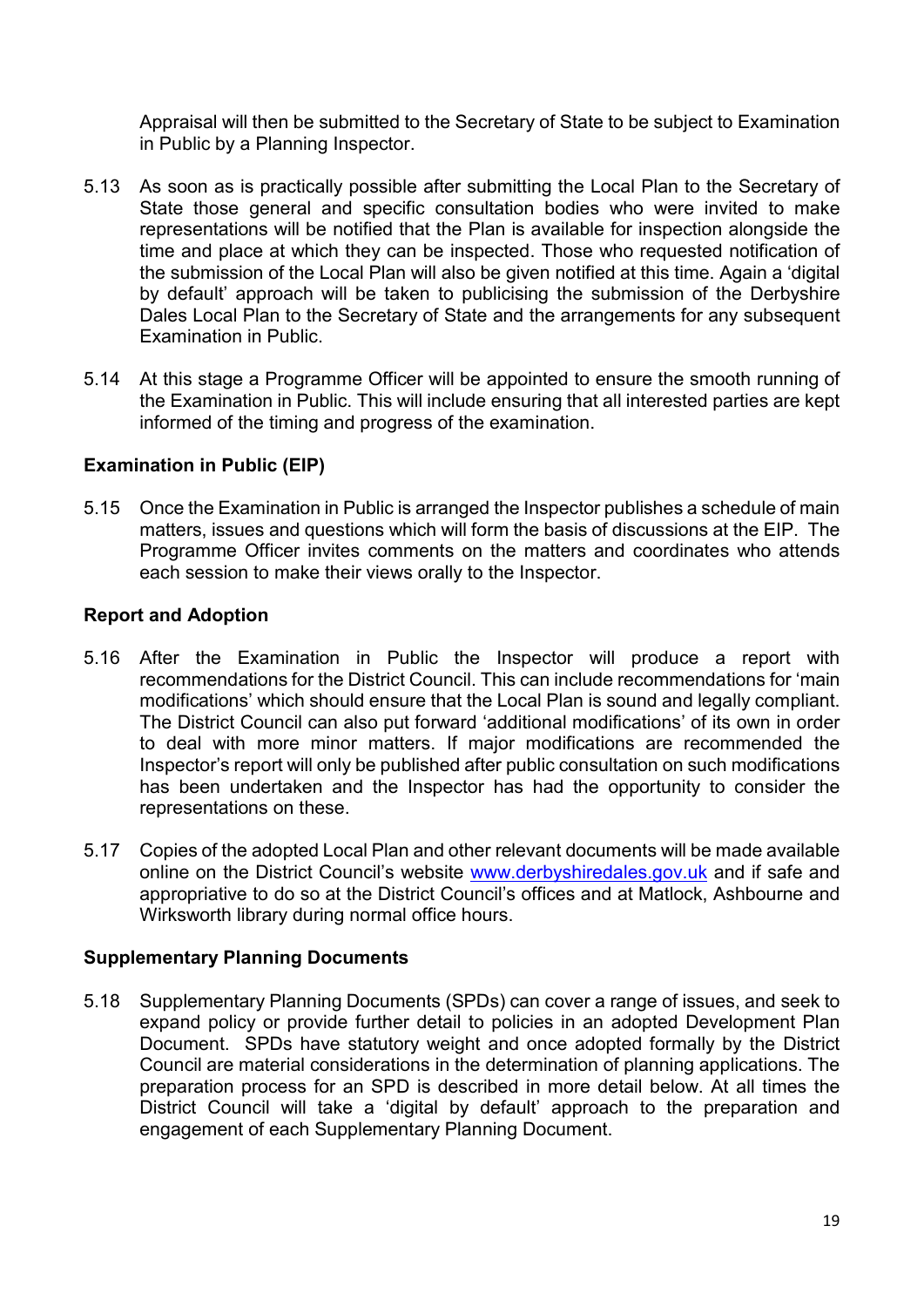## Commencement of Preparation Process

5.19 At this stage the Council is primarily concerned with gathering evidence that it can use to prepare the SPD. Although much work at this stage will involve gathering technical data and information from a variety of sources, it will also involve liaison with the community and key stakeholders about the issues the document should contain.

## Public Participation on Draft SPD

5.20 The Town and Country Planning (Local Planning) (England) Regulations 2012 allow for a period of formal consultation of at least four weeks on draft SPDs. In order to maximise community involvement in the process, the Council will undertake a minimum four-week period of consultation on any SPD. This timescale for consultation will allow the community and other stakeholders to formally express their views and preferences on the contents of a draft SPD. The Council will consider the comments made and take them into account in deciding how to take the SPD forward.

#### Consideration of Responses, Modification & Adoption

- 5.21 The District Council will consider each representation received during the formal public participation stage on the draft SPD, and decide whether any changes are necessary prior to adoption.
- 5.22 Regulation 12 of the Town and Country Planning (Local Planning) (England) Regulations (2012) requires a consultation statement to be produced alongside the adoption of any SPD. This should outline the persons consulted on the document, a summary of the main issues raised and how those issues have been addressed in the SPD.
- 5.23 Copies of the draft SPD and consultation statement will be made available online on the District Council's website www.derbyshiredales.gov.uk and if safe and appropriative to do so at the District Council's offices and at Matlock, Ashbourne and Wirksworth library during normal office hours.
- 5.24 The main concern at this stage is to ensure that interested parties are kept informed of the Council's views on any representations they may have made and of the progress towards adoption.
- 5.25 Copies of the adopted SPDs and other relevant documents will be made available online on the District Council's website www.derbyshiredales.gov.uk and if safe and appropriative to do so at the District Council's offices and at Matlock, Ashbourne and Wirksworth library during normal office hours.
- 5.26 Regulation 14 of the Act above also requires an adoption statement to be produced upon adoption of a SPD. This is required to set out when the document was adopted, if applicable any modifications made in accordance with section 23(1) on the Act. The adoption statement will be sent to anyone who has requested notification of adoption of the SPD and made available online on the District Council's website www.derbyshiredales.gov.uk and if safe and appropriate to do so at the District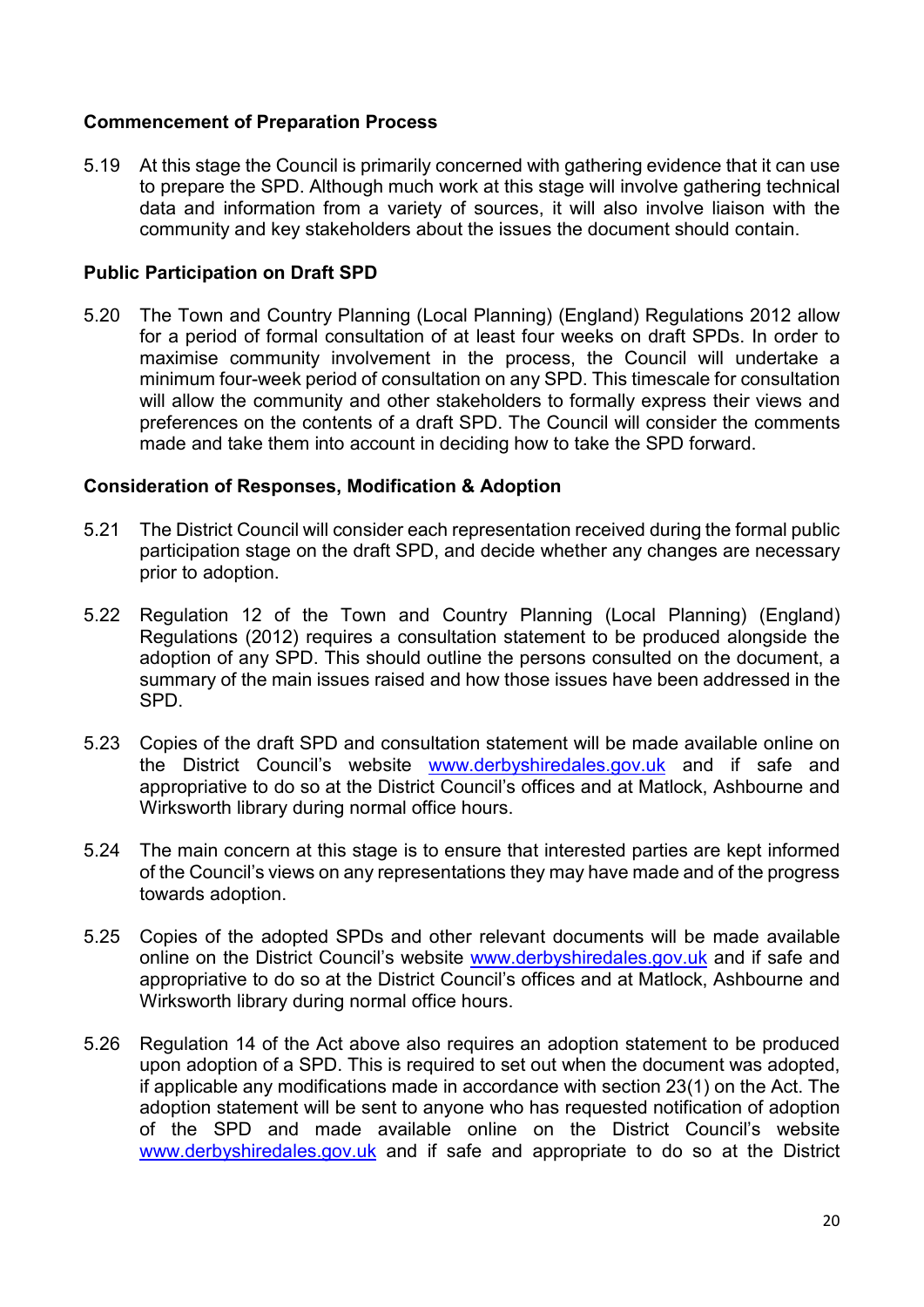Council's offices and at Matlock, Ashbourne and Wirksworth library during normal office hours.

- 5.27 All draft and adopted SPD's will also be available on the Council's website: http://www.derbyshiredales.gov.uk/planning-a-building-control/planning-policy/localplan/supplementary-planning-documents
- 5.28 Appendix 3 sets out which consultation methods the District Council will use at the various stages of the preparation of the Derbyshire Dales Local Plan and any Supplementary Planning Documents.

#### Sustainability Appraisal and Habitat Regulations Assessment

- 5.29 Carrying out a Sustainability Appraisal (SA) is an essential and statutory part of the plan making process. The purpose of the SA is to appraise the social, economic and environmental effects of the emerging Local Plan and inform the plan preparation process. It is a continual process which is embedded throughout the preparation of the Local Plan.
- 5.30 Consultation will be undertaken on the initial Scoping report, which provides baseline information on the environmental, social and economic characteristics of the plan area, including the likely evolution of the baseline within the plan.
- 5.31 Regulations 12 and 13 of the Environmental Assessment of Plans and Programmes Regulations 2004 require the Council to make the SA report available alongside the Local Plan. An electronic copy will be sent to each consultation body and appropriate steps taken to ensure the SA report is brought to the attention of those who are affected, likely to be affected or have an interest in the decisions involved in the assessment and adoption of the plan. Consultees will be advised of the location and website at which the document will be available and invited to make comment on the document. Consultees will be advised of the time period within which comments must be made. Comments from consultation bodies should be received within 5 weeks of receiving an invitation to engage in consultation.
- 5.32 The Derbyshire Dales Local Plan, as a plan or project which may have a significant effect on a European site (Special Protection Areas (SPAs) and Special Areas of Conservation (SACs)), will be subject to a Habitats Regulations Assessment (HRA) as required under the EU Habitats Directive (92/43/EEC). Its purpose being to determine whether or not any significant effects are likely to be generated and to identify ways in which they can be avoided. This will be published alongside the SA report and consultation with the appropriate natural conservation body will be consulted under requirement from Regulation 102 of the Conservation of Habitats and Species Regulations 2010

## Duty to Cooperate

5.33 Local planning authorities have a statutory requirement to cooperate with other planning authorities, County Councils and prescribed bodies on development plan documents including Local Plans under section 110 of the Localism Act 2011. This is to ensure that strategic planning matters are adequately addressed. In doing so local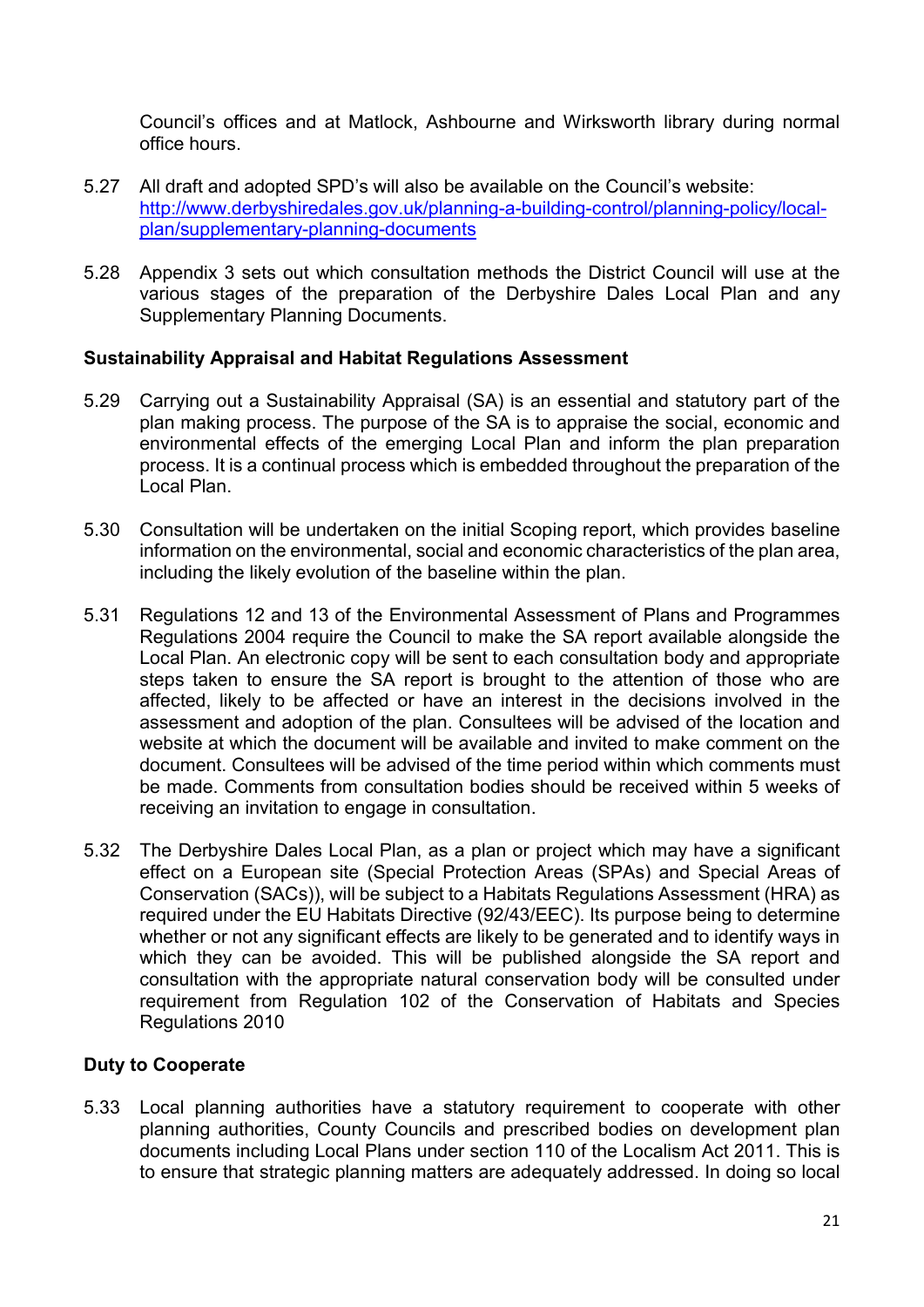planning authorities are required to engage with one another "constructively, actively and on an ongoing basis" and have regard to activities of people of specified bodies or of a prescribed description so far as they are relevant.

- 5.34 The NPPF provides further information on the specific requirements for Local Plans, stating "local planning authorities are under a duty to cooperate with each other, and with prescribed bodies on strategic matters that cross administrative boundaries" (paragraph 24 NPPF). The NPPF further emphasises that "effective and on-going joint working between strategic policy making authorities and relevant bodies is integral to the production of a positively prepared and justified strategy" (Paragraph 26 NPPF). In order to demonstrate effective and ongoing joint working, strategic policy making authorities are required to prepare statements of common ground, documenting cross boundary matters being addressed. The National Planning Practice Guidance provides further advice as to how such statements of common ground should be prepared, maintained, kept up to date and made publically available.
- 5.35 The District Council will work together with other neighbouring authorities on areas of common interest in order to achieve mutual benefits. The District Council will also cooperate with Derbyshire County Council on relevant issues, for example the provision of new and improved infrastructure to support development such as schools, roads and green infrastructure, and work in consultation with Local Enterprise Partnerships, Sheffield City Region, D2N2 and both the Peak District Local Nature Partnership and the Lowland Derbyshire and Nottinghamshire Local Nature Partnership Local Nature Partnership. In addition the District Council will work collaboratively with private sector bodies, utility and infrastructure providers.
- 5.36 The District Council will seek to ensure that strategic priorities across local authority boundaries are properly co-ordinated and clearly reflected in the Local Plan.
- 5.37 The District Council will also seek to utilise the Duty to Cooperate to address any matters relating to the extent of the strategic Housing Market Area and the overall development needs of the area.
- 5.38 As part of the submission of the Derbyshire Dales Local Plan the District Council will produce evidence of the extent to which there has been effective cooperation on issues with cross-boundary significance. This must demonstrate that a continuous process of engagement, has been undertaken.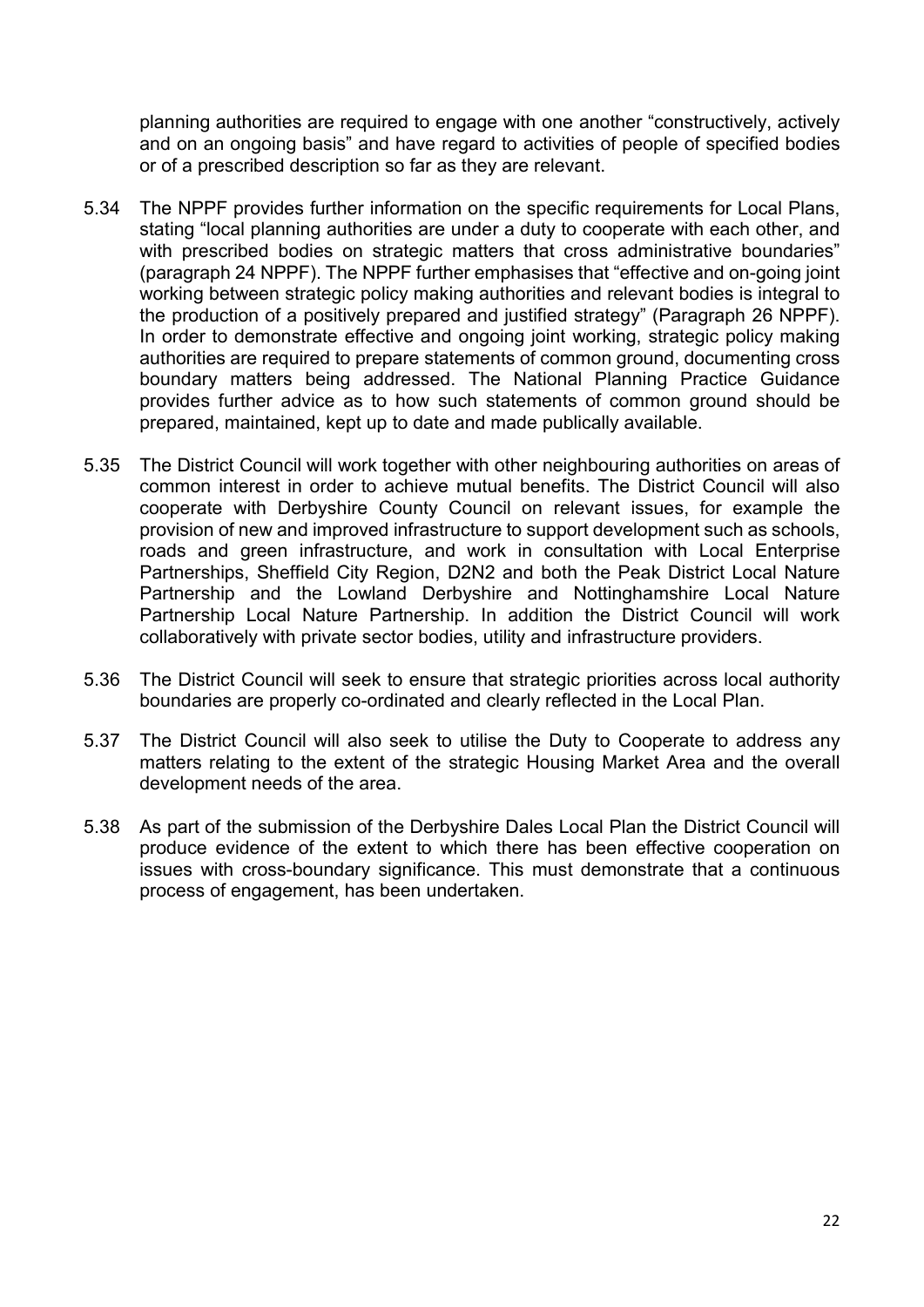## 6.0 NEIGHBOURHOOD PLANNING

- 6.1 The Localism Act 2011 and Neighbourhood Planning Regulations 2012 empowered communities to shape the development and growth of their local area through Neighbourhood Planning. This provides the opportunity for communities to decide the future of the places where they live and work. The key aim is to use local knowledge and evidence to develop policies and proposals to support development of the built environment within local communities. Using these rights, communities are able to produce Neighbourhood Development Plans, Neighbourhood Development Orders; or progress development under Community Right to Build Orders:
	- Neighbourhood Development Plans Communities can write a plan which if 'adopted', becomes part of the statutory planning framework for the area
	- Neighbourhood Development Orders Can enable the community to grant planning permission for new buildings they want to see go ahead and allow new homes and offices to be built without developers having to apply for separate planning permission
	- Community Right to Build enables community organisations to progress new local developments without the need to go through the normal planning application process, as long as the proposals meet certain criteria and there is community backing in a local referendum.
- 6.2 As is the case with Local Plans and Development Plan Documents, regulations govern the preparation of a Neighbourhood Plans and Neighbourhood Development Orders. Both include consultation requirements, examination and referendum. The Localism Act identifies that community participation has to be brought forward through an appropriate qualifying body, either a Parish Council or Neighbourhood Forum. Up until the submission of a Neighbourhood Plan to a local planning authority, under Regulation 16 of the Neighbourhood Planning Regulations, it is the qualifying bodies' responsibility to undertake public consultation and engagement.
- 6.3 Local community involvement in Neighbourhood Planning allows Plans to be prepared which include policies and reflect aspirations around where new homes, shops and office should be located, which green spaces should be protected, what new development should look like. It allows opportunities for a local community to be positive about how an area may change in the future.
- 6.4 Under the provisions of the Town and Country Planning Act 1990 (as amended) the District Council has a statutory duty to assist communities in the preparation of Neighbourhood Development Plans and Orders and take such documents through a process of examination and referendum. The Localism Act 2001 (Part 6 Chapter 3) sets out the Local Planning Authorities responsibilities as:
	- Designating Neighbourhood Forums
	- Designating Neighbourhood Areas
	- Advising or assisting communities in the preparation of a Neighbourhood Development Plan
	- Checking a submitted Neighbourhood Plan meets the legal requirements
	- Arranging for the independent examination of the Neighbourhood Development Plan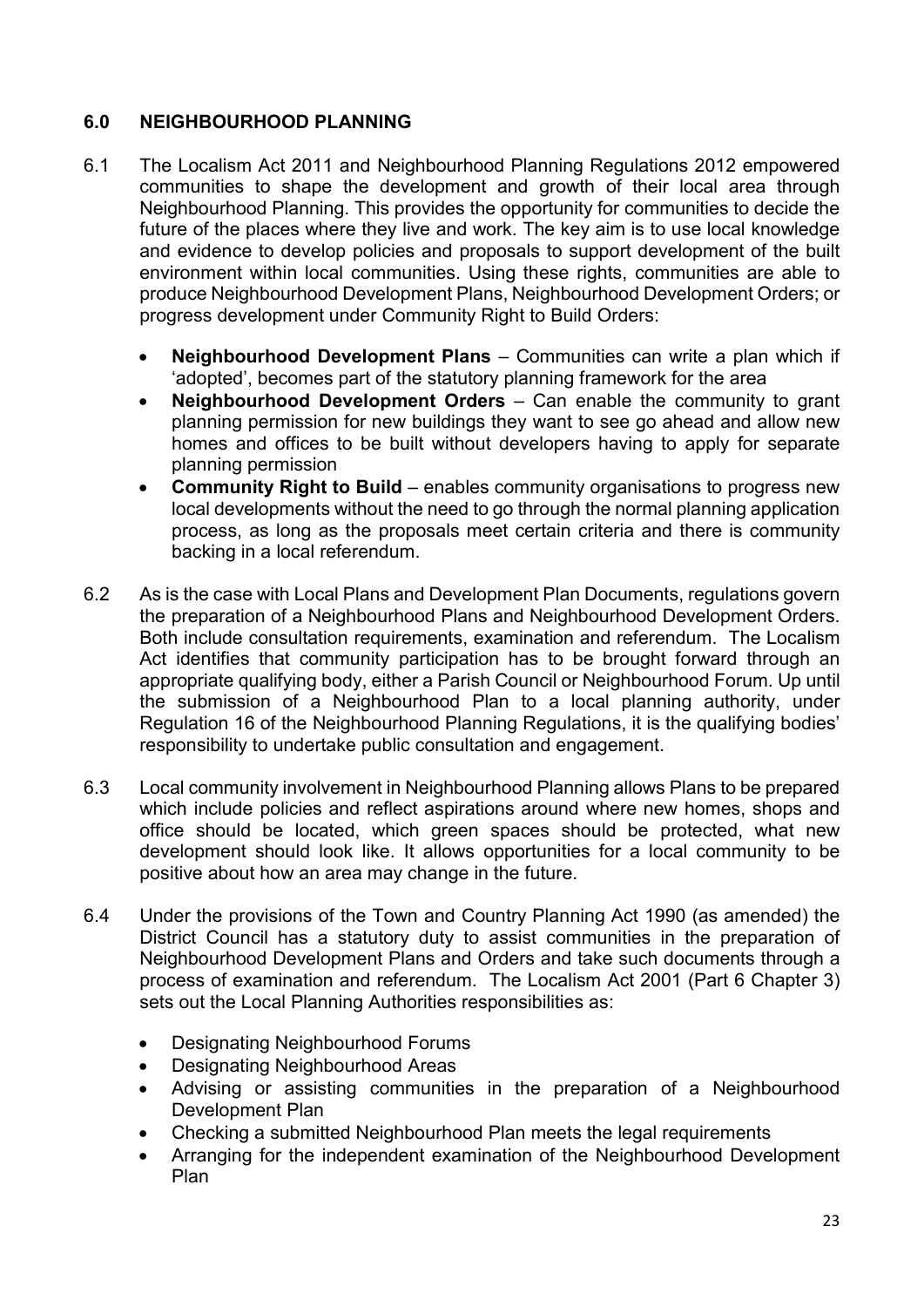- Determining whether the Neighbourhood Development Plan meets the basic conditions and other legal requirements
- Subject to the results of the referendums, bringing the Neighbourhood Development Plan into force.
- 6.5 Whilst the District Council does not lead the preparation of Neighbourhood Plans, the District Council has welcomed their principle and will continue to provide technical advice and support to communities. This may include for instance making evidence available as well as undertaking procedural checks of the plan against legislation and regulations. This will also include undertaking a 'screening' exercise to determine if the Neighbourhood Plan requires a Strategic Environmental Assessment. The District Council will assist with neighbourhood planning in the following ways:
	- Initial advice regarding the suitability of preparing a neighbourhood plan or order, including attendance at suitable meetings or providing briefings.
	- On-going advice, including technical input into each key stage. The focus of any advice will be on the conformity of the Neighbourhood Plan/Order with the existing national and local planning framework but guidance will also be provided to ensure that the plan is fit for purpose and deliverable.
	- Provision of guidance on key issues including timetabling, the role of the qualifying body, community engagement and undertaking consultation and relevant legislation including SEA
	- Practical assistance such as mapping, IT advice and printing where appropriate.
	- Relevant contact information for consultation including statutory consultees and local interest groups and bodies. Advice on undertaking consultation, publicity and engagement.
	- Ensuring the suitable involvement of local Councillors and other interested parties to enable timely decision making at key stages
- 6.6 Any communities wishing to consider Neighbourhood Planning should contact the District Council's Policy Manager in the first instance. Further information is available on the District Council's website at: http://www.derbyshiredales.gov.uk/planning-a-building-control/planning-policy/1275 neighbourhood-planning
- 6.7 Additional guidance and advice on Neighbourhood Planning is set out within the National Planning Practice Guidance, which is available here: https://www.gov.uk/government/collections/planning-practice-guidance

Further guidance for communities on Neighbourhood Planning is available from the Planning Advisory Service via https://local.gov.uk/pas/pas-topics/neighbourhoodplans and the Planning Portal https://www.planningportal.co.uk/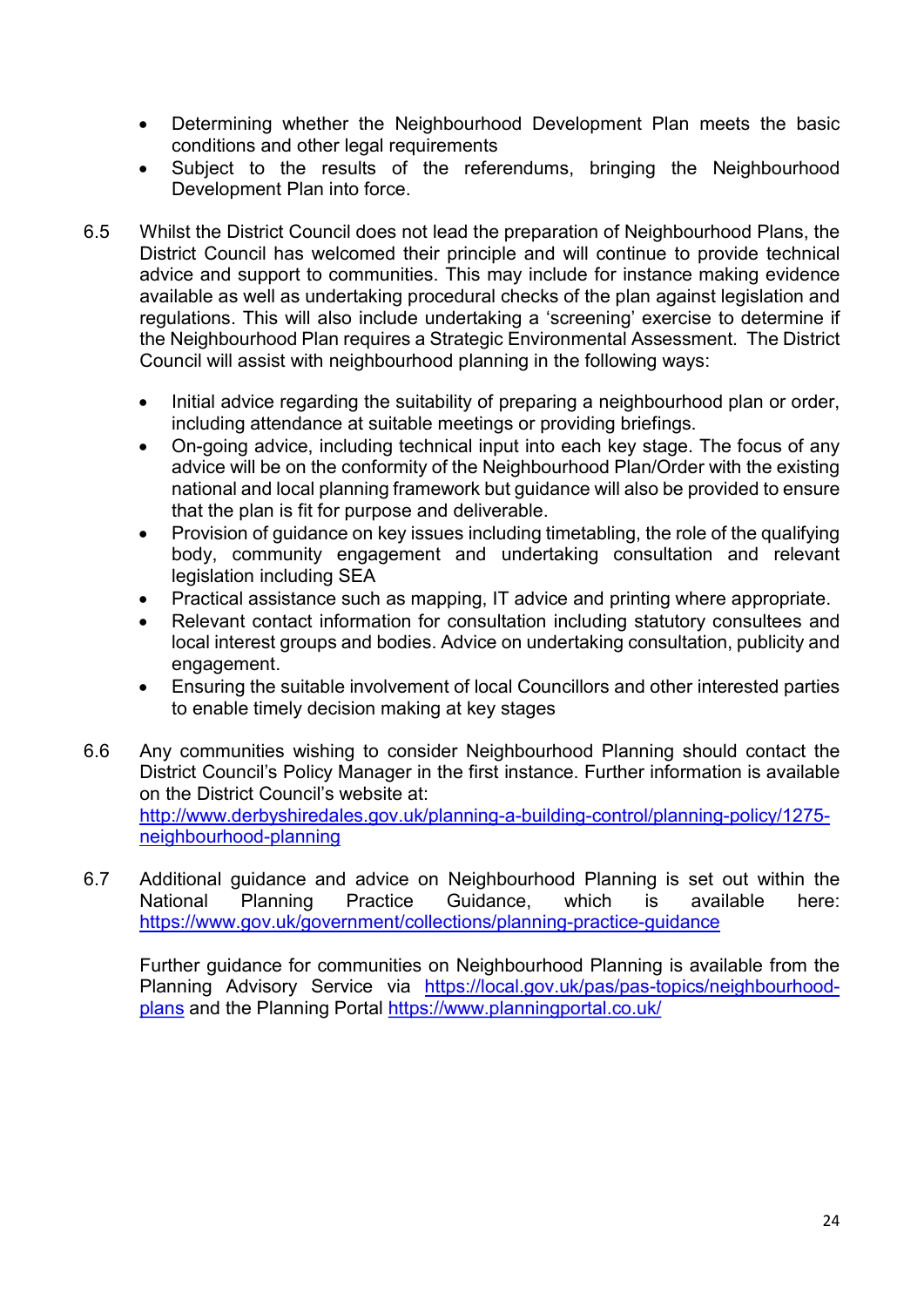## 7.0 PLANNING APPLICATIONS

- 7.1 The Council encourages the community to be involved in all the different types, and scale of applications for planning permission for which it is the local planning authority. Any comments and representations received on an individual planning application are taken into account in its determination. This does not, however, extend to applications for planning permission within the Peak District National Park, as these are the responsibility of the Peak District National Park Authority. Similarly the Council does not deal with minerals and waste applications, as these are the responsibility of Derbyshire County Council.
- 7.2 The District Council's Development Management Section seeks to exercise planning control in the public interest and is committed to publicising and consulting more widely on planning applications than the statutory minimum.
- 7.3 The District Council has to consider any application it receives, and can only consider the application on the basis of information that is submitted. Whilst the District Council encourages applicants to engage with its pre-application advice service in advance of making a formal submission, many applications are submitted without any prior discussion. Once an application is submitted, we adopt a neutral position until all relevant consultations have been taken into account and the merits of the case have been fully evaluated against national and local planning policies and other material considerations. We adopt exactly the same position for the District Council's own applications as those of private applicants.
- 7.4 The Development Management Service is responsible for the assessment of planning applications; its Mission Statement being:

"Through the provision of an efficient, professional, and responsive service, we aim to protect and enhance the quality of the District's built and natural environment whilst balancing the needs of current and future generations".

- 7.5 A list of the planning applications that the District Council receives each week including applications under the Planning (Listed Buildings and Conservation Areas) Act 1990 can be viewed on the Council's website, along with associated plans, supporting information and any consultation responses and representations received.
- 7.6 In the interests of reaching/notifying as many people as possible the Development Management Team publicises weekly lists of applications received on social media. The published weekly list reflect applications received two weeks prior to its publication date as this allows for planning applications to satisfy the validation process.

## Consultation and Pre-Decision Matters

7.7 When the District Council receives a valid planning application, it will undertake a period of consultation where views on the proposed development can be expressed. The formal consultation period will normally last for 21 days, and the local planning authority will identify and consult a number of different groups. The District Council will seek to undertake this electronically with statutory consultees and will publicise applications using the District Council's Social Media platforms.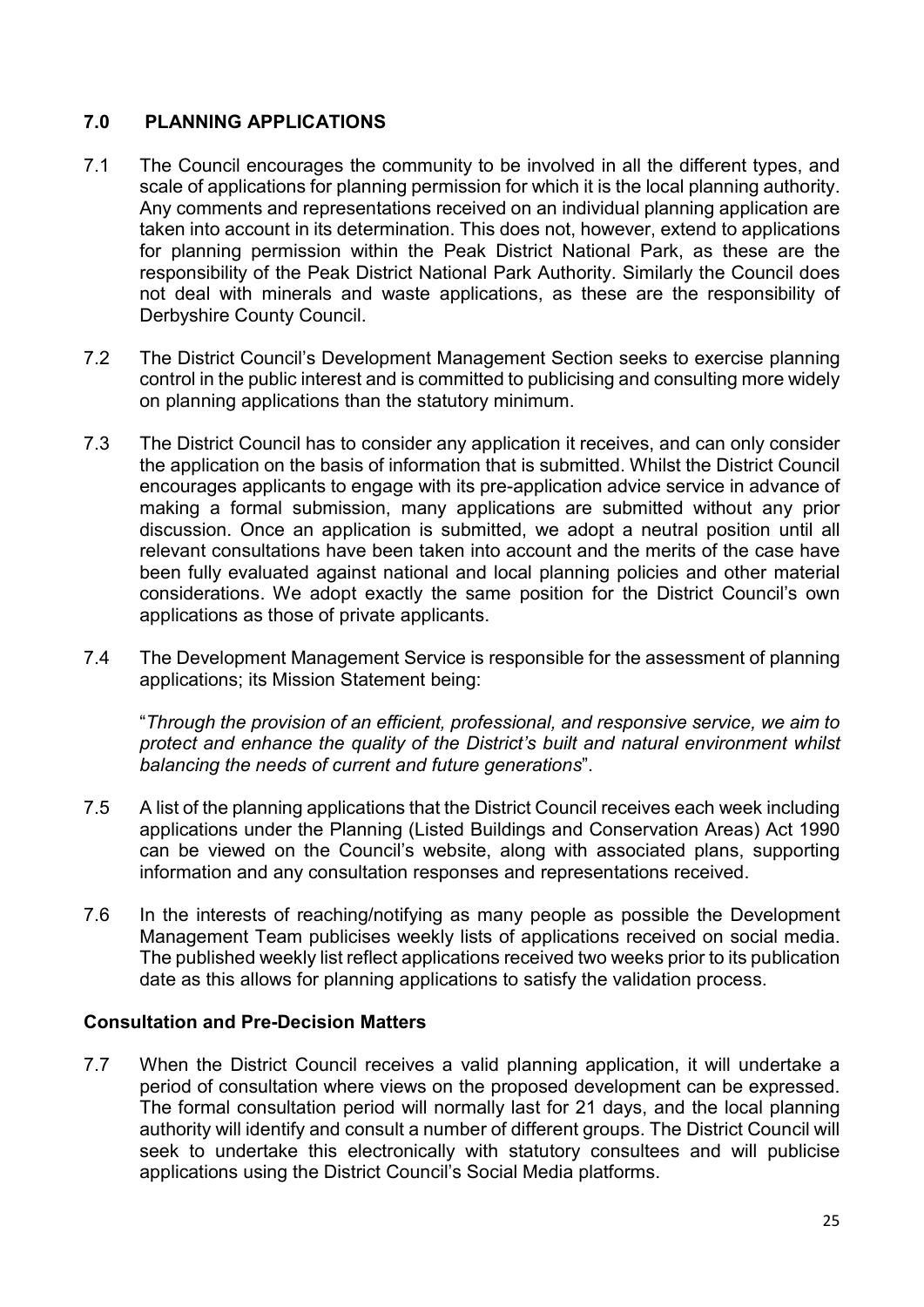- 7.8 The Town and Country Planning (Local Authority Consultations Etc.) (England) Order 2018 extends periods of public consultation before decisions are made to grant planning permission, permission in principle, listed building consent and certain prior approvals for development which is the subject of permitted development rights, by one day for each bank or public holiday which occurs during specified periods.
- 7.9 The main types of consultation are:
	- Public Consultation involving notifying neighbours of receipt of an application;
	- Statutory Consultees those which there is a legal requirement to consult a specific body who are then under a duty to respond;
	- Consultation required by a direction where further, locally specific statutory consultation is required, and;
	- Non-statutory Consultees those where although there are no legal requirements circumstances warrants the engagement of other consultees who are likely to have an interest in the proposed development.
- 7.10 Where, following the initial period of consultation an application has been amended it is up to the District Council to decide whether further publicity and consultation is necessary. In deciding whether this is necessary the following considerations will apply where relevant:
	- were objections or reservations raised in the original consultation stage substantial and, in the view of the District Council, enough to justify further publicity?
	- are the proposed changes significant?
	- did earlier views cover the issues raised by the proposed changes?
	- are the issues raised by the proposed changes likely to be of concern to parties not previously notified?
- 7.11 Where the District Council decides that re-consultation is necessary, such consultation may be for a period of less than 21 days. In all cases, the District Council will balance the need for consultees to be given sufficient time to consider the issue that is being re-consulted upon and respond, against the need for efficient and timely decision making processes. When consultation has been concluded the District Council will consider any representation made by consultees and proceed to decide on the application.

## Current Practice- How the Council Publicises Planning Applications

- 7.12 Article 15 of the Town and Country Planning (Development Management Procedure) (England) Order 2015 specifies the requirements for the publicity of applications for planning permission. A summary of how the District Council currently undertakes publicity for the differing type and scale of planning applications is set out in Appendix 4.
- 7.13 Within the Derbyshire Dales, all planning applications are publicised either by using the District Council's Social Media platforms, by means of press advertisement, site notices or individual neighbour notification with the following exceptions: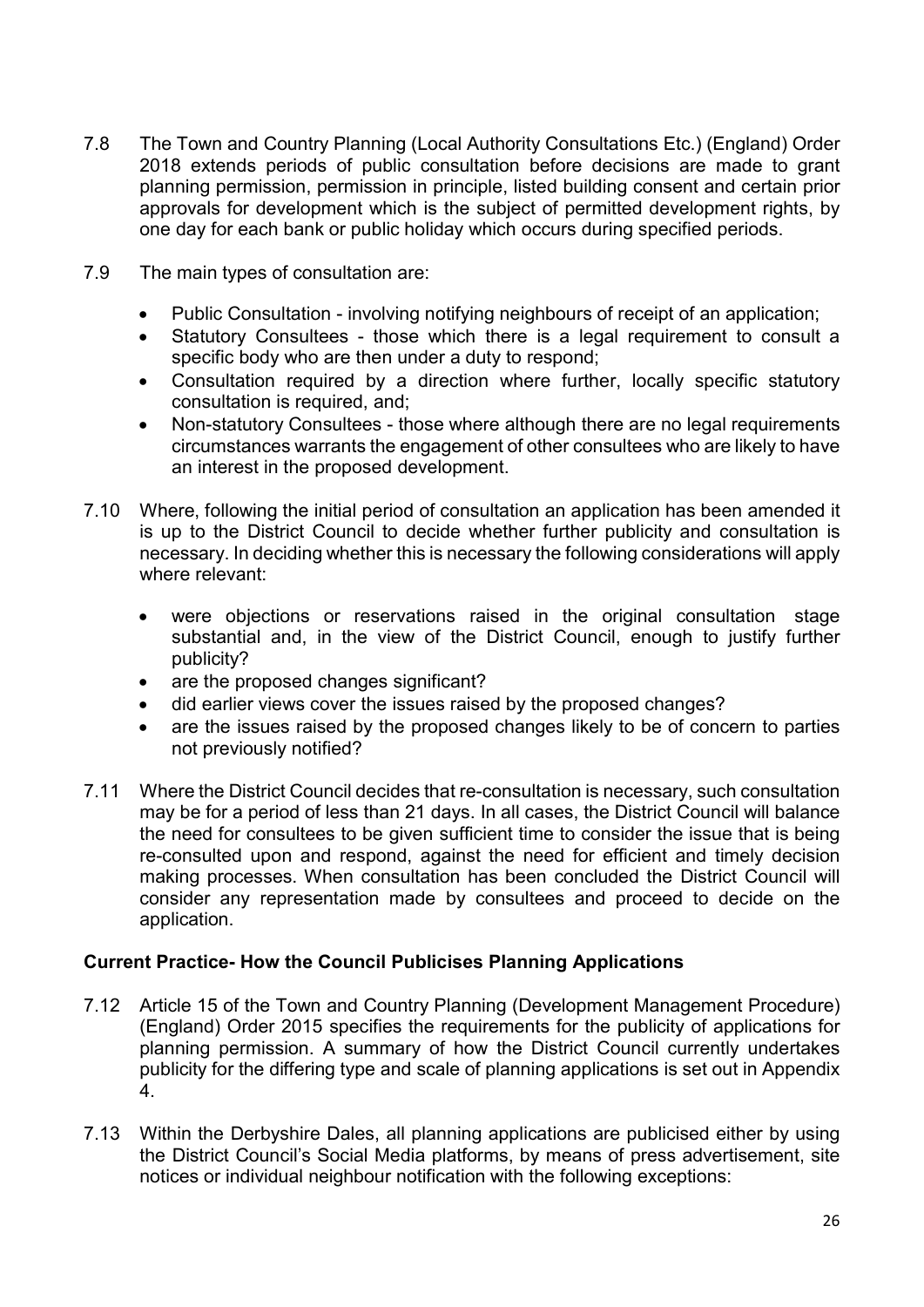- Applications where the determining authority is not Derbyshire Dales District Council will not be subject to any of the three methods of publicity referred to above;
- Discharge of conditions applications;
- Prior Notification Applications (where the Council does not deem that its Prior Approval is required), and;
- Certificate of Lawful Existing or Proposed Use or Development Applications (unless it is considered a worthwhile exercise to ascertain relevant information about the content of a specific application from sources such as neighbours or Parish / Town Councils).

## Neighbour Notification

- 7.14 Neighbour notification will take the form of a standard letter generated from the District Council's mapping system and delivered by post within 10 working days of the valid date of the application to occupiers of properties affected by the development.
- 7.15 The minimum requirement currently adopted by the District Council is to notify any neighbouring occupiers whose property lies within 10 metres of the application site boundary (red edge). Property points within 10m of a development site are automatically identified by the Council's Geographic Information System (GIS).
- 7.16 Where the proposed development falls within the following categories, the minimum requirement is to notify occupiers whose property lies within 20 metres of the application site boundary (red edge):
	- the erection of 10 or more dwellings;
	- an outline application with a site area of 0.5 ha or more:
	- non-residential development where the floor space to be created is 1,000 square metres or more;
	- development which is likely to cause nuisance through noise, smell, dust etc;
	- development which would significantly increase the number of people or the amount of traffic coming into a residential area;
	- development involving significant activity during unsociable hours;
	- development introducing significant visual changes to a neighbourhood;
	- buildings of over three storeys;
	- development affecting the character of an ancient monument, archaeological site or historic building;
	- proposals having a significant effect on trees that are the subject of a Tree Preservation Order.
- 7.17 A clear written record of the addresses to which neighbour notification letters have been sent and the date is kept on the paper and the application file in the form of a consultation checklist. This is in accordance with the Council's data protection policies.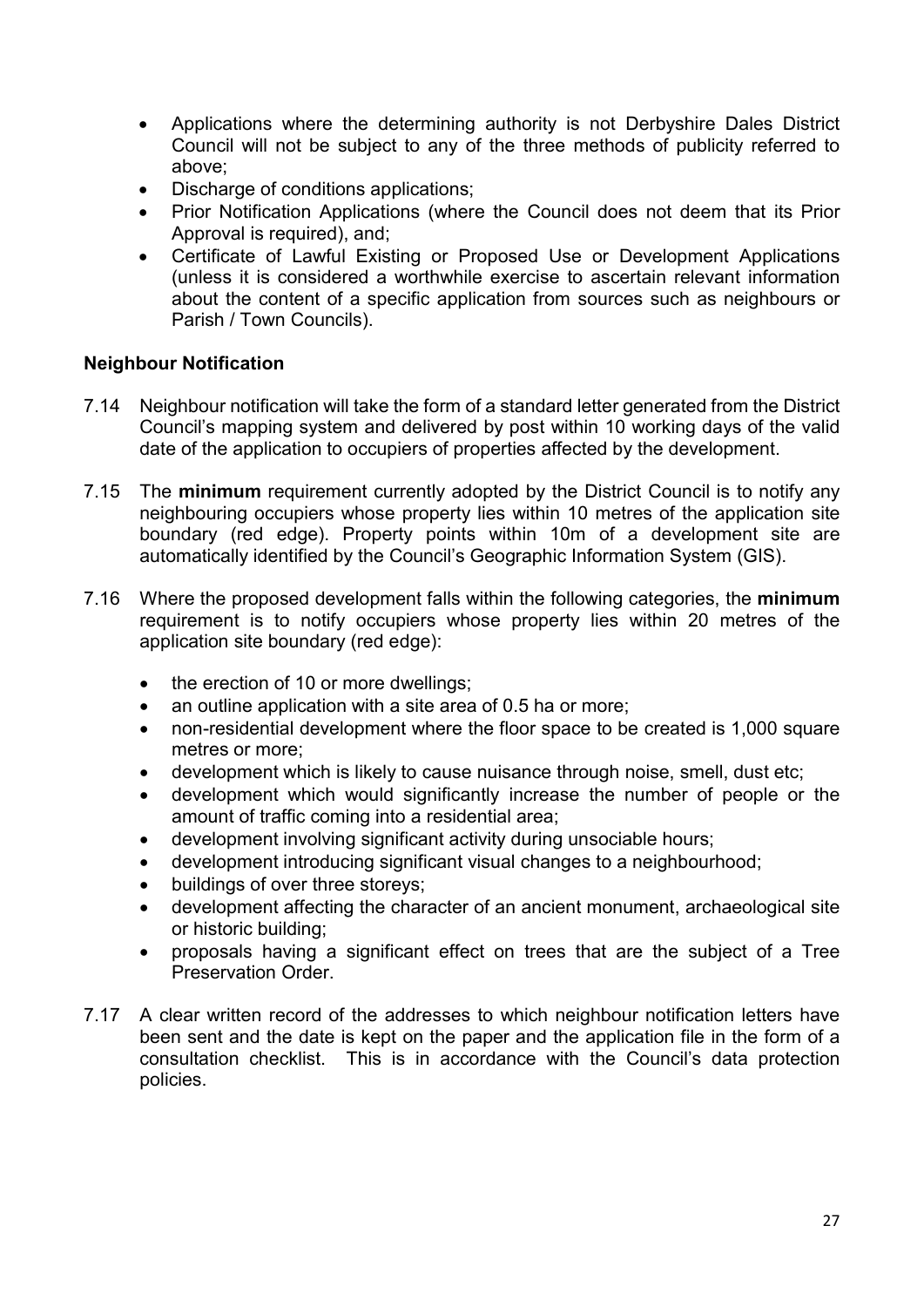## Site Notices

- 7.18 A summary of how the District Council undertakes publicity, including the erection of site notices, for the differing type and scale of planning applications is set out in Appendix 4. Where there is a statutory reason for its display this will be specified on the site notice. Site notices will be posted within 10 working days of the receipt of a valid planning application.
- 7.19 The notice will be displayed where it is visible from a public highway that forms the frontage to the application site. Where there is another frontage to a public highway or footpath, discretion will be used as to whether further site notices will be erected.
- 7.20 The site notice will be erected where possible on a gate, door, post, wall or fence which forms the boundary of the site. If this is not possible, then a lamp post or telegraph pole on the frontage of the site will be used, providing it is within 10 metres of the site boundary. Where it is impossible to comply with the above requirements, the site notice will be displayed as near to the site as is practically possible.
- 7.21 A clear record in the form of an annotated Ordnance Survey plan will be kept on the application file to identify the position where the site notice was erected and the date it was erected. A photograph will also be taken as evidence of its erection.

## Press Advertisements

- 7.22 A summary of how the District Council undertakes publicity, including by means of press advertisement is set out in Appendix 4. Applications received will normally be advertised in the appropriate local newspaper on a fortnightly basis. Applications in the Central area will be advertised in the Peak Advertiser and applications in the Southern area will be advertised in the Ashbourne News Telegraph.
- 7.23 The dates on site notices and press advertisements give the same minimum period of 21 days for representations to be made (unless the application involves Environmental Impact Assessment Development in which case 30 days will be given).

#### Planning Website and Social Media

7.24 The Derbyshire Dales Planning Service website provides comprehensive access to forms, guidance notes, planning applications and decision notices. It allows the submission of representations online for those wishing to make representations and applicants to monitor the progress of applications. Details of the District Councils weekly list of planning applications are also made available on the District Council Social Media platforms.

#### Representations Received

7.25 All neighbour notification letters will give a minimum period of 21 days (30 days in the case of EIA applications) for representations to be submitted to the Case Officer. For technical reasons, this period will not necessarily coincide with the site notices and press advertisement.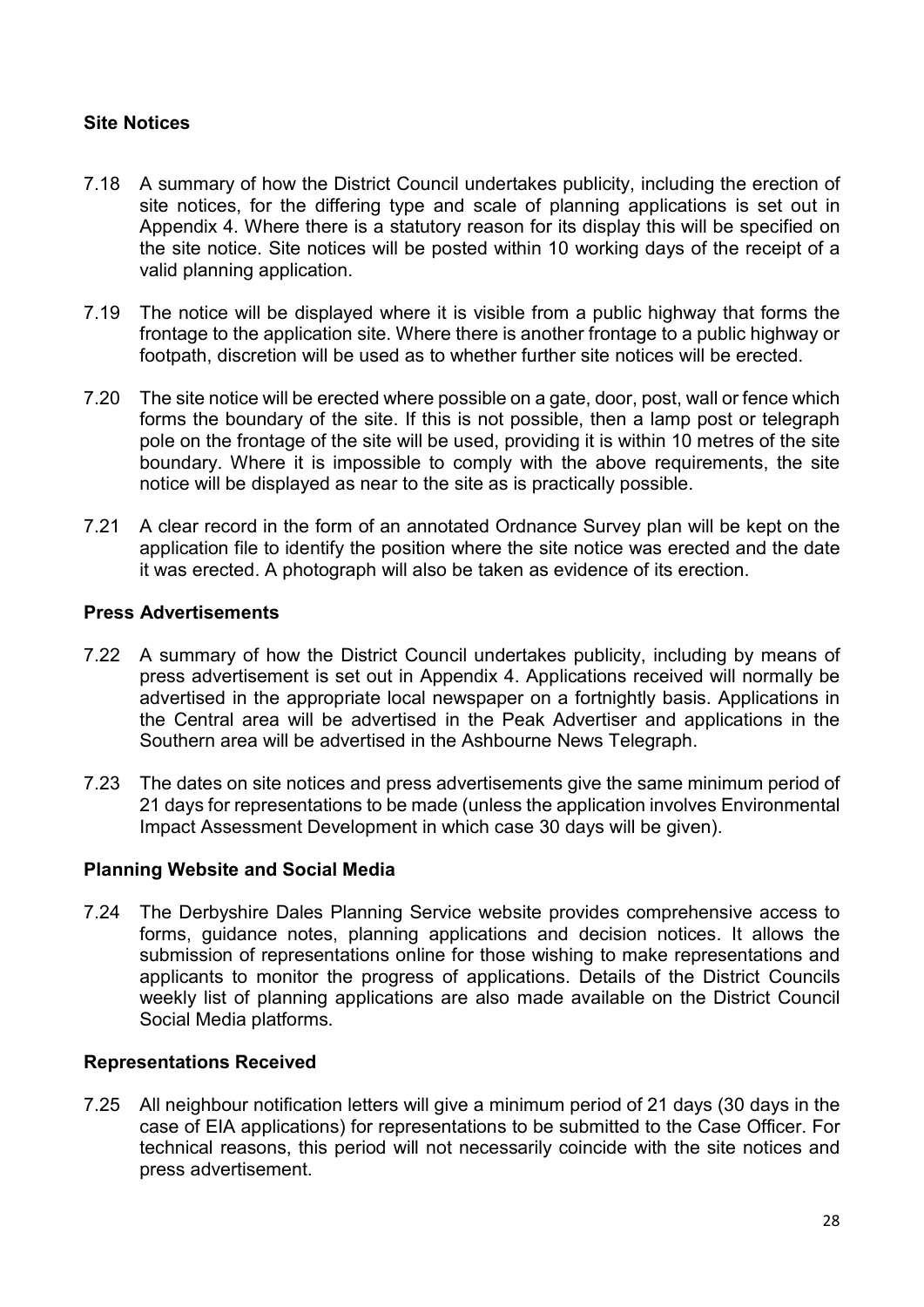- 7.26 All representations received by the District Council will be identified in the Officers report in respect of decisions made under delegated authority and where appropriate brought to the attention of the Planning Committee. An update sheet will be circulated to Members of the Planning Committee at the meeting detailing any late representations received. Alternatively for those items being considered at Committee, Members may be provided with a verbal update on representations received.
- 7.27 The District Council's practice is to only negotiate minor improvements to applications, in order to add value/improve the quality of the development. Any significant amendments required to make a proposal that would otherwise be regarded as unacceptable, acceptable, should be established at the pre-application stage so as to not undermine this service and ensure timely decision making.
- 7.28 Where those making representations are re-consulted a further period of up to 10 working days will normally be allowed for further representations to be made. Further Publicity will be carried out where additional information is received which affects the likely impacts of the development on the environment in the case of Environmental Impact Assessment Development.
- 7.29 Persons making representations are able to view their comments (to note that they have been received) and monitor the progress of applications online, using the District Councils Public Access module on its website.
- 7.30 In the event of an appeal being made to the Planning Inspectorate by the applicant, individuals who have previously made comments on the planning application will be advised of such an appeal. Furthermore they will also have the opportunity to make further representations to the Planning Inspector dealing with the appeal. Lists of decisions and appeals are published and a register of planning decisions can be inspected at the Town Hall, Matlock or via our online planning register.

## How the District Council Consults on Planning Applications

- 7.31 During the 21 days (30 days in the case of EIA applications) following the registration of the planning application the views of other statutory consultees or interested organisations will also be sought. The only exceptions to these arrangements are applications where the determining authority is not Derbyshire Dales District Council, applications for power lines, applications for certificates of lawful use or development and prior notifications. Such bodies as Natural England will be allowed a longer period of time to comment on applications where this is prescribed by legislation.
- 7.32 The register of planning applications can be inspected online and, via the Self-Serve PC at the Town Hall, Matlock when open.
- 7.33 The published weekly list of planning applications is sent electronically to all relevant Town/Parish Councils and local Ward Members for information. Application documentation is also made available for public inspection online or via the self-serve PC at the Town Hall, Matlock when open. Paper copies of application documentation may be purchased (subject to copyright provisions) and will be provided either directly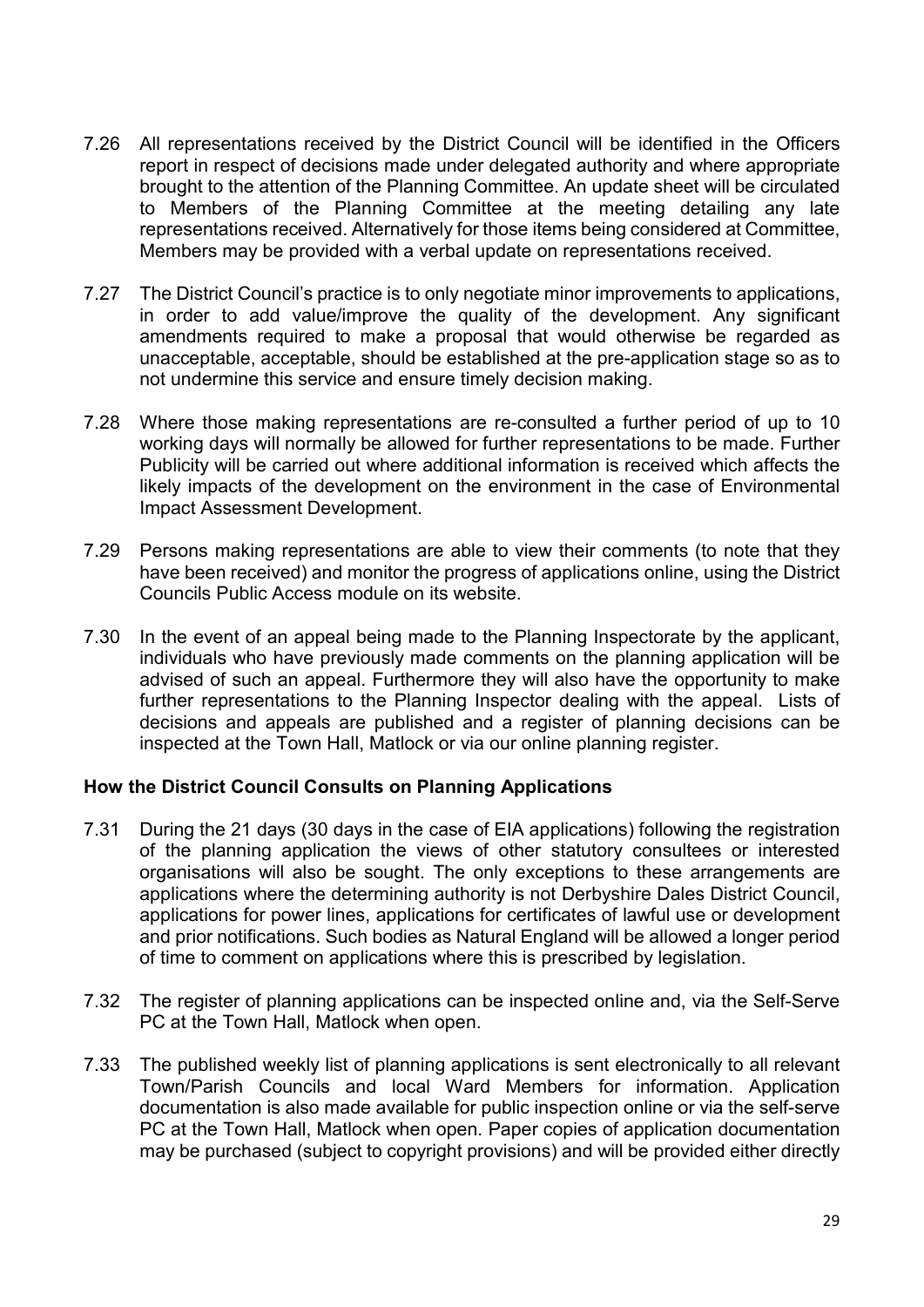by the District Council or via the applicant/agent on payment of appropriate copying charges.

## How to Comment on Planning Applications

- 7.34 The details of the Case Officer for each application can be found with the application details and documents on the District Councils website. Case Officers can be contacted during normal office hours by telephone or by email at planning@derbyshiredales.gov.uk and will help members of the public understand the details of an individual planning application and/or provide clarification of any issues as well as explain how to make representations.
- 7.35 Comments may be submitted by anyone, regardless of whether they were formally consulted by us. We welcome any comments, either in support of, or objecting to proposals. Any representations of objection will however, need to be based upon valid planning considerations if they are to influence the decision making process.
- 7.36 An advice note called Making Effective Planning Representations is available to view on the Councils website to assist individuals in the formulation of Planning representations<sup>1</sup>.
- 7.37 In the case of decisions delegated to officers the District Council will take into account representations received prior to a decision being taken. Comments should be submitted in writing as soon as possible and within the time period specified in any publicity (site notice, neighbour notification, press advertisement etc.) carried out to avoid any representations the public wish to make not being taken into consideration. The Council accepts comments/representations by email, through the Council's website or by letter. These should be addressed to the Development Management Team, Regulatory Services, Derbyshire Dales District Council, Town Hall, Bank Road, Matlock, DE4 3NN and if submitted by email directed to planning@derbyshiredales.gov.uk

## The Decision Making Process

-

- 7.38 The District Council normally has 8 weeks from the date of validation in which to make a decision in the case of minor applications, 13 weeks for major applications and 16 weeks for Environmental Impact Assessment development, unless an extension of time has been agreed with the applicant. The vast majority of planning applications are determined by the District Council's Development Manager in accordance with the Council's scheme of delegation, which was adopted in 2015.
- 7.39 The names and contact details of Ward Members can be found in the 'Your Council' section of the District Council's website at www.derbyshiredales.gov.uk/your-council. Ward Member contact details for specific applications can be viewed by clicking on the 'contact' tab when viewing applications through Public Access.

<sup>1</sup> http://www.derbyshiredales.gov.uk/images/documents/P/Planning%20Advice%20Note%202%20- %20Making%20Representations%20on%20Planning%20Applications.pdf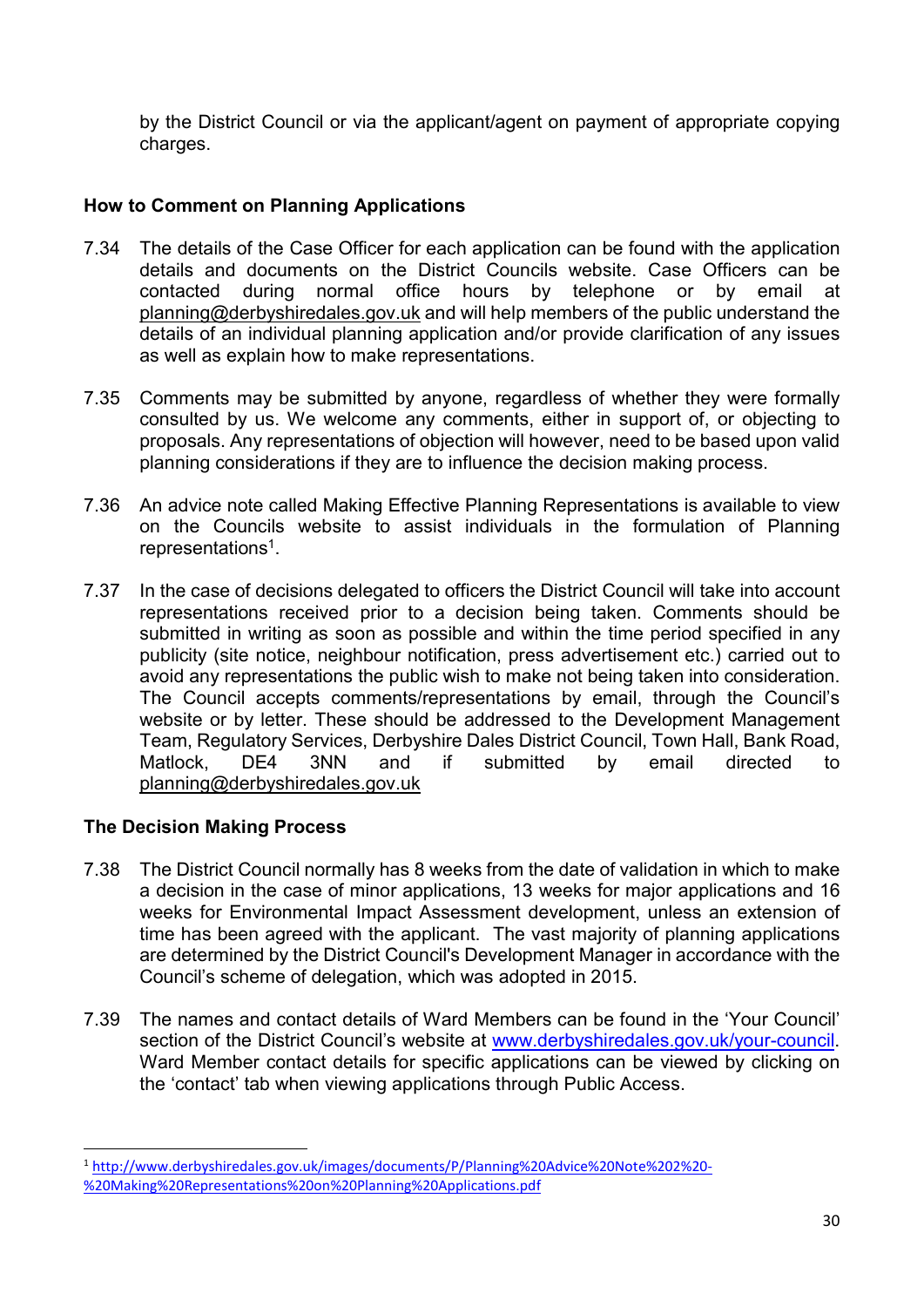## Public Participation at Planning Meetings

- 7.40 Under Regulations made under the Coronavirus Act 2020, public participation at planning committee meetings as provided for in the Constitution, was temporarily suspended in May 2020 and replaced by an alternative mechanism for the public to bring matters to the committees attention in respect of planning applications to be considered.
- 7.41 In October 2020 the District Council resolved to re-introduce public participation at Planning and Other Committees, both at virtual meetings and those where attendance occurs in person. The provisions of the Council's Constitution require the public to give notice by midday on the working day prior to the meeting of their intention to participate. At this time they will be asked to indicate to which item of business their representation relates, whether they are supporting or opposing the proposal and whether they are representing a town or parish council, a local resident or interested party
- 7.42 When such notice is given, the Committee Team will provide members of the public with instructions on how to join a virtual meeting through Zoom. Guidance will be provide on how to download the application and the way in which they will be admitted to the meeting. They will also be provided with a link to the Council's YouTube channel in order to continue viewing the meeting after they had concluded their participation in the meeting.
- 7.43 Where it has been decided by the Council that a planning application will be dealt with by the Planning Committee, the applicant (or agent) and anyone who has made representations will be notified of the time and date of the Committee meeting.
- 7.44 An agenda listing the items to be discussed at meetings of the Planning Committee and the Local Plan Advisory Group will be posted on the District Council's web site and if feasible at the offices of the Town Hall, Matlock, 5 clear days before the meeting.
- 7.45 During the meeting, those members of the public attending to participate will be admitted from the beginning of the meeting and the Chairman will invite them to confirm that they are present. At the appropriate point in the meeting, the Chairman will invite them to unmute and participate in the meeting by making a statement, asking a question or presenting a petition.
- 7.46 Public Participation will be limited to one hour per meeting, with the discretion to extend exercised by the Committee Chairman (in consultation) in advance of the meeting. Online information points will make that clear in advance of registration to speak.
- 7.47 Where more than 2 people are making similar representations, the Committee Clerk will seek to minimise duplication, for instance, by establishing if those present are willing to nominate a single spokesperson or otherwise co-operate in the presentation of their representations.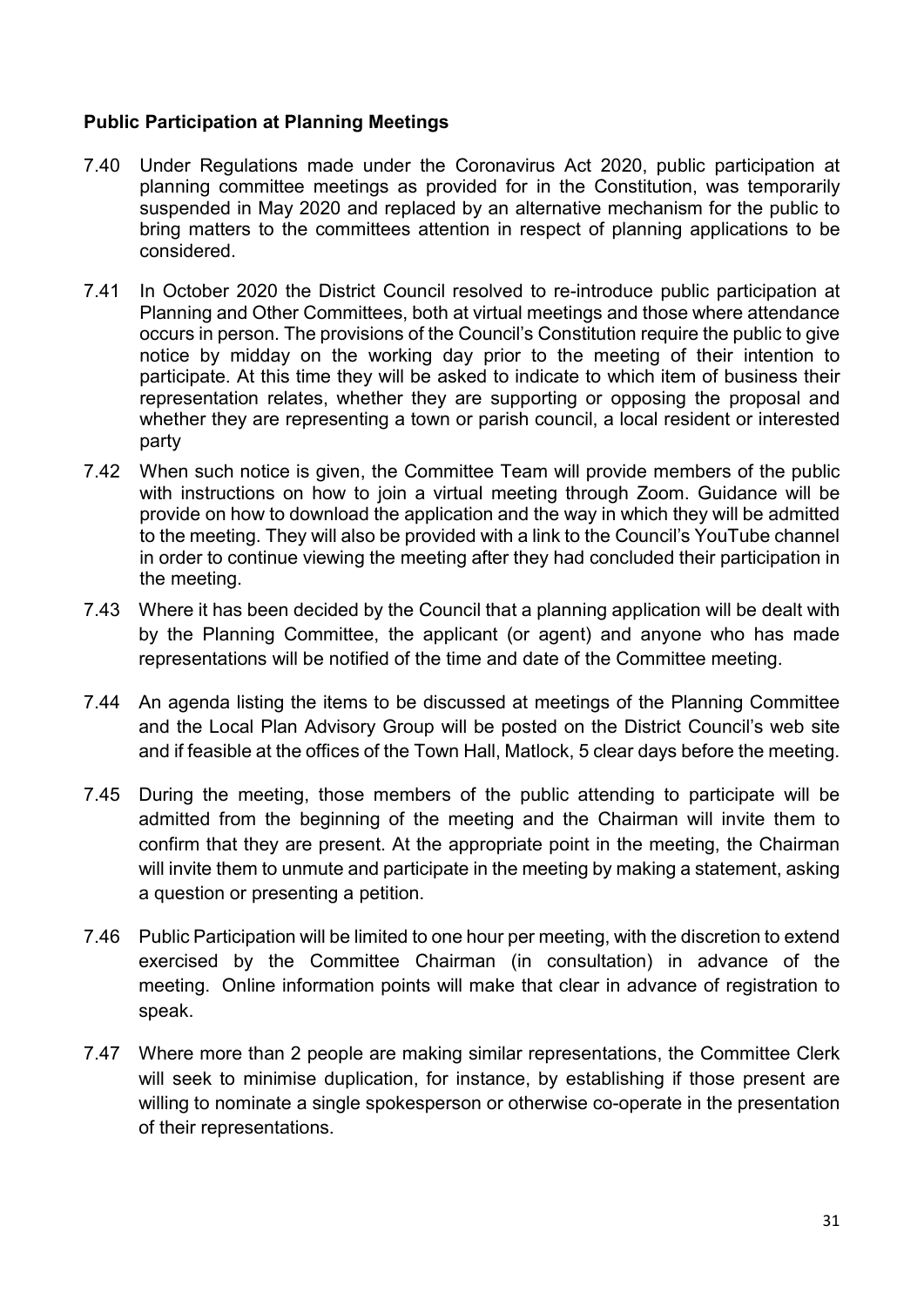- 7.48 Representations will only be allowed in respect of applications or items which are scheduled for debate at the relevant Committee meeting
- 7.49 Those making representations will be invited to do so in the following order, after the case officer has introduced any new information received following publication of the agenda and immediately before the relevant item of business is discussed. The following time limits will apply:

| <b>Town and Parish Councils</b> | 3 minutes |
|---------------------------------|-----------|
| <b>Objectors</b>                | 3 minutes |
| <b>Ward Members</b>             | 5 minutes |
| <b>Supporters</b>               | 3 minutes |
| <b>Agent or Applicant</b>       | 5 minutes |

- 7.50 At the Chair's discretion, the time limits above in Para 7.49 may be reduced to keep within the one hour time limit per meeting for Public Participation.
- 7.51 After the presentation it will be for the Chairman to decide whether any points need further elaboration or whether any questions which have been raised need to be dealt with by Officers
- 7.52 The relevant Committee Chairman shall exercise discretion during the meeting to rule out immediately any comments by participants that are not directed to genuine planning considerations.
- 7.53 Those making representations are not allowed to share their screens or circulate any photos or written material to the Committee.
- 7.54 At Planning Committee, applicants or their agents, objectors, supporters and town and parish councils will have the opportunity to remain in the virtual meeting for the duration of the matter for which they are present. At Council and other committee meeting, the Chairman or Committee Clerk will remove the member of the public following the conclusion of the public participation agenda item.
- 7.55 Where inappropriate remarks are made or inappropriate images are shown by a member of the public, the Chairman will ask the Committee Clerk to remove the individual immediately from the meeting in accordance with Council Procedure Rule 23.1 which concerns the removal of a member of the public from a meeting. Any inappropriate remarks or images will be removed from the recording of the meeting before publication on the Council's YouTube channel.

#### Notification of the Decision

7.56 Only the applicant (or agent if they have appointed one) will be notified and issued with a paper copy of the final decision. Anyone else wishing to be notified of the decision should use the tracking facility on our online application system.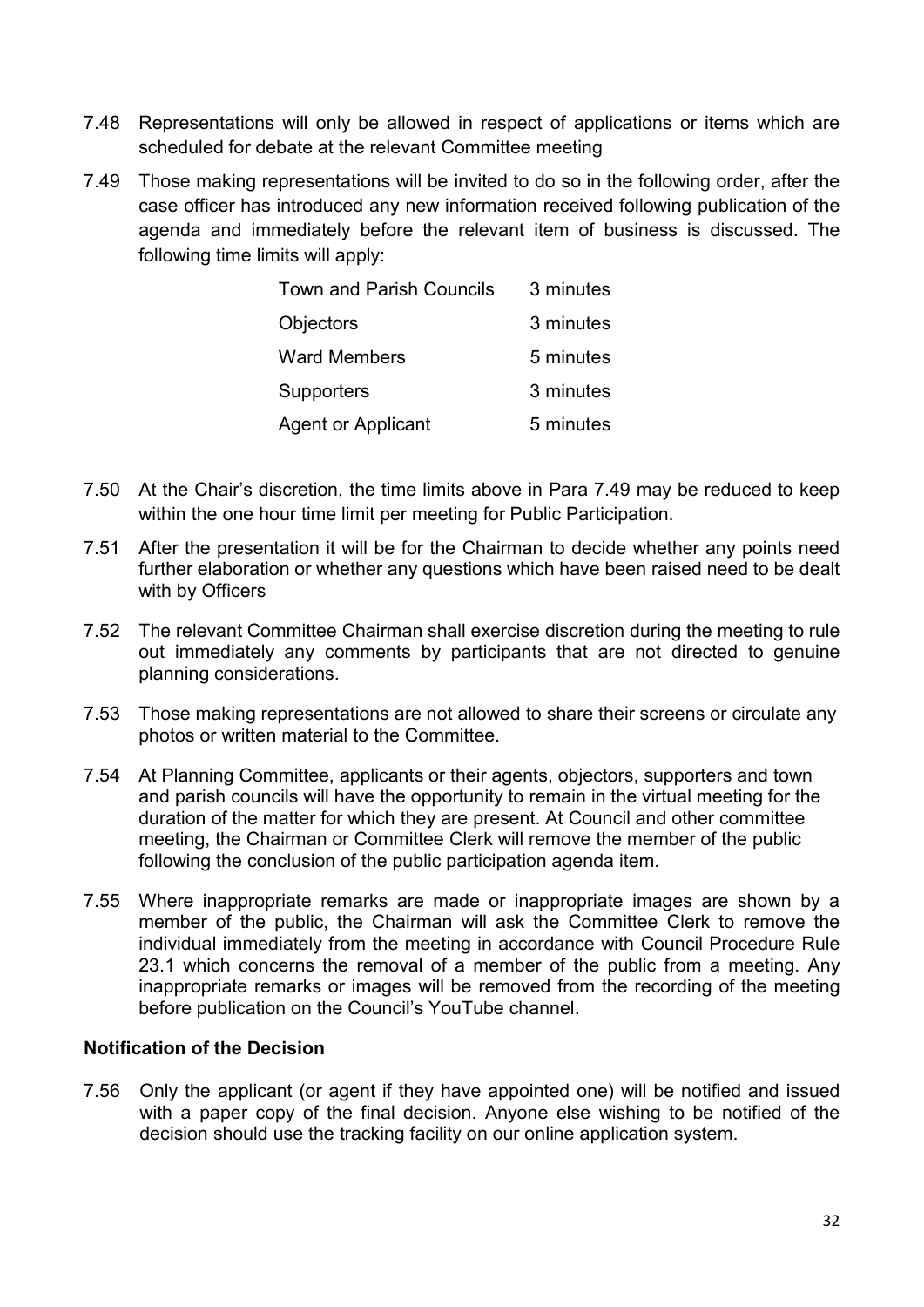- 7.57 Only an applicant can appeal against the District Council's decision. In the event of an appeal being made by the applicant, individuals who have previously made comments on the appeal application will be informed and they will have the opportunity to make further representations to the Planning Inspector appointed to consider the appeal.
- 7.58 Lists of decisions and appeals are published and a register of planning decisions can be inspected (during opening hours) via the Self-Serve PC at the Town Hall, Matlock, the Leisure Centre, Ashbourne or via our Online Planning Register.

## Appeals Against Decisions

- 7.59 Planning applicants can appeal to the Department for Communities and Local Government, against any the refusal of planning permission or against the imposition of any conditions attached to an approval. There is no right of appeal for a third party under any circumstances.
- 7.60 An appeal is intended to be a last resort where submitting a fresh application is unlikely to be a satisfactory solution. Normally, a revised application of similar nature and description made within 1 year of the decision does not attract a further fee.
- 7.61 Appeals, which are handled by The Planning Inspectorate, may be dealt with by:
	- An exchange of written representations;
	- At a local hearing (in which case no advocates are allowed);
	- At a full Local Inquiry (a quasi-legal situation).
- 7.62 An appeal can be made against any of the conditions attached to an approval. There is, however, a risk to an applicant because it is possible that the whole permission may need to be withdrawn if an appeal is dismissed.
- 7.63 If an appeal is to be determined at a Local Inquiry or a local hearing there is a risk of costs being awarded to either party, but costs can only be awarded where there has been unreasonable behaviour. Examples of unreasonable behaviour at the decision making stage could include an application that has been refused for reasons which cannot be substantiated in planning terms or if the Authority fails to provide reasonable evidence to substantiate the harm cited in the reasons for refusal (this particularly applies to subjective opinions given as part of a refusal).
- 7.64 Planning decisions made by the Local Planning Authority or the Planning Inspectorate can be challenged in the courts, within 6 weeks from the date of the decision, if there is evidence that the process by which the decision was made was unlawful.

#### Towards Good Practice in Community Involvement and Development Management

7.65 The District Council continually monitors and reviews its performance, policies and procedures in order to ensure that they operate in the best interests of the community. The District Council recognises that current practice in relation to community involvement in the consideration and determination of planning applications can be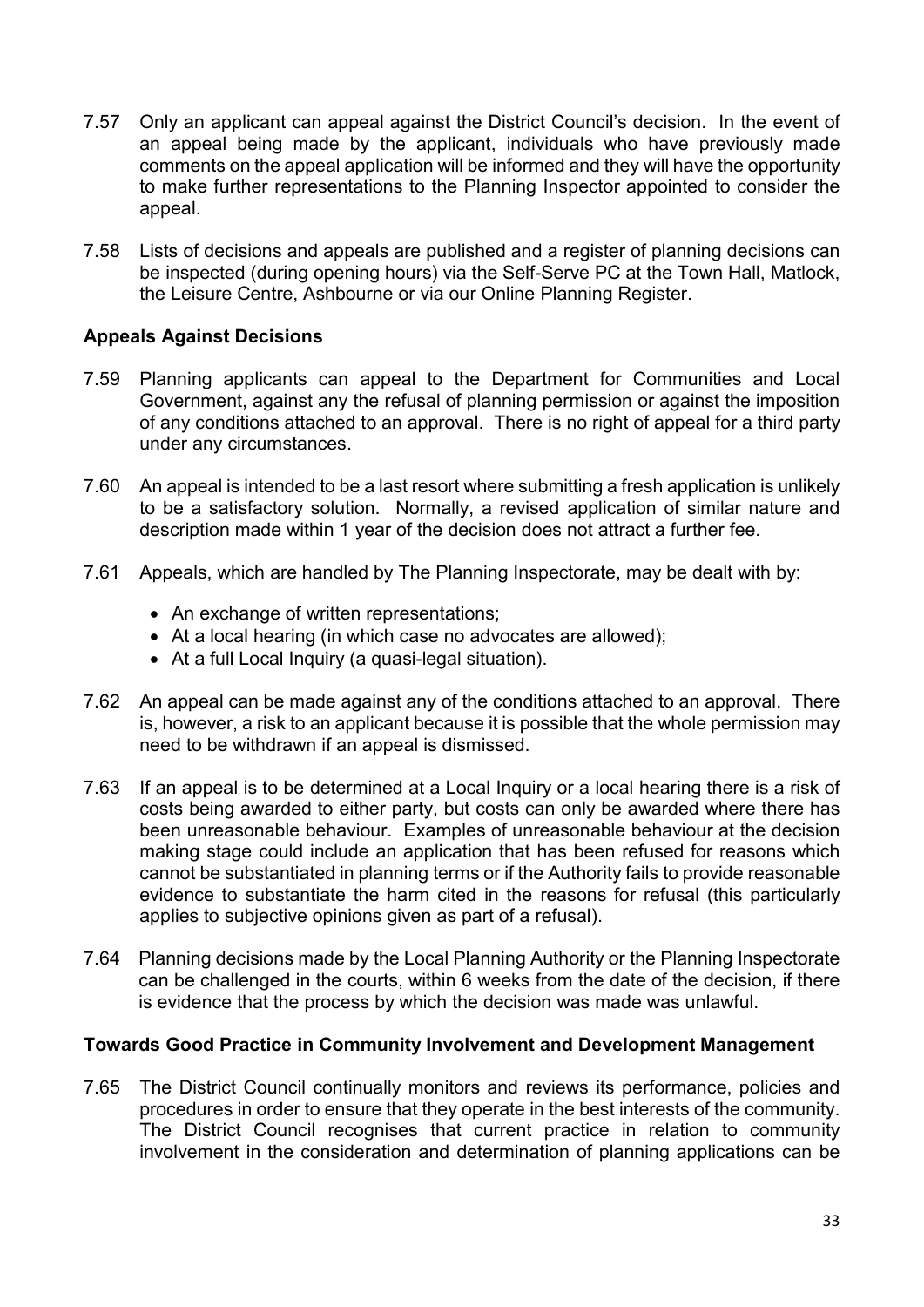improved. To ensure greater and earlier public involvement in the process the following initiative has been introduced by the Council:

#### Pre-application Consultation & Discussion

- 7.66 Good practice suggests that local planning authorities should actively encourage developers of major schemes to inform and involve the community in shaping their proposals. The Council will therefore encourage developers to undertake this type of engagement prior to the submission of planning applications.
- 7.67 Similarly for smaller applications, such as residential extensions, the District Council will actively encourage applicants to discuss their plans with neighbours prior to submitting their application.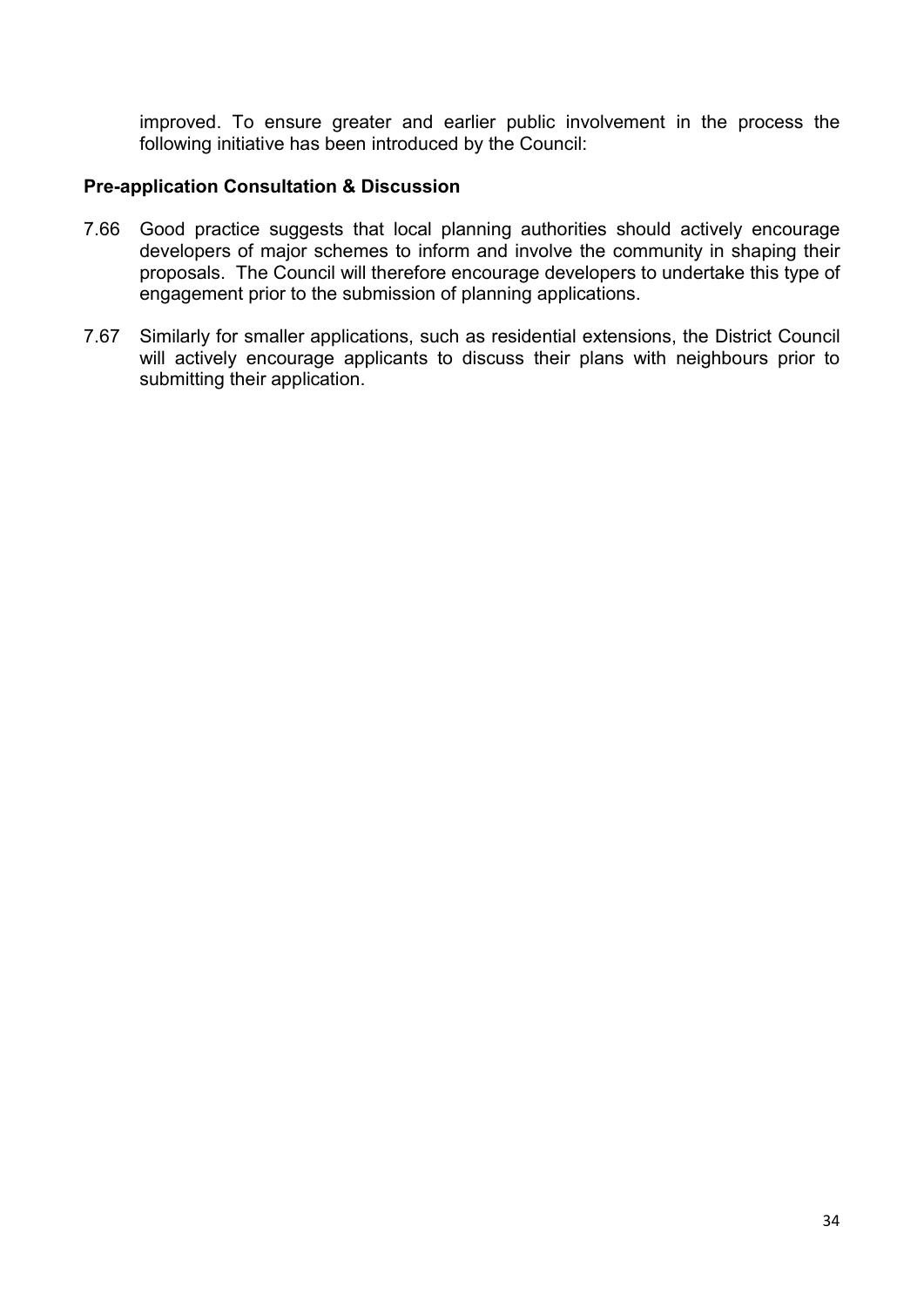## 8.0 MANAGING THE PROCESS

- 8.1 The information obtained through community involvement will be collated and used to inform the decision-making process and/or shape the contents of any documents being prepared. A summary report will be produced outlining the responses received, along with information on how the responses were used to inform the decision-making or the content of documents. The link between responses received and the District Council's decision or action will be made transparent. This will also involve an explanation of the reasons why specific actions may not have been pursued. This report will be available upon request from the District Council and will also be made available on the District Council's website.
- 8.2 The Local Plan and any Supplementary Planning Documents will be accompanied by a 'consultation statement'. This will outline how the SCI has been followed and how community engagement has benefited the preparation of the relevant documents. Copies of all formal representations made in accordance with provisions of the Town and Country Planning (Local Planning) (England) Regulations 2012 will be made available for public inspection at the Council's Offices and at Matlock, Ashbourne and Wirksworth libraries during normal office hours. They will also be available on the District Council's website www.derbyshiredales.gov.uk A summary of the outcomes and details of specific decisions will be provided directly to all those who have been involved in the process and its specific activities. Further feedback will also be made available on the District Council's website or from the District Council Offices on request.
- 8.3 Increased community involvement may require additional time and resources, particularly where capacity may need to be developed within the community itself. The District Council is committed to enhanced community engagement and in this regard, budgetary provision has been made to ensure that sufficient resources are available to meet our obligations. At all times the District Council will seek to ensure that resources are utilised as efficiently and effectively as possible.
- 8.4 This will be achieved by:
	- Clearly defining the roles of the different individuals and groups involved;
	- Learning from and, where possible, utilising the skills of other organisations e.g. LSP, Health Trusts and Planning Aid; and
	- Wherever appropriate, combining and integrating involvement activities to ensure that the community is not subject to "consultation fatigue".

Council Officers - Officers will be responsible for the delivery of the majority of the activities set out in this SCI. Where necessary, support will be drawn from across the Council. Capabilities will be kept under review and gaps filled as appropriate through the existing programme of training and development.

Consultants - Where a process would benefit from additional support or expertise, for example in facilitating more interactive sessions, the use of consultants will be considered. Any such decision will have regard to a comprehensive cost and benefit analysis.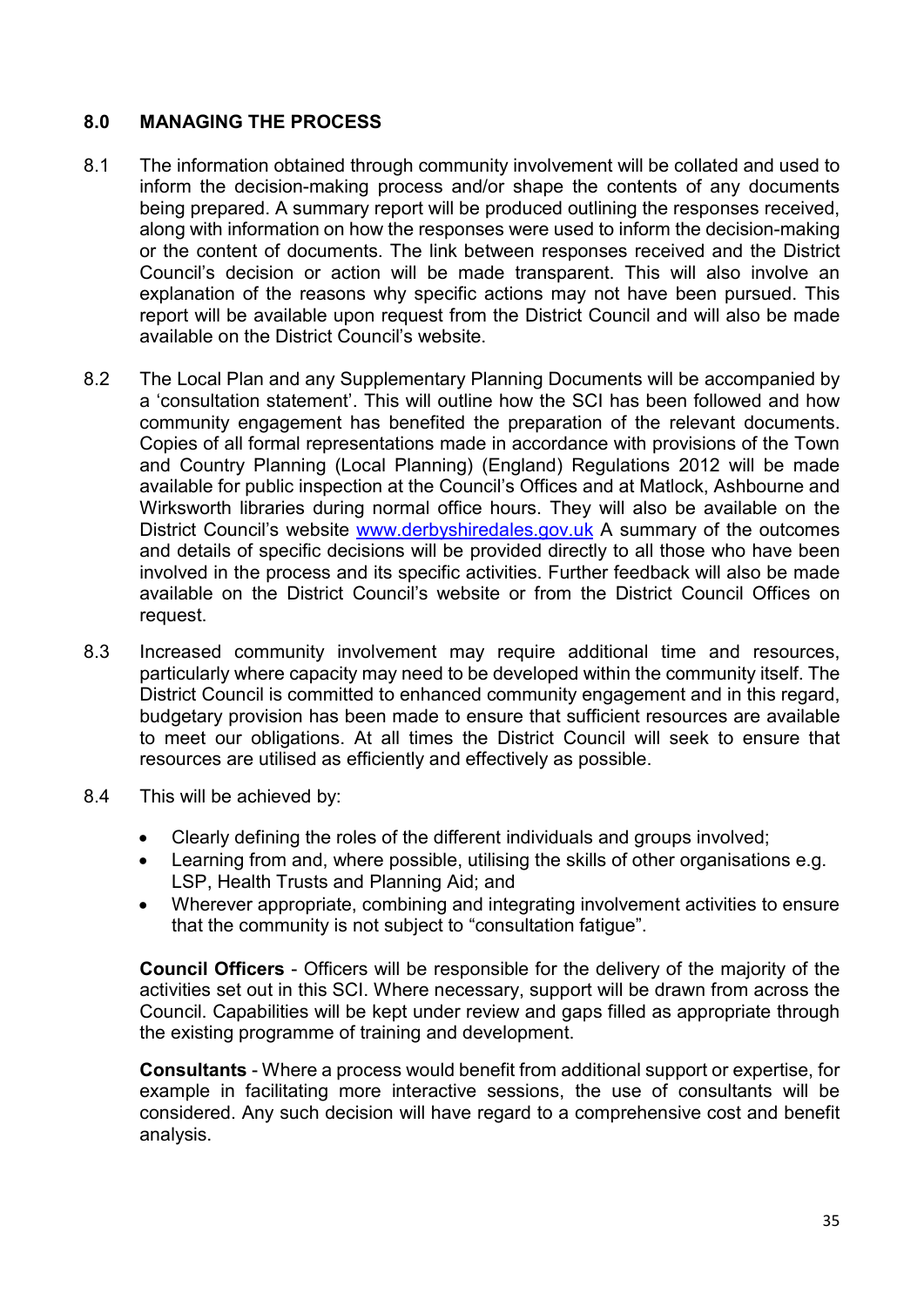Equipment and Material - The District Council is already well equipped to undertake the activities outlined in this SCI.

Venues and Other Costs – District Council facilities will be used wherever (and whenever feasible taking account of the current pandemic) possible having regard to accessibility and practical considerations. Where possible, activities will be combined with other initiatives to ensure that processes are efficient and costs are minimised. In circumstances where it is not feasible to utilise District Council venues for the purposes of public consultation opportunities to set up virtual venues will be explored.

8.5 There are a number of different individuals and groups who have a role to play in achieving effective community involvement in planning.

Planning Officers - provide professional advice on planning matters and formulate draft policies and plans for Council approval. Officers will also be responsible for delivering community involvement activities.

Members - make formal decisions regarding planning matters in accordance with the Council's rules and procedures.

Parish/Town Councils and Other Community Networks - provide comment on individual planning applications and development proposals that have implications for their area. These organisations will also be invited to represent community interests in involvement activities.

Developers - promote specific sites for development and, where appropriate, undertake extensive community involvement requirements to the highest standard.

The Community - raise concerns and/or state support for proposals in order to ensure that development takes place in an acceptable manner. The Council actively encourage all members of the community, including the business community, to get involved in policy development as it directly affects the area in which they live and/or work.

## Planning Aid

- 8.6 Council Officers are not always best placed to work with community groups, particularly where individuals seek independent advice. The District Council therefore support and promote the Planning Aid England service. This service provides free, independent and professional advice to communities and individuals who cannot afford to pay fees to a planning consultants. It complements the work of local planning authorities, but is wholly independent of them.
- 8.7 A Planning Aid service in England was launched on the 13 June 2011. Planning Aid is more than giving advice, it engages communities positively in the planning process to help them manage changes to their neighbourhood areas.
- 8.8 Two main services are provided:
	- A single national Planning Advice Line on 0330 123 9244 where all callers will receive 15 minutes of free, independent and professional advice. In addition, some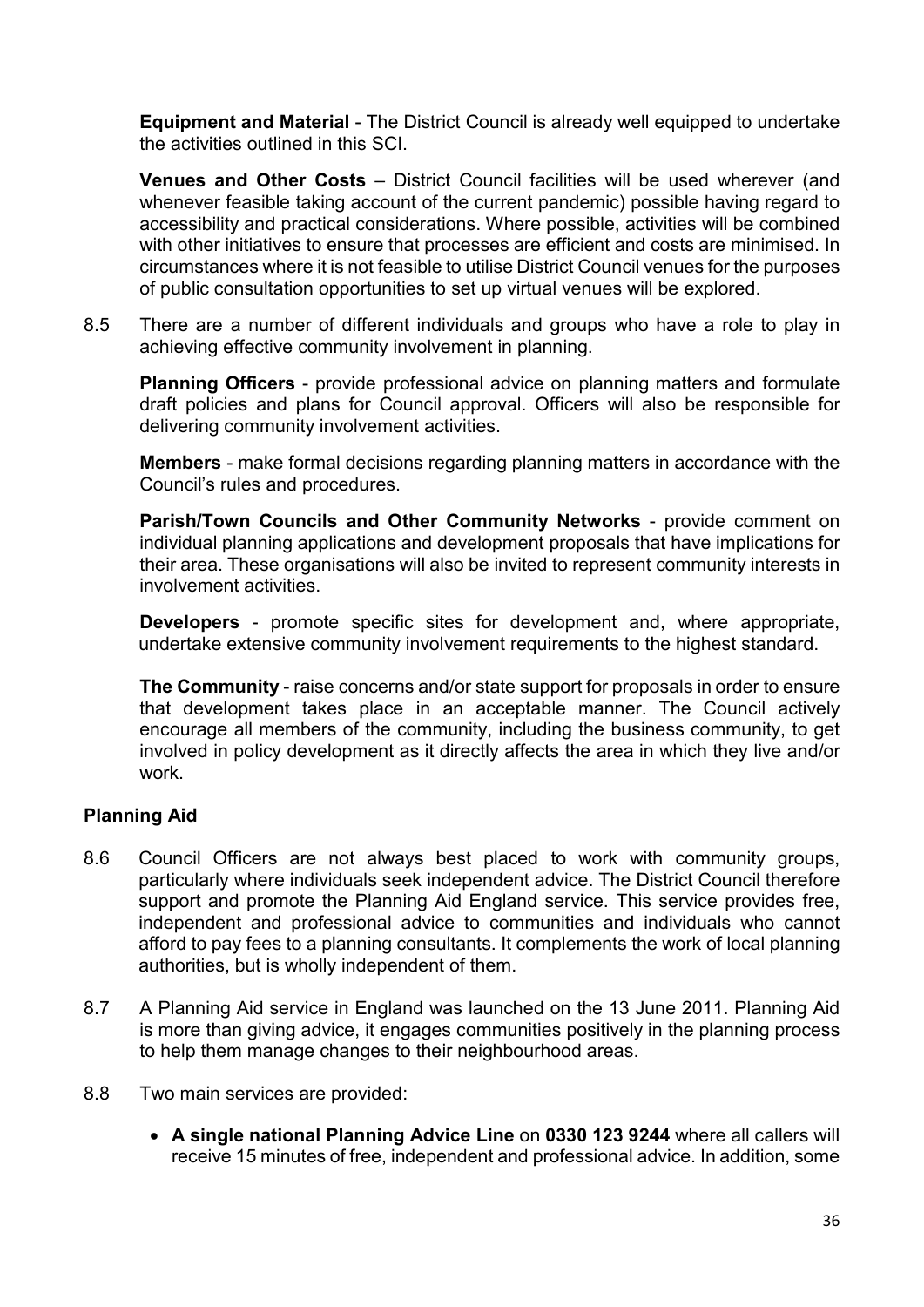callers may be eligible for further assistance from a professional volunteer. Other callers will be guided to the website and sign-posted to other organisations.

- A neighbourhood planning service will also be provided to support people and communities in gaining knowledge about the planning system and how they can be involved. A team of community outreach co-ordinators have been recruited to support volunteers to work within target communities to build their own plans for the neighbourhoods in which they live.
- 8.9 Planning Aid England can help people to:
	- Understand and take part in the planning system.
	- Take part in the preparation of plans.
	- Comment on planning applications.
	- Apply for planning permission or appeal against refusal of permission (however Planning Aid do not draw plans).
	- Represent themselves at appeals or public inquires.
- 8.10 Planning Aid helps to meet one of the key aims of the government's planning reform agenda, which is to place community engagement at the heart of the planning system. Planning Aid is part of the Royal Town Planning Institute.
- 8.11 The Planning Aid contact for the East Midlands can be reached on advice@planningaid.rtpi.org.uk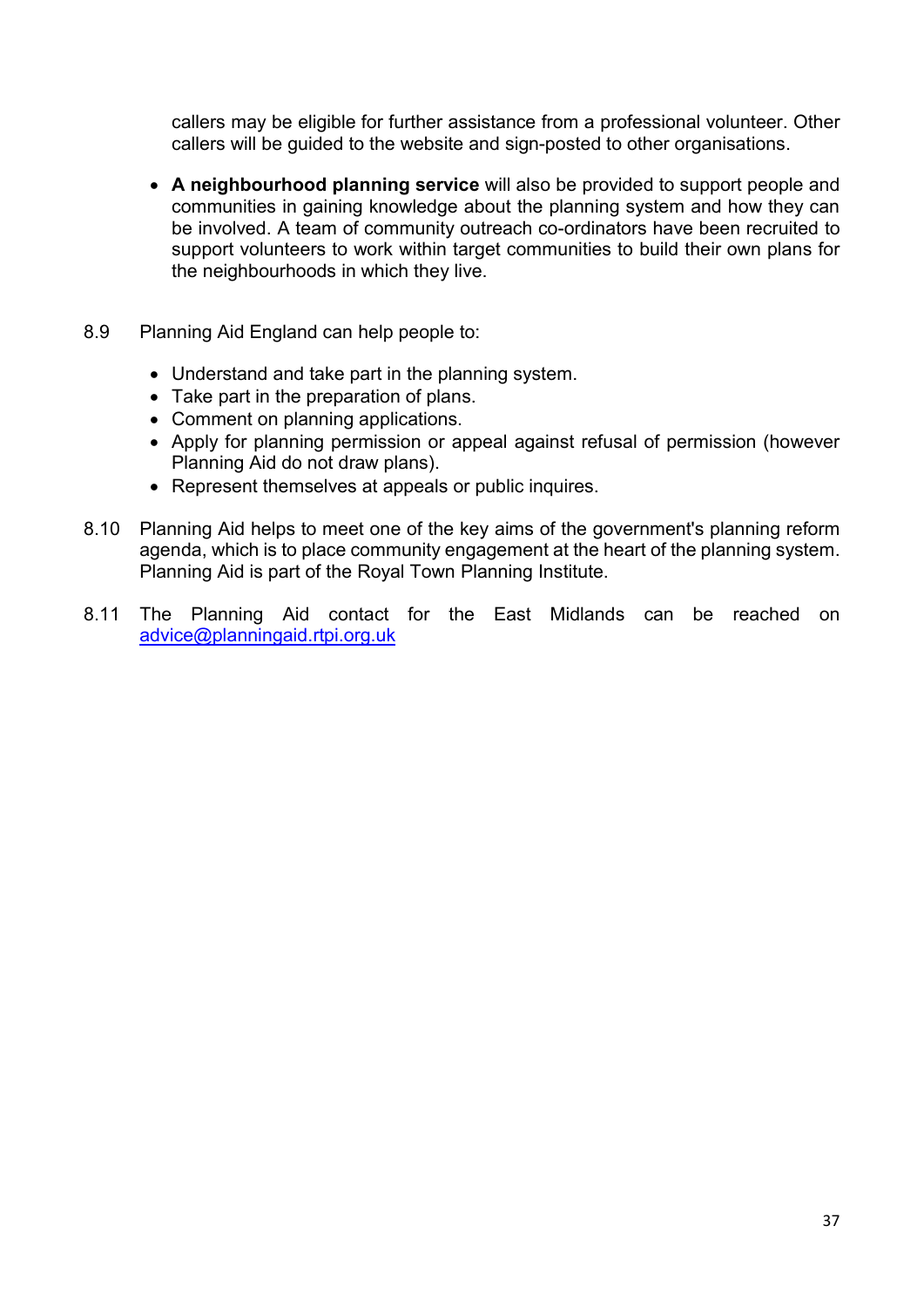## 9.0 MONITORING AND REVIEW

- 9.1 To ensure the effectiveness of this SCI, the District Council must monitor its value both in informing and shaping the Local Plan and providing people in the Derbyshire Dales with the opportunity to be more effectively involved in the planning process. It is therefore essential that the content of the SCI is continually monitored and reviewed.
- 9.2 Progress on the development and implementation of the Local Plan and other development plan documents and neighbourhood planning will be reviewed and set out in an Authority Monitoring Report (AMR).
- 9.3 The Town and Country Planning (Local Planning) (England) Regulations (2012) set out the specific requirements for Authority Monitoring Reports. Details of any local plan or supplementary documents should be included within the Local Development Scheme setting out the stage the document has reached in the statutory process and if it is behind the timetable specified in the LDS any reason for this. Any documents specified within the LDS which have been adopted will also need be specified within the AMR.
- 9.4 A review of the Statement of Community Involvement will be completed every five years, starting from the date of adoption, in accordance with s23 of the Act and the Town and County Planning (Local Planning) (England)(Amendment) Regulations 2017.
- 9.5 In evaluating consultation initiatives, both the outcomes and process will be reviewed. Key questions that will be addressed as part of the review process will be:
	- Was consultation carried out according to the policies set out in this statement?
	- Did all members of the target audience have an opportunity for involvement in the preparation of Local Plan Documents?
	- Were there groups of the target audience who made no responses to the consultation – if so why?
	- Was the overall response rate high enough to give reliable results?
	- Were the results disseminated to consultees, the wider public and partner organisations?
	- Did community involvement directly shape the preparation of the Local Plan and inform decisions on planning applications?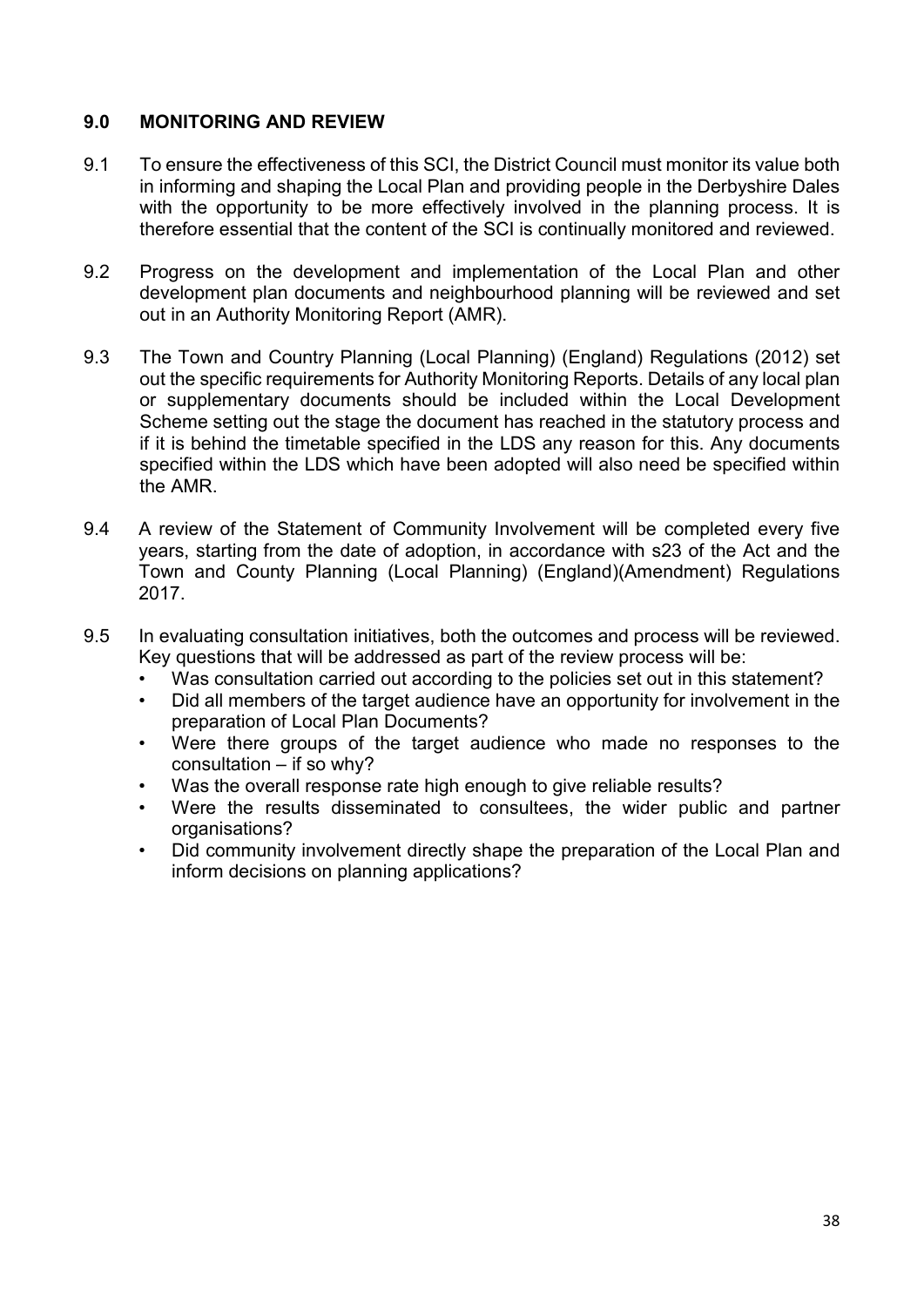# APPENDIX 1

# LIST OF CONSULTEES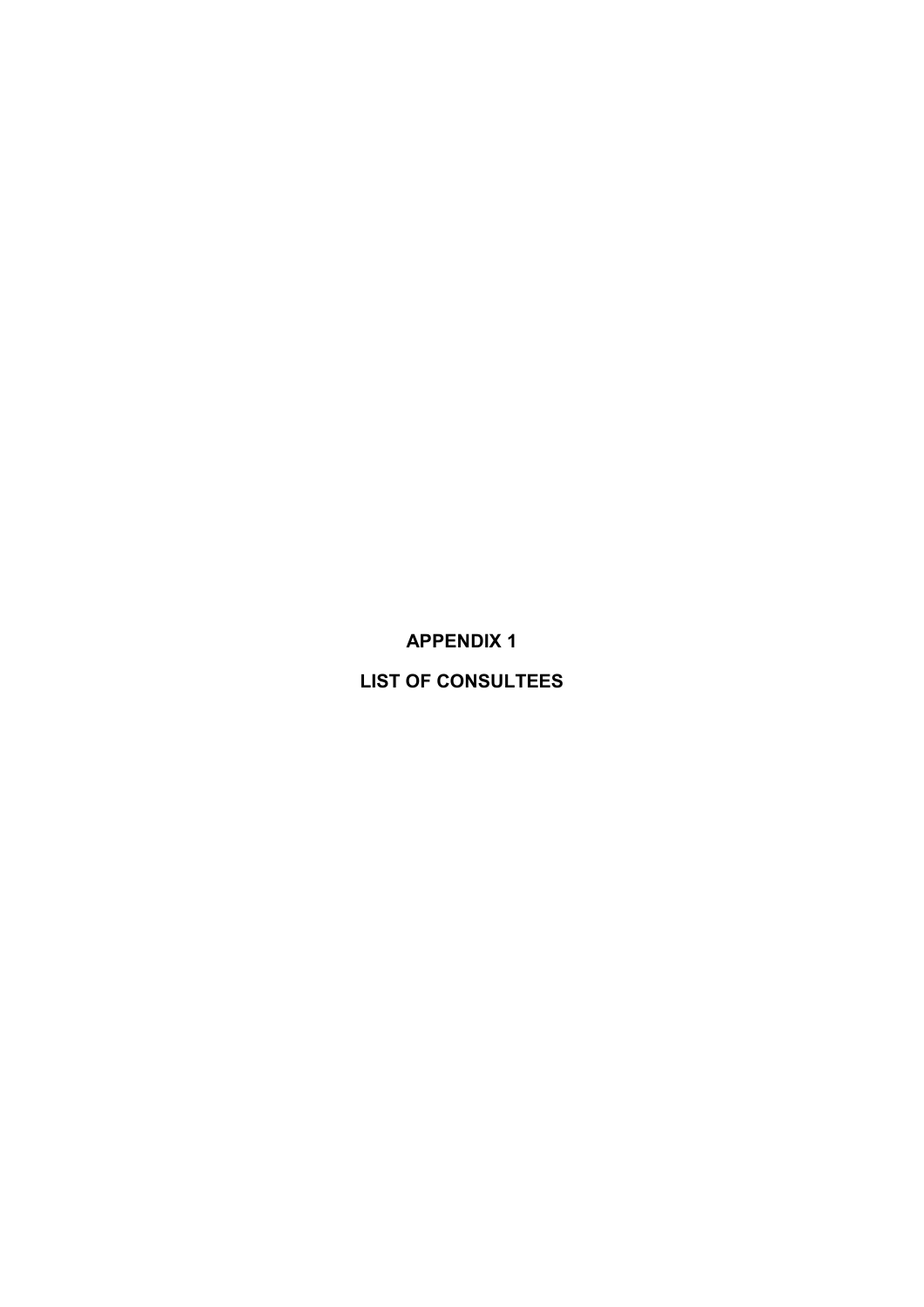It should be noted that this list is not exhaustive and also relates to successor bodies when reorganisations occur. It is recognised that organisations may change, regulations that set out who should be consulted may also change before the next review of the SCI. The District Council will consult with the most appropriate bodies, in accordance with the Regulations at the point in time that the consultation occurs.

#### Statutory Stakeholders

Adjoining Councils Derbyshire County Council Town and Parish Councils (within and adjoining Derbyshire Dales)

D2N2 Local Enterprise Partnership Highways England Integrated Transport Authority Natural England NHS Derby and Derbyshire Clinical Commissioning Group Sheffield City Region Mayoral Combined Authority The Environment Agency The Historic Buildings and Monument Commission for England (Known as Historic England) The Civil Aviation Authority The Homes and Communities Agency The National Health Service Commissioning Board The Office of Rail Regulation

## Government Departments

Department for Business, Energy and Industrial Strategy Department for Digital Culture Media and Sport Department for Education Department for Environment, Food and Rural Affairs Department for Transport Department for Work and Pensions Ministry of Housing, Communities and Local Government Ministry of Defence

## Other Stakeholders

Age Concern Campaign to Protect Rural England (CPRE) Coal Authority Commission for Architecture and the Built Environment Derbyshire Wildlife Trust Derbyshire Dales District Council (Internal Consultation) East Midlands Chamber (Derbyshire, Nottinghamshire, Leicestershire) Education and Skills Funding Agency Environmental, Heritage and Wildlife Organisations e.g. Derbyshire Wildlife Trust, Equality & Human Rights Commission Fields in Trust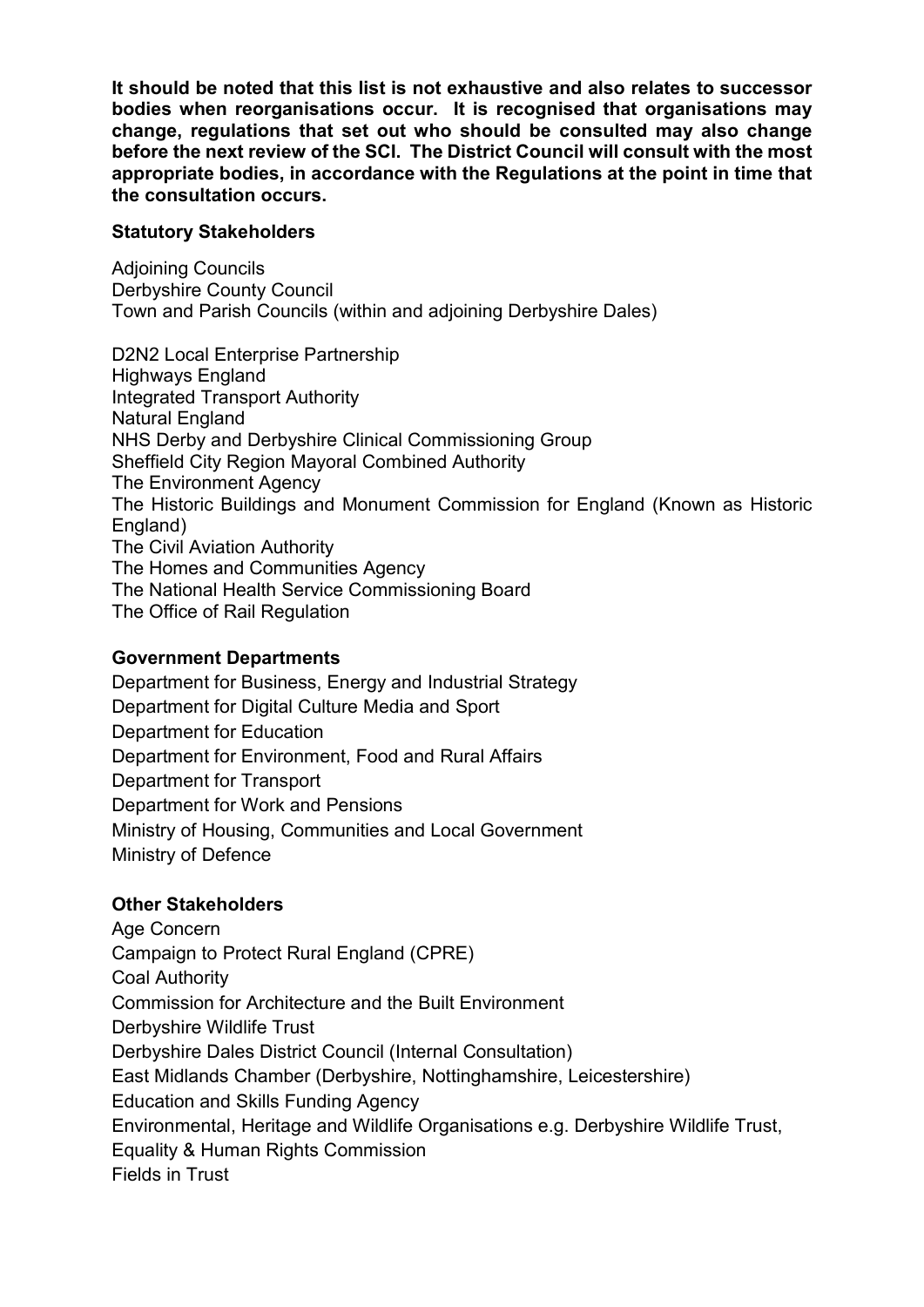Garden History Society, Health & Safety Executive Help the Aged Local Nature Partnership Mobile UK National Association of Local Councils National Grid Network Rail Infrastructure Ltd Rural Action Derbyshire Severn Trent (water and sewerage undertaker) Sport England Voluntary Organisations and Council for Voluntary Services Western Power Distribution Woodland Trust Yorkshire Water (water and sewerage undertaker)

Additional relevant gas, electricity and electronic communications network infrastructure providers Other bodies which represent the interests of different groups within the community (e.g. racial, ethnic, religious, disability).

#### Service Providers

Health Trusts Health Services Derbyshire Fire & Rescue Service Derbyshire Ambulance Service NHS Trust Derbyshire Constabulary Transport providers (air, road, rail, water as appropriate) Education Establishments Sports Organisations

#### Business Sector

Business, Trade and Industry Associations/Federations Chambers of Trade and Commerce Economic Development Organisations Employment Organisations Larger and multi-national businesses Retail outlets Small and medium sized businesses Tourism Organisations Town & Shopping Centre Management

## Local Communities

Community Development Organisations Community Groups (interest, activity and belief) Community Forums (Area Meetings)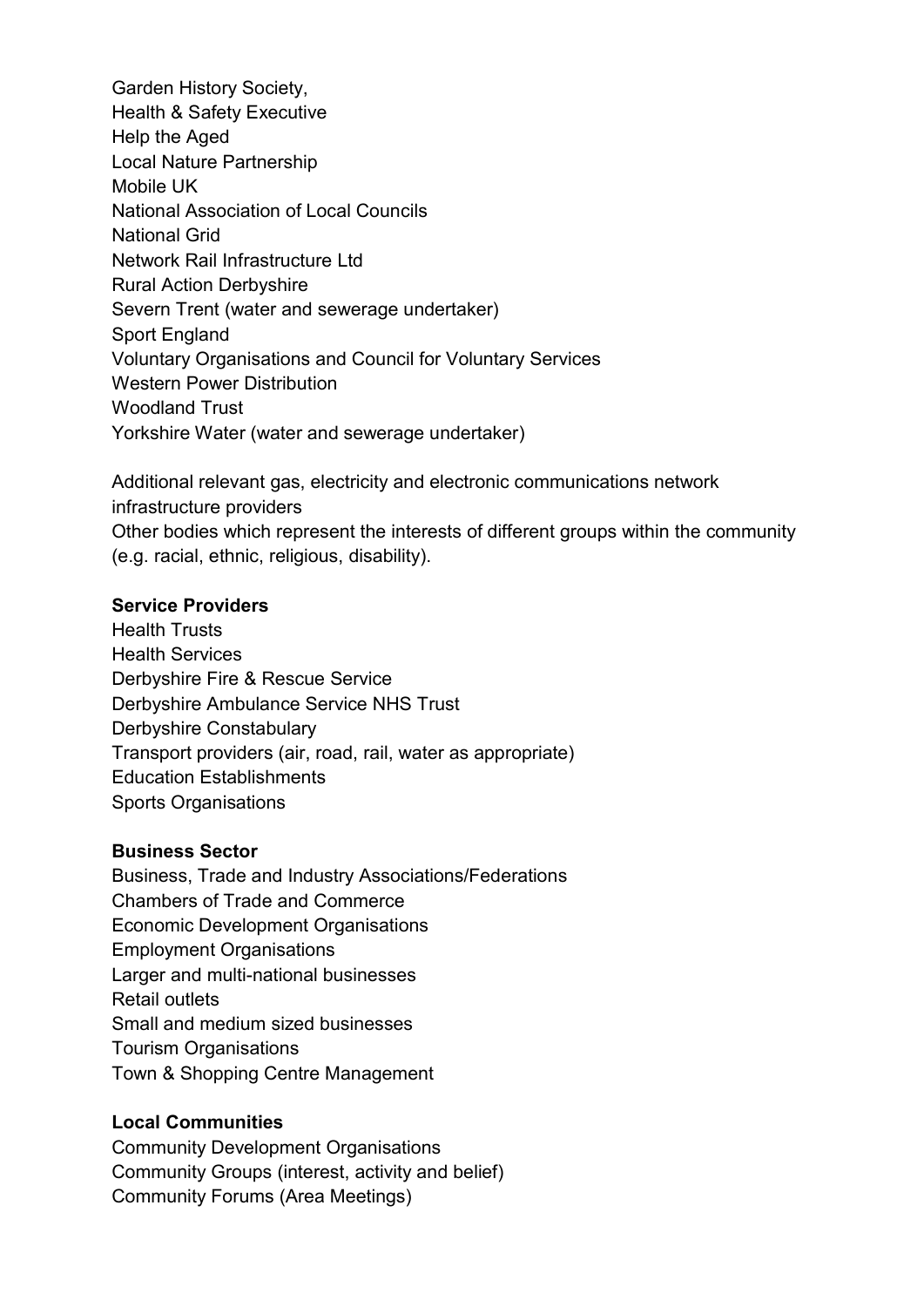Individual residents and tenants Local Civic Associations Peak District Partnership Residents Associations **NFU** Wardens Service Other organisations for specific community groups (e.g. youth, women)

## Developers and Landowners

Crown Estates Defence Estates The Home Builders Federation Ltd National Trust Post Office Property Holdings Individual Developers Development and Building Companies Regeneration Companies/ Organisations

## It should be noted that the lists at Appendix 1 are not exhaustive and also relate to successor bodies when reorganisations occur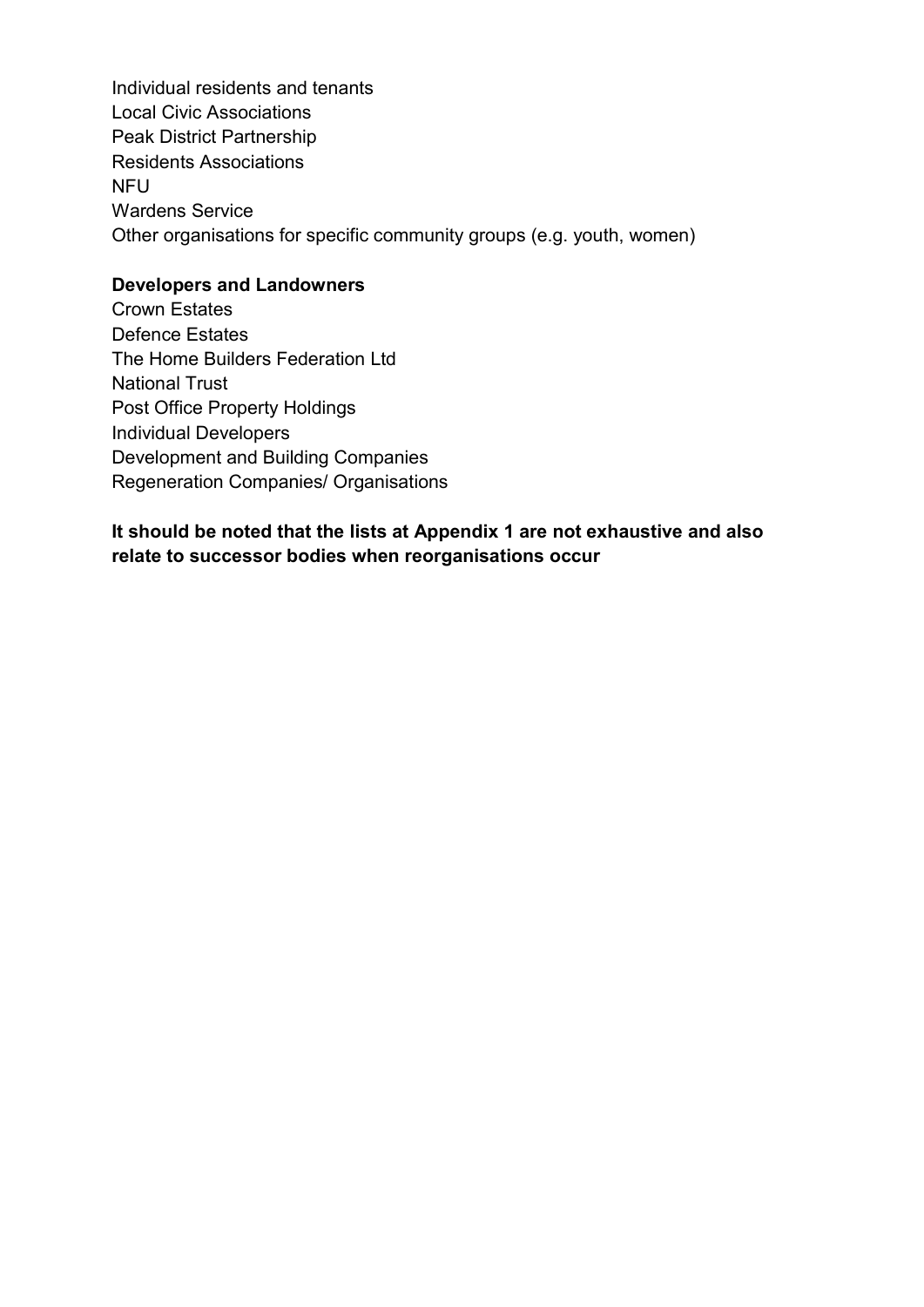APPENDIX 2

METHODS OF COMMUNITY INVOLVEMENT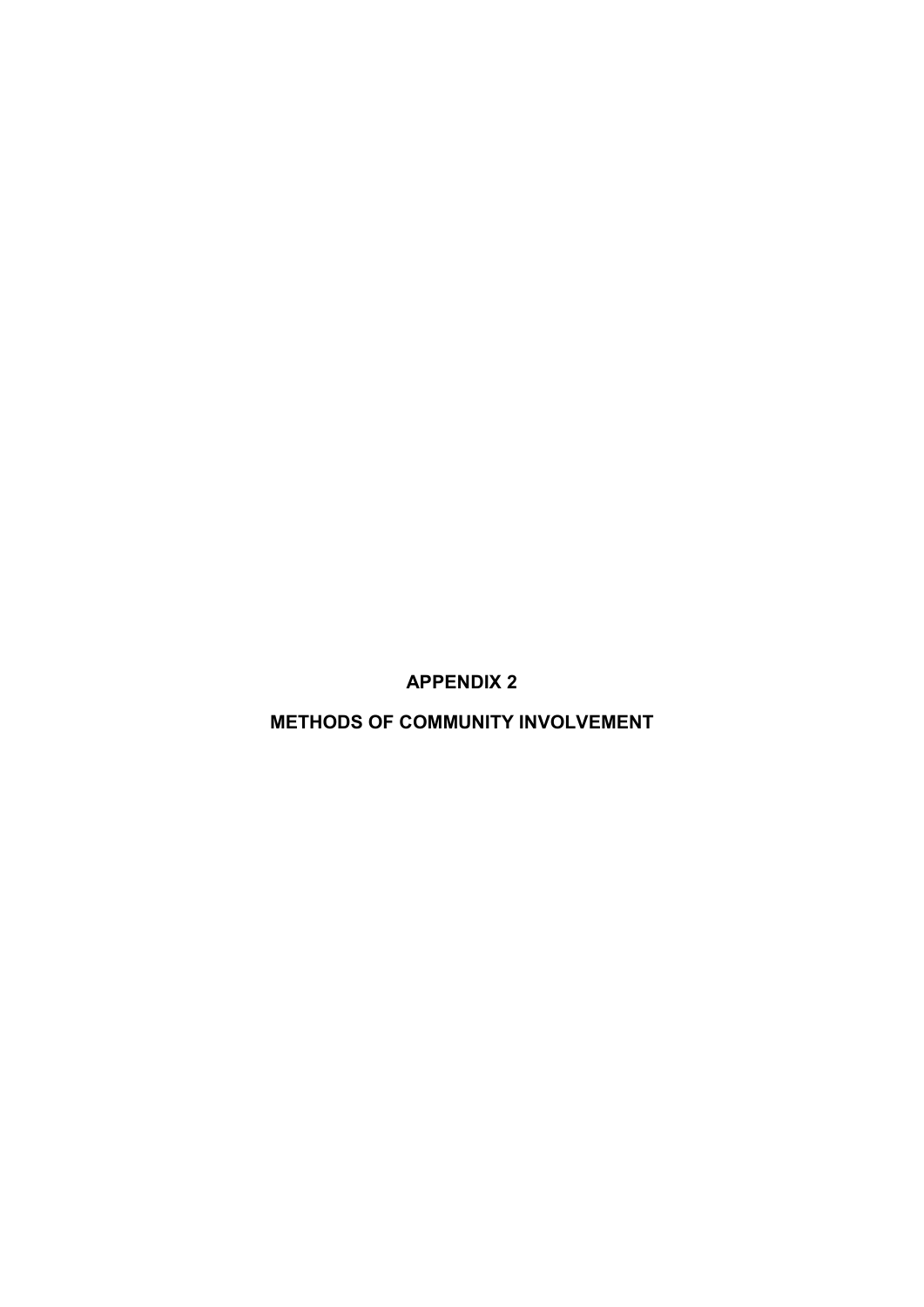| <b>Method</b>                                                        | <b>Issues</b>                                                                                                                                                                                                  | <b>Information</b> | <b>Consultation</b> | Involvement |
|----------------------------------------------------------------------|----------------------------------------------------------------------------------------------------------------------------------------------------------------------------------------------------------------|--------------------|---------------------|-------------|
| Newsletters & leaflets (including<br>those produced by stakeholders) | Can provide up to date information, but can be costly.<br>Can also reach large numbers but it is not possible to guarantee<br>that it will be read                                                             | Yes                | <b>No</b>           | <b>No</b>   |
| Media (local press/TV/radio)                                         | Can reach large numbers of people but adverts can be costly. It is<br>not possible to guarantee how the information will be reported.                                                                          | Yes                | <b>No</b>           | <b>No</b>   |
| Exhibitions & displays                                               | Can be more interesting and interactive but requires people to<br>attend. It is possible to display information in places such as<br>supermarkets but audience may not be representative.                      | Yes                | Yes/No              | No          |
| Online Workshops and<br><b>Presentations</b>                         | Can be very resource efficient and convenient, particularly for<br>organisations, however not everyone has access to a computer                                                                                | Yes                | Yes                 | Yes         |
| Website and Social Media                                             | Can be very resource efficient and convenient, particularly for<br>organisations, however not everyone has access to a computer                                                                                | Yes                | Yes/no              | No          |
| Questionnaires and Surveys                                           | Can be effective in gaining a large number of responses but is<br>often viewed as boring and many people do not reply. Not effective<br>for complex issues which need to be explained.                         | Yes                | Yes                 | <b>No</b>   |
| <b>Online Panel</b>                                                  | Already exists and is available for use in relation to planning<br>documents. Would need to consider how representative the panel<br>is.                                                                       | Yes                | Yes                 | <b>No</b>   |
| Public meetings & surgeries                                          | Can be relatively inexpensive and can be effective. But can suffer<br>low attendance and attendees may not be representative. Could<br>use existing meetings such as Area Forums                               | Yes                | Yes                 | <b>No</b>   |
| <b>Focus Groups</b>                                                  | Can be used to actively involve hard to reach or specific interest<br>groups but can be costly and time consuming. Expertise is<br>required.                                                                   | Yes                | Yes                 | Yes/No      |
| Workshops                                                            | Can be effective for complex issues and can involve a large<br>number of people at one event. Expertise is required and significant<br>planning is required.                                                   | Yes                | Yes                 | Yes         |
| <b>Participative Planning Activities</b>                             | Can be more tailored and interesting to those people who do not<br>usually get involved but can be difficult to organise and facilitate                                                                        | Yes                | Yes                 | Yes         |
| Community forums or liaison<br>groups                                | Allows ongoing/regular involvement at a more informal level.<br>Groups gain in-depth understanding of issues and are able to<br>contribute in more detail. Can help to overcome conflict but can be<br>costly. | Yes                | Yes                 | Yes         |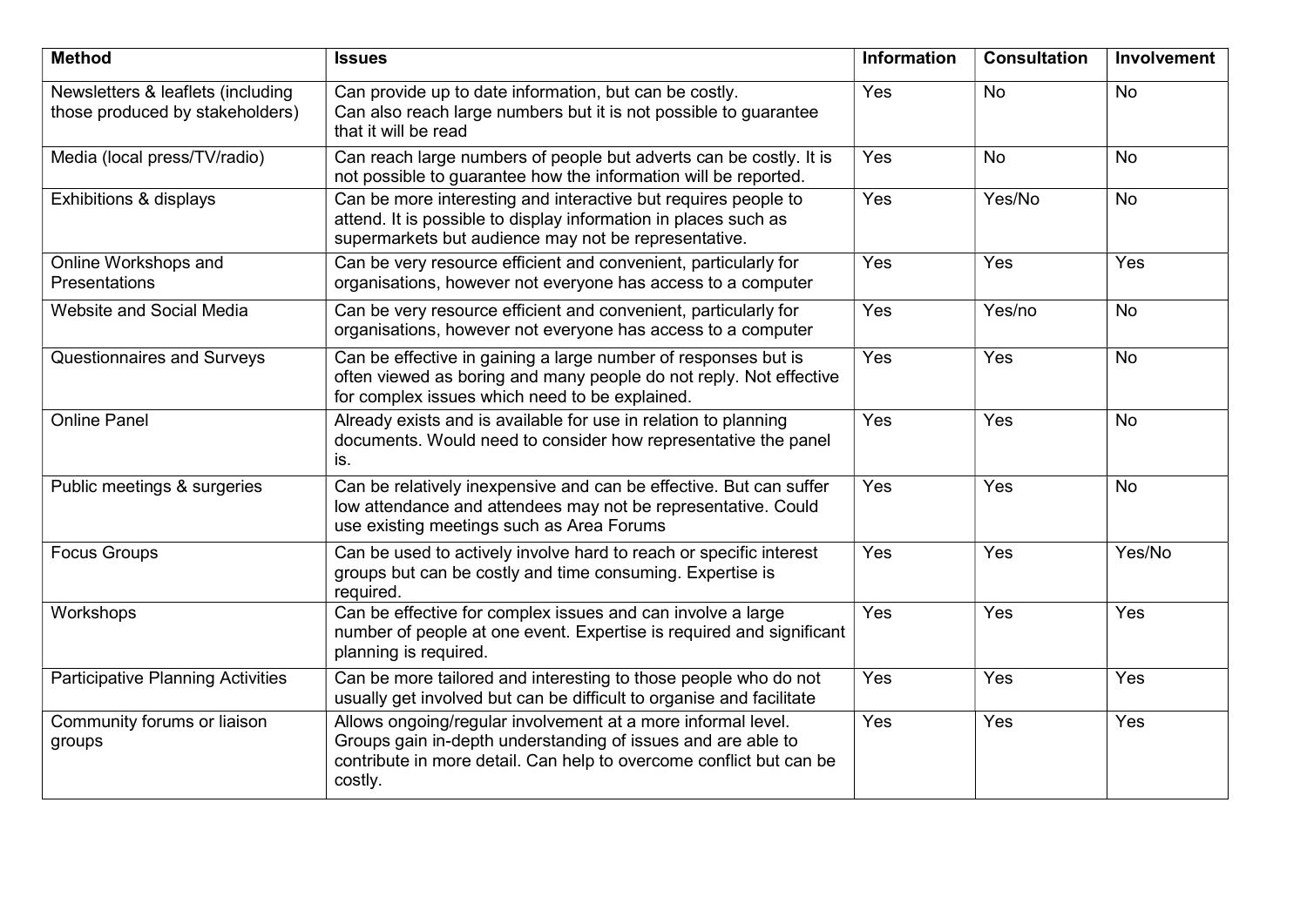APPENDIX 3

# PROPOSED CONSULTATION METHODS

# DEVELOPMENT PLAN DOCUMENTS

&

SUPPLEMENTARY PLANNING DOCUMENTS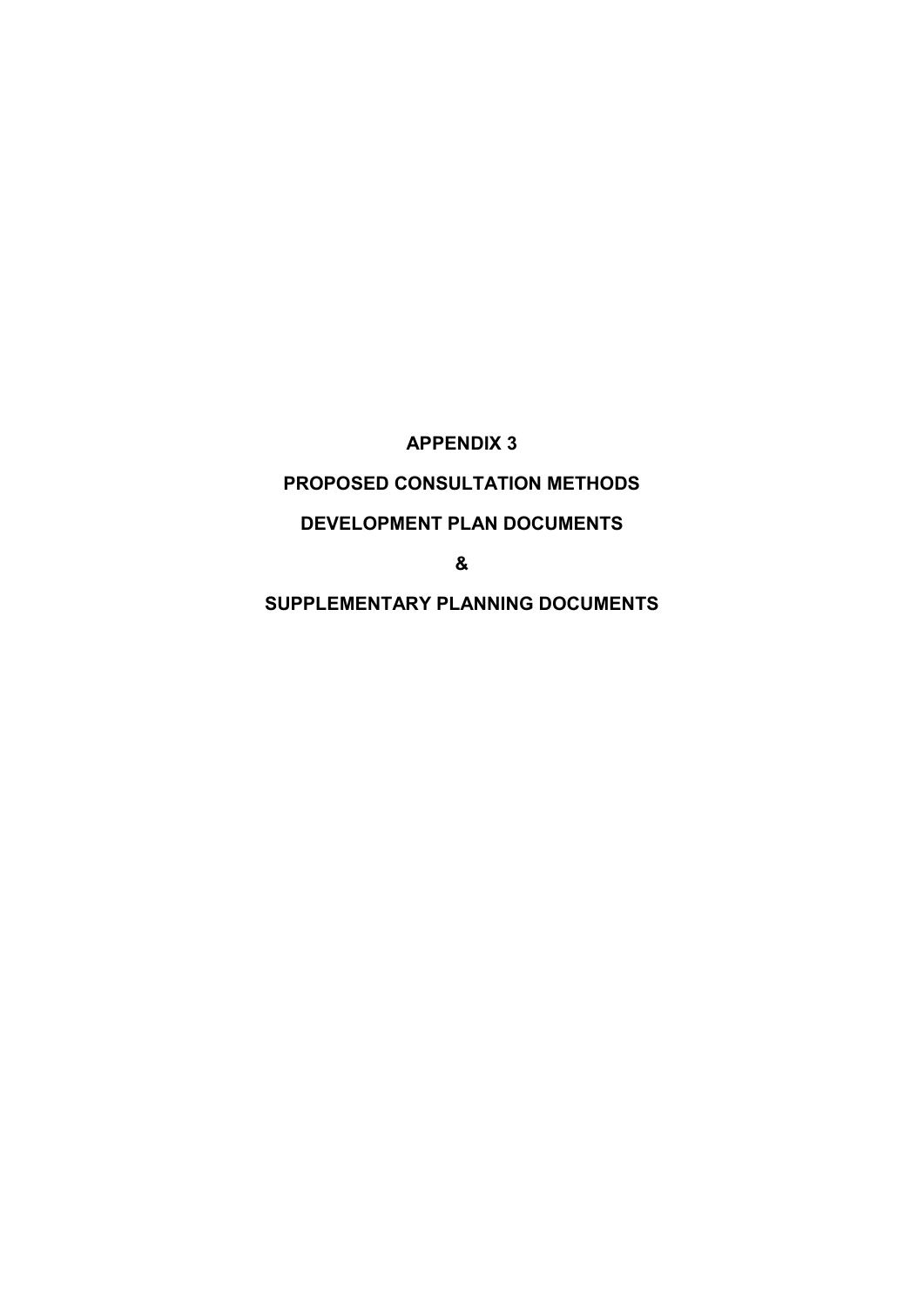## LOCAL PLAN DOCUMENTS

| <b>Stage</b>                                                                      | <b>Document</b><br><b>Type</b> | <b>Initial</b><br>Preparatory<br><b>Stage</b><br>(Regulation 18) | <b>Draft Local</b><br>Plan<br>(Regulations<br>19 and 35) | <b>Submission to</b><br><b>Sec of State</b><br>(Regulation 22) | <b>Examination</b><br>(Regulation<br>24) | Report &<br><b>Adoption</b><br>(Regulations<br>25 and 26) |
|-----------------------------------------------------------------------------------|--------------------------------|------------------------------------------------------------------|----------------------------------------------------------|----------------------------------------------------------------|------------------------------------------|-----------------------------------------------------------|
| <b>Method</b>                                                                     |                                |                                                                  |                                                          |                                                                |                                          |                                                           |
| Making documents available for<br>review at Council offices and<br>libraries      | Local Plan                     |                                                                  |                                                          | V                                                              |                                          |                                                           |
| Newsletter or leaflet available                                                   | Local Plan                     | V                                                                | ٦J                                                       |                                                                |                                          |                                                           |
| Information sent to existing<br>network of organisations and their<br>newsletters | Local Plan                     |                                                                  |                                                          |                                                                | V                                        |                                                           |
| Information sent to organisations<br>and individuals who asked to be<br>notified  | Local Plan                     |                                                                  |                                                          |                                                                |                                          | V                                                         |
| Press releases /articles in press                                                 | Local Plan                     |                                                                  | √                                                        |                                                                |                                          |                                                           |
| Online Workshop & Exhibition                                                      | Local Plan                     | ?                                                                | $\overline{\mathbf{?}}$                                  |                                                                |                                          |                                                           |
| Exhibition/display in local area(s)                                               | Local Plan                     |                                                                  |                                                          |                                                                |                                          |                                                           |
| Information and documents on<br>website                                           | Local Plan                     |                                                                  |                                                          |                                                                |                                          | V                                                         |
| Questionnaire survey                                                              | Local Plan                     |                                                                  |                                                          |                                                                |                                          |                                                           |
| Public meeting/ surgery                                                           | Local Plan                     |                                                                  |                                                          |                                                                |                                          |                                                           |
| Focus group with representatives<br>of specific issue area                        | Local Plan                     |                                                                  |                                                          |                                                                |                                          |                                                           |
| Workshop with representatives of<br>range of issue or interest areas              | Local Plan                     |                                                                  |                                                          |                                                                |                                          |                                                           |
| Participative planning activities                                                 | Local Plan                     |                                                                  |                                                          |                                                                |                                          |                                                           |
| Community liaison group                                                           | Local Plan                     |                                                                  |                                                          |                                                                |                                          |                                                           |

**KEY**  $\sqrt{ }$  Consultation Method will be employed

? Consultation Method may be employed depending upon issue/topic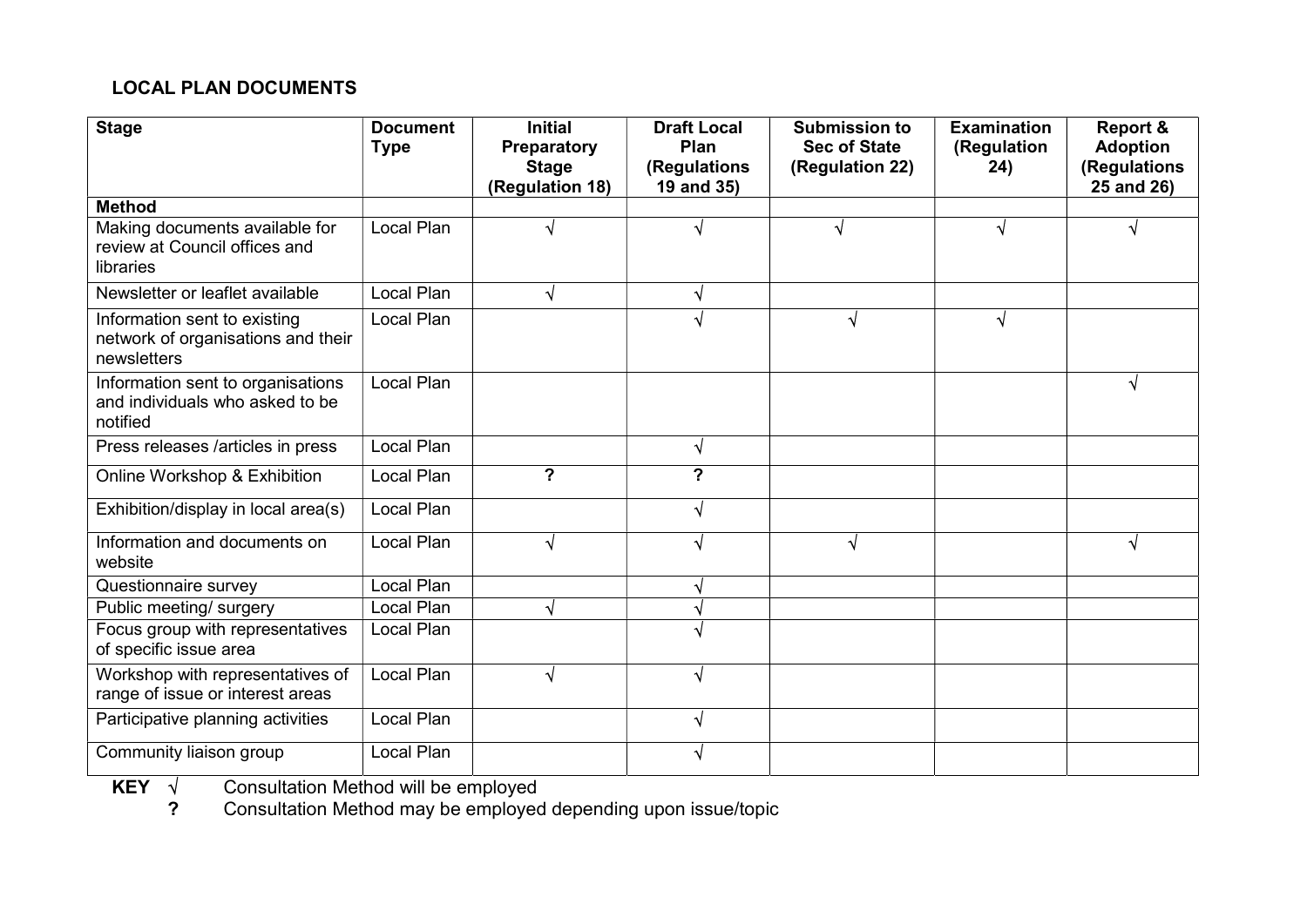# SUPPLEMENTARY PLANNING DOCUMENTS

| <b>Stage</b>                                                                | $Start -$<br>scoping | <b>Draft SPD</b><br><b>Consultation</b><br>(Regulation 12 &<br>13) | <b>Consideration of</b><br><b>Responses</b><br>(Regulation 12) | <b>Adoption</b><br>(Regulation<br>11 & 814 |
|-----------------------------------------------------------------------------|----------------------|--------------------------------------------------------------------|----------------------------------------------------------------|--------------------------------------------|
| <b>Method</b>                                                               |                      |                                                                    |                                                                |                                            |
| Making documents available for review at Council offices and libraries      |                      |                                                                    |                                                                |                                            |
| Newsletter or leaflet available                                             |                      |                                                                    |                                                                |                                            |
| Information sent to existing network of organisations and their newsletters | ?                    |                                                                    | 2                                                              | <u>っ</u>                                   |
| Information sent to organisations and individuals who asked to be notified  |                      |                                                                    |                                                                |                                            |
| Press releases /articles in press                                           | ?                    |                                                                    | ?                                                              |                                            |
| Exhibition/display in local area(s)                                         |                      |                                                                    |                                                                |                                            |
| Online Workshop & Exhibition                                                | ?                    | <u>ົ</u>                                                           |                                                                |                                            |
| Information and documents on website                                        | 2                    |                                                                    |                                                                |                                            |
| Questionnaire survey                                                        | ?                    |                                                                    |                                                                |                                            |
| Public meeting/surgery                                                      |                      |                                                                    |                                                                |                                            |
| Focus group with representatives of specific issue area                     | 2                    | 2                                                                  |                                                                |                                            |
| Workshop with representatives of range of issue or interest areas           | 2                    | 2                                                                  |                                                                |                                            |
| Participative planning activities                                           |                      |                                                                    |                                                                |                                            |
| Community liaison group                                                     |                      |                                                                    |                                                                |                                            |

**KEY**  $\sqrt{ }$  Consultation Method will be employed

? Consultation Method may be employed depending upon issue/topic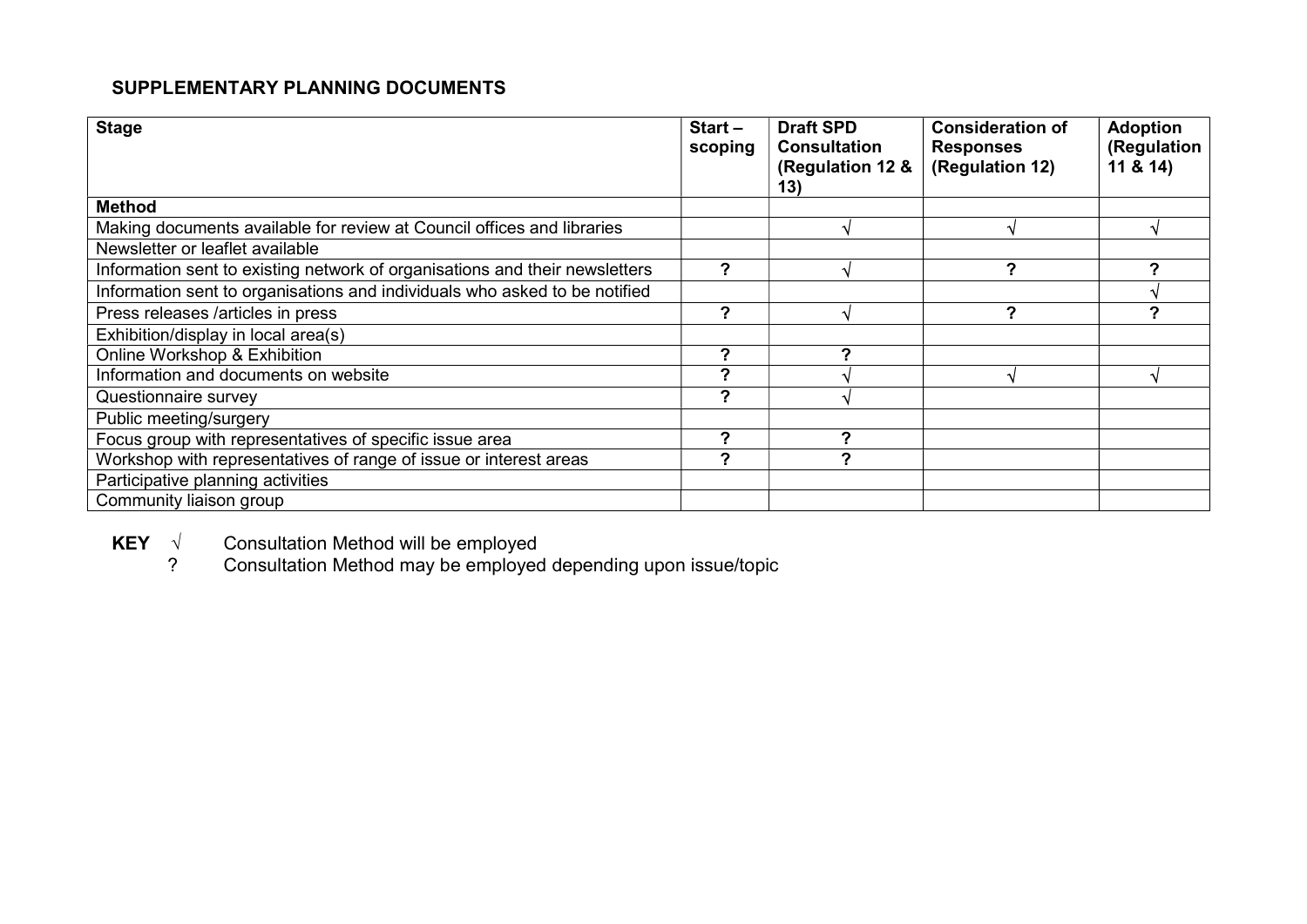APPENDIX 4 STATUTORY PUBLICITY REQUIREMENTS & DERBYSHIRE DALES PRACTICE